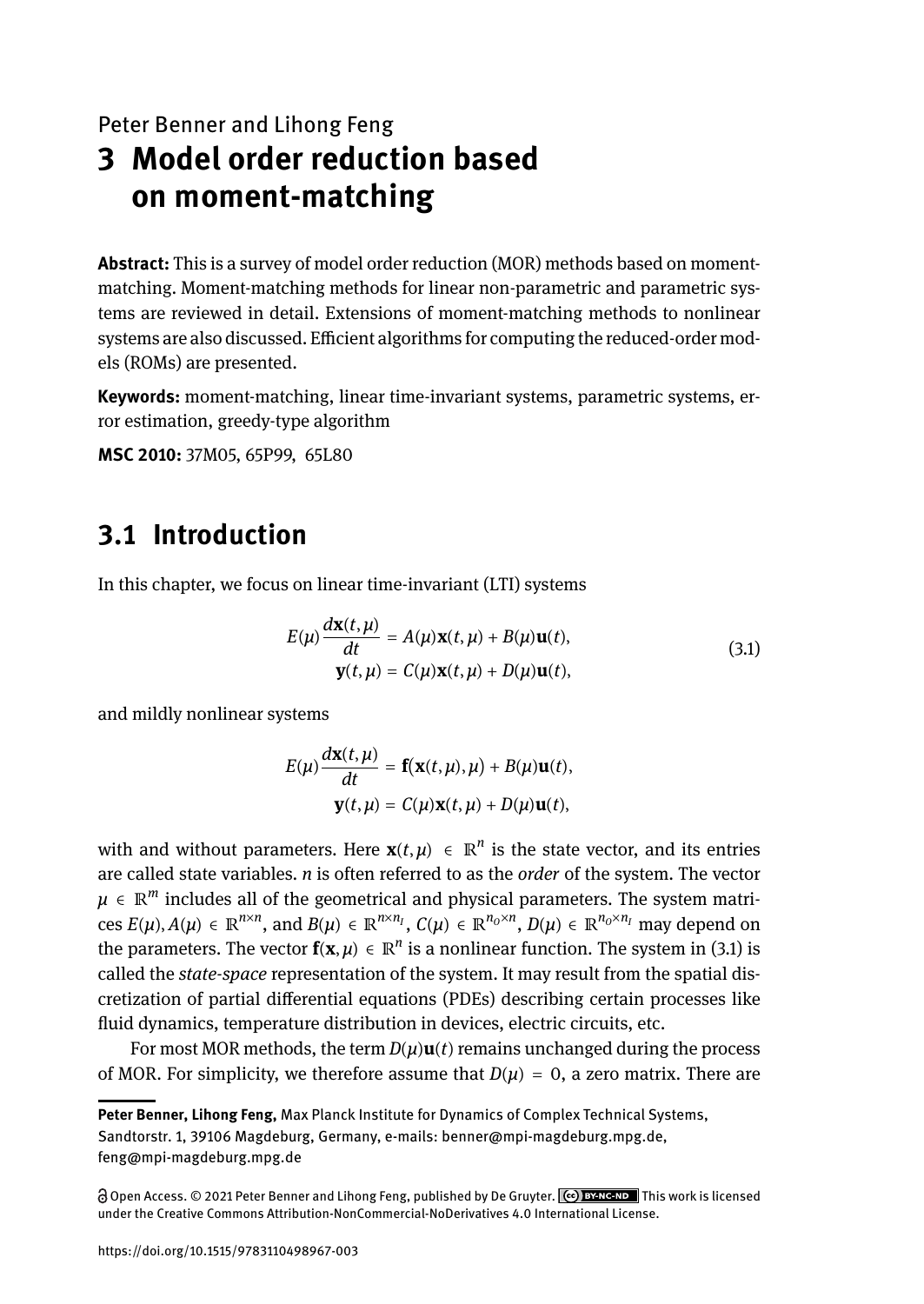$n_I$  input terminals and  $n_O$  output terminals. When  $n_I = n_O = 1$ , the system is called a *single-input single-output (SISO) system*. Otherwise, if *n<sup>I</sup>* , *n<sup>O</sup>* > 1, it is called a *multiinput multi-output (MIMO) system*.

The basic idea of (P)MOR methods is as follows. Find a low-dimensional trial subspace  $S_1$  which well approximates the manifold where the state vector  $\mathbf{x}(t, \mu)$  resides.  $\mathbf{x}(t, \mu)$  is approximated by a vector  $\hat{\mathbf{x}}(t, \mu)$  in  $S_1$ , which causes a residual of the state equation. The reduced-order model (ROM) is obtained by a (Petrov)–Galerkin projection of the residual onto a test subspace  $S_2$ . In particular, one computes an orthonormal matrix  $V = (v_1, v_2, \ldots, v_r)$  whose columns span  $S_1$ . The ROM is derived by the following two steps.

1. By replacing  $\mathbf{x}(t, \mu)$  in (3.1) with  $V\mathbf{z}(t, \mu)$ , we obtain

$$
E(\mu) \frac{dVz(t,\mu)}{dt} \approx A(\mu)Vz(t,\mu) + B(\mu)u(t),
$$
  
 
$$
\mathbf{y}(t) \approx C(\mu)Vz(t,\mu).
$$
 (3.2)

2. Notice that the equations in (3.1) do not hold any longer. Therefore, we can only  $\text{use } \text{``}\approx\text{''} \text{ in (3.2).}$  Denote the residual as  $\mathbf{e}(t, \mu) = AV\mathbf{z}(t, \mu) + B(\mu)u(t) - E(\mu)\frac{dV\mathbf{z}(t, \mu)}{dt}$ , which in general is nonzero over the wole vector space ℝ *n* . However, it is possible to force **e** = **0** in a properly chosen subspace  $S_2$  of  $\mathbb{R}^n$ . If we have computed a matrix  $W \in \mathbb{R}^{n \times r}$ , whose columns span  $S_2$ , then  $\mathbf{e} = \mathbf{0}$  in  $S_2$  means  $\mathbf{e}$  is orthogonal to each column in W, i.e.  $W^T \mathbf{e} = \mathbf{0} \Longleftrightarrow W^T E \frac{dVz(t,\mu)}{dt} = W^T A V z(t,\mu) + W^T B u(t)$ . Finally, we obtain the ROM

$$
\hat{E}(\mu) \frac{d\mathbf{z}(t,\mu)}{dt} = \hat{A}(\mu)\mathbf{z}(t,\mu) + \hat{B}(\mu)\mathbf{u}(t),
$$
\n
$$
\hat{\mathbf{y}}(t,\mu) = \hat{C}\mathbf{z}(t,\mu),
$$
\n(3.3)

where  $\hat{E}(\mu) = W^T E(\mu) V \in \mathbb{R}^{r \times r}$ ,  $\hat{A}(\mu) = W^T A(\mu) V \in \mathbb{R}^{r \times r}$ ,  $\hat{B}(\mu) = W^T B(\mu) \in \mathbb{R}^{r \times n_I}$ ,  $\hat{C}(\mu) = C(\mu)V \in \mathbb{R}^{n_0 \times r}$ .  $\mathbf{z}(\mu) \in \mathbb{R}^r$  is a vector of length  $r \ll n$ . Then  $\mathbf{x}(t, \mu)$  can be approximated by  $\mathbf{x}(t, \mu) \approx V\mathbf{z}(t, \mu)$ . The system in (3.3) is referred to as the *reducedorder model* (ROM), since it is of much smaller order than the original system in (3.1), i. e.  $r \ll n$ . The ROM can then replace the original system for fast simulation.

MOR methods differ in computing the two matrices *W* and *V*. One common goal of all methods is that the input-output behavior of the ROM should be sufficiently "close" to that of the original model. The error between the transfer functions (see (3.6)) is also used to measure the accuracy of the ROM.

Moment-matching relates to a class of methods which construct the ROM by building the projection matrices *W*, *V* from the system information in the frequency domain. The early moment-matching methods are only applicable to linear nonparametric systems. Later on, these methods were extended to linear parametric systems. Based on nonlinear system theory [52], multi-moment-matching methods based on variational analysis were proposed and are successful in reducing weakly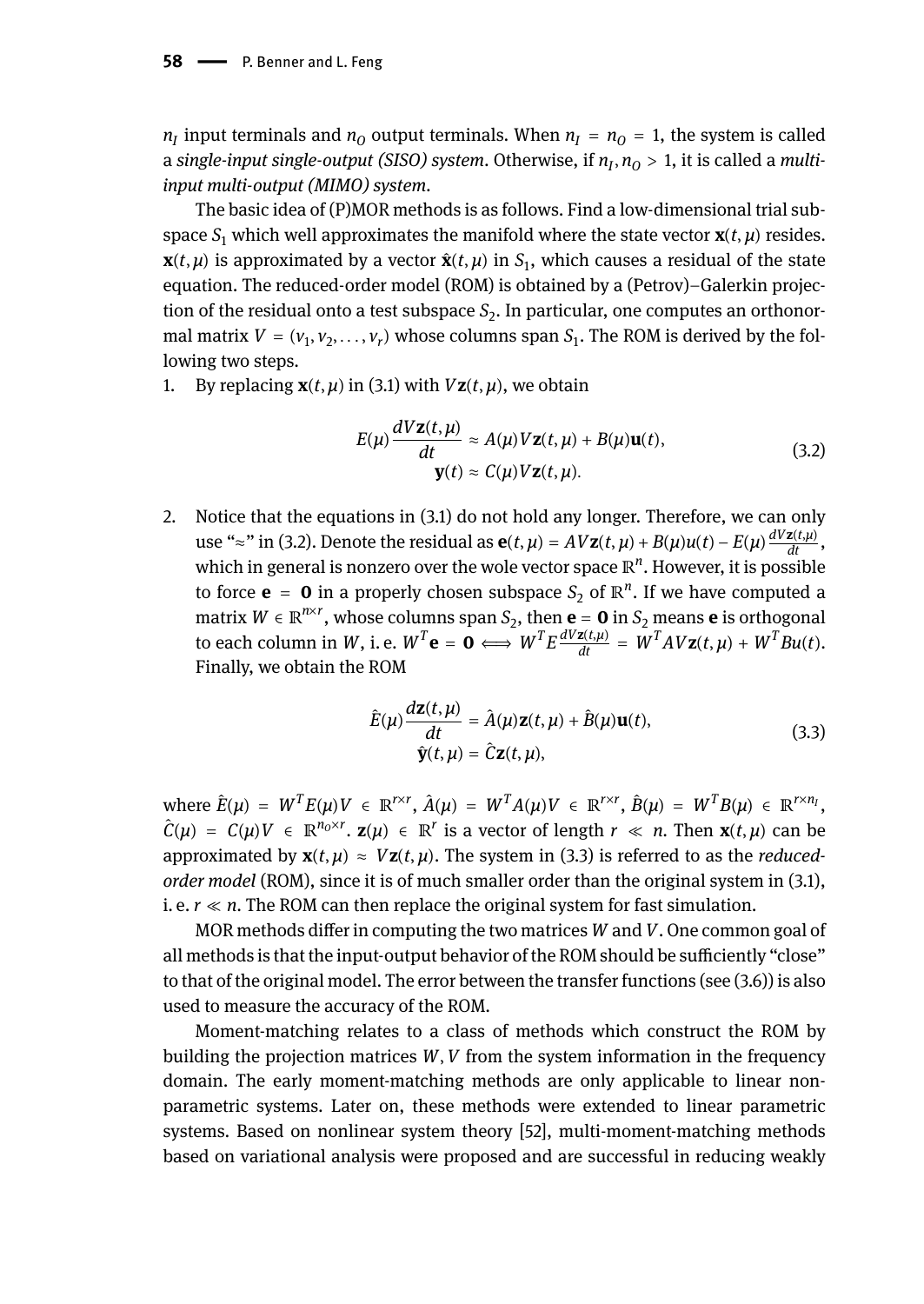nonlinear systems. In contrast to the snapshot based time-domain methods, e. g., proper orthogonal decomposition or the reduced basis method, moment-matching methods can be considered as frequency-domain methods, and are independent of the inputs. Therefore, these methods are robust for systems with varying inputs. The rest of this chapter is organized as follows. In Section 3.2, we introduce momentmatching methods for linear non-parametric systems, where methods based on rational interpolation are particularly discussed. The extension of those methods to linear parametric systems is introduced in Section 3.3. Methods based on moment-matching and multi-moment-matching for nonlinear systems are reviewed in Section 3.4, and their extension to parametric nonlinear systems is discussed in Section 3.5. Conclusions are drawn in the end.

# **3.2 Moment-matching for linear non-parametric systems**

This section reviews moment-matching methods for linear non-parametric systems, so that the vector of parameters  $\mu$  can be dropped from the system (3.1). Among the early works of moment-matching MOR, the method of Asymptotic Waveform Evaluation (AWE) in [48] was shown to be able to reduce large-scale interconnected electrical circuit models, which stimulated broad interests in this kind of methods. The AWE method tries to find a Padé approximation of the transfer function *H*(*s*), which can be computed much more quickly than computing *H*(*s*) itself.

### **Transfer function**

For all the methods introduced in this chapter, the transfer function of the system is used to either derive the ROM, or to perform the error estimation. The transfer function of the system in (3.1) is the input/output relation of the system in the frequency domain. By applying the Laplace transform to both sides of the equations in (3.1), we obtain

$$
sEX(s) - EX(0) = AX(s) + BU(s),
$$
\n(3.4)

$$
Y(s) = CX(s). \tag{3.5}
$$

Here,  $X(s)$  is the Laplace transform of  $\mathbf{x}(t)$ , and  $\mathbf{x}(0)$  is the initial state of the system. Assuming that  $\mathbf{x}(0) = \mathbf{0}$ , we obtain the expression for the transfer function

$$
H(s) = Y(s)/U(s) = C(sE - A)^{-1}B,
$$
\n(3.6)

where the right division "/" has to be understood in a formal way for MIMO systems. For a SISO system, the transfer function *H*(*s*) is a scalar function. The Padé approximation of a scalar function can be defined as follows.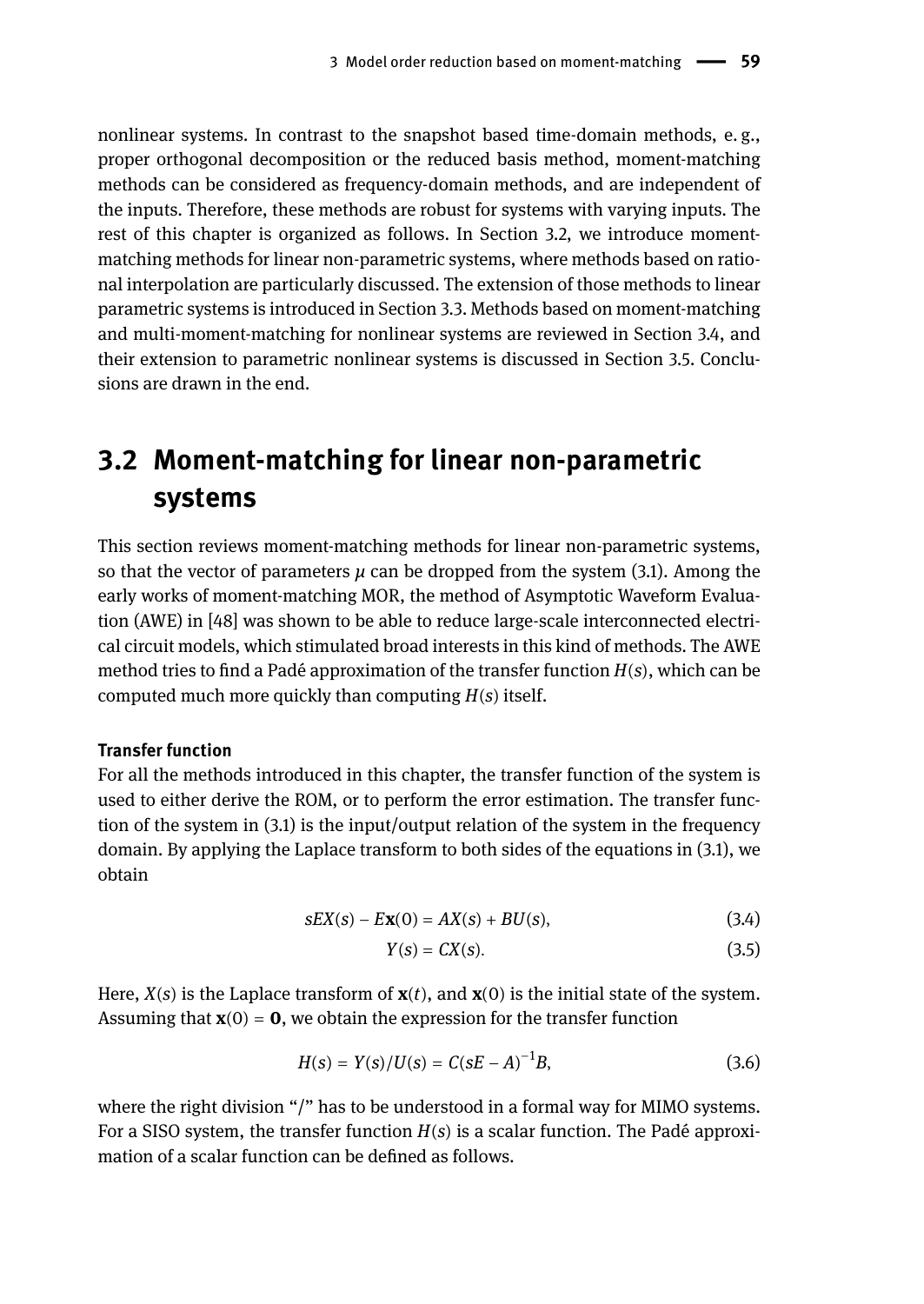#### **Padé approximation**

The Padé approximation of a function *H*(*s*) is a rational function *Hp*,*<sup>q</sup>* (*s*) whose Taylor series at  $s = 0$  agrees with that of  $H(s)$  in at least the first  $p + q + 1$  terms [21].

For a MIMO system, the transfer function  $H(s)$  is a matrix function and each entry of it can be approximated by the above Padé approximation. For clarity of explanation, we use a SISO system as an example to briefly describe the method.

From the definition of the Padé approximation, we know that, if  $H(s) = H_{p,q}(s_0 + \delta s)$ *σ*) =  $P_p(σ)/Q_q(σ)$  is a Padé approximation of the transfer function  $H(s_0 + σ)$ , then we have

$$
H_{p,q}(s_0 + \sigma) = H(s_0 + \sigma) + O(\sigma^{p+q+1}).
$$
\n(3.7)

The derivatives of  $H(s_0 + \sigma)$  at  $\sigma = 0$  are actually the derivatives of  $H(s)$  at  $s = s_0$ , they are also the moments  $m_i(s_0)$ ,  $i = 0, 1, \ldots$ , (see the definition in Section 3.2.1.1) of the transfer function. By definition, the Padé approximation  $H_{p,q}^{}(\boldsymbol{s}_0 + \sigma)$  matches the first  $p + q + 1$  moments of the transfer function.

If the coefficients of the two polynomials  $P_p(\sigma)$  and  $Q_q(\sigma)$  in  $H_{p,q}(s_0+\sigma)$  are computed, then  $H_{p,q}(s_0 + \sigma)$  is obtained. The coefficients can be obtained by solving two groups of equations which are derived from equating the coefficients of the Taylor series expansion (at  $\sigma = 0$ ) on both sides of (3.7).

Since the moments are the coefficients of the Taylor series expansion of  $H(s_0 + \sigma)$ at  $\sigma$  = 0, they are involved in solving the equations to obtain the coefficients of  $P_p(\sigma)$ and *Q<sup>q</sup>* (*σ*). However, in the AWE method, the moments are computed explicitly, which can cause serious numerical instability.

In order to overcome the numerical instability of AWE, a more robust method "Padé via Lanczos" (PVL) [21] (see also [32]) was proposed. PVL also computes the Padé approximation of  $H(s) = H(s_0 + \sigma)$ , however, the moments of  $H(s)$  do not have to be computed explicitly. Instead, an orthonormal basis of the subspace spanned by the moment vectors is computed, which constitutes the projection matrix *V*, and the projection matrix *W* is also computed simultaneously. Both of them are computed by the nonsymmetric Lanczos process. It is proved in [21] that the transfer function of the ROM produced by *W* and *V* is the Padé approximation of the original transfer function *H*(*s*). The PVL method avoids explicit computation of the moments, and therefore avoids the possible numerical instability.

Unfortunately, PVL does not necessarily preserve passivity of the original system, which is a problem in some engineering applications, especially in Integrated Circuit (IC) design. For this target, the method "Passive and Reduced-order Interconnect Macromodeling Algorithm" (PRIMA) [45] was proposed. The resulting ROM preserves the passivity of the original system, under certain assumptions on the system matrices. The trade-off is that only half the number of moments can be matched by PRIMA as compared to PVL, if the matrix *V* in both methods expands the same subspace. Such an approximation of the transfer function is called a *Padé-type approximation*.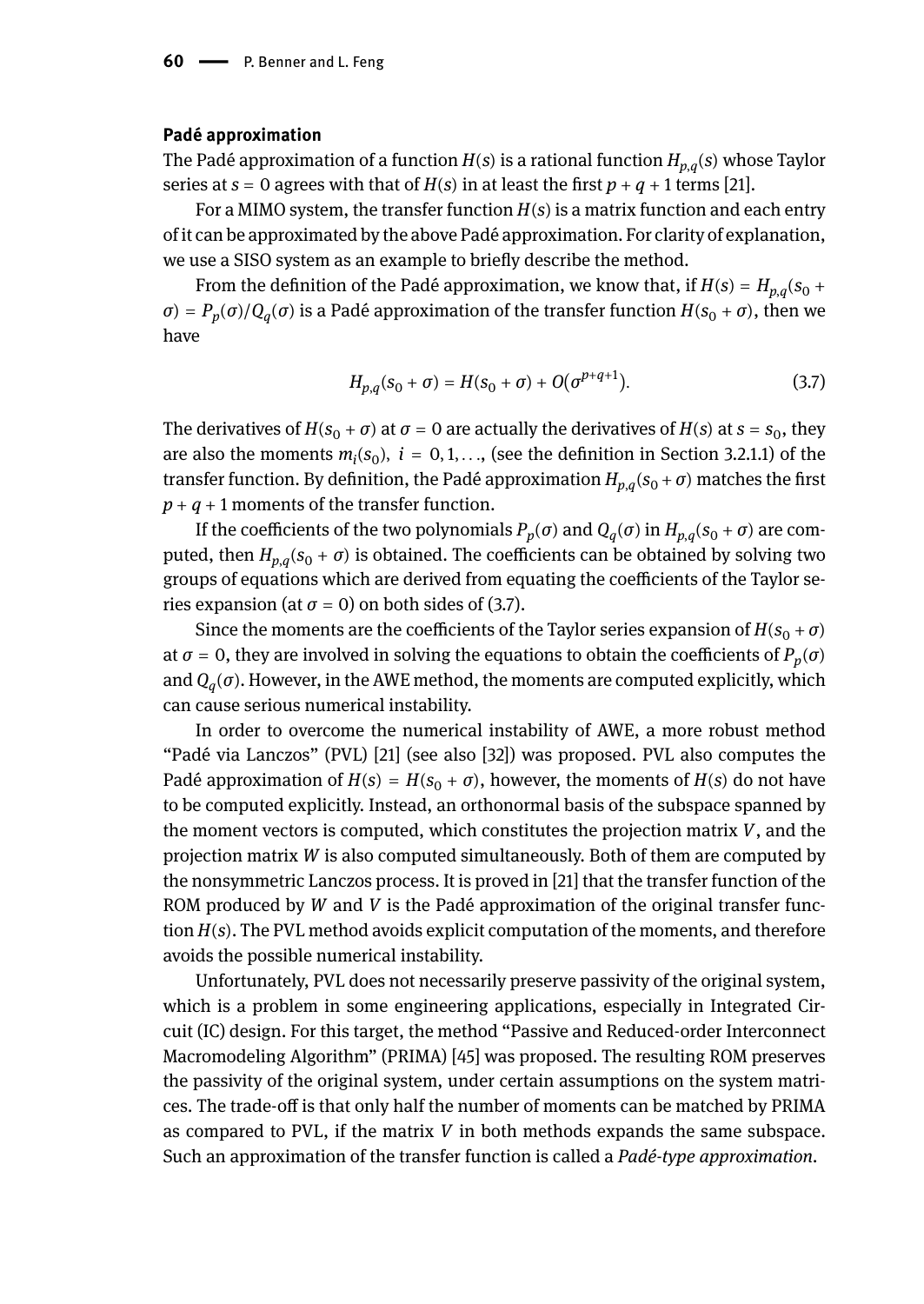The rational interpolation method proposed in [35] extended the Padé-approximation method and the Padé-type-approximation method based on a single expansion point to the case of multiple expansion points. All these methods can be called moment-matching methods, because all the ROMs match the moments of the original system to different extents. For survey papers on moment-matching model reduction; see [4, 31] and [3, 35].

Moment-matching MOR methods try to derive a ROM whose transfer function matches the moments of the transfer function of the original system. Generally speaking, the more moments matched, the more accurate the ROM will be. In the following, we first introduce the definition of the moments and moment vectors, then we show how to compute the matrices *W* and *V* based on moment-matching.

### **3.2.1 Basic idea**

### **3.2.1.1 Moments and moment vectors**

If we expand the transfer function *H*(*s*) into its Taylor series about an expansion point  $s_0$  so that  $s_0E$  –  $A$  is a nonsingular matrix,

$$
H(s) = C^{T}[(s - s_{0} + s_{0})E - A]^{-1}B
$$
  
\n
$$
= C^{T}[(s - s_{0})E + (s_{0}E - A)]^{-1}B
$$
  
\n
$$
= C^{T}[I + (s_{0}E - A)^{-1}E(s - s_{0})]^{-1}(s_{0}E - A)^{-1}B
$$
  
\n
$$
= \sum_{i=0}^{\infty} \underbrace{C^{T}[-(s_{0}E - A)^{-1}E]^{i}(s_{0}E - A)^{-1}B(s - s_{0})^{i}}_{=:m_{i}(s_{0})},
$$
\n(3.8)

and if the system is a SISO system, then  $m_i(s_0)$ ,  $i = 0, 1, 2, \ldots$ , are called the moments of the transfer function  $H(s)$ . If the system is a MIMO system, then  $m_i(s_0)$ ,  $i = 0, 1, 2, \ldots$ are matrices and they are called block moments [45]. In the field of circuit design, the entry in the *j*th row,  $k$ th column of  $m_i(s_0)$  is called the *i*th moment of the current that flows into port *j* when the voltage source at port *k* is the only nonzero source [45]. Analogies exist for other application areas, such as mechanics. In this chapter, we only consider *m<sup>i</sup>* (*s*<sup>0</sup> ) as a whole, and do not consider its entries individually. This means, when we talk about moments of the transfer function, we mean  $m_i(s_0)$ ,  $i = 0, 1, \ldots$ , which refers either to the moments of a SISO system or to the block moments of a MIMO system.

From (3.4) and (3.8), it is straightforward to obtain the corresponding Taylor series expansion of *X*(*s*),

$$
X(s) = \sum_{i=0}^{\infty} \left[ -(s_0 E - A)^{-1} E \right]^i (s_0 E - A)^{-1} B U(s) (s - s_0)^i.
$$
 (3.9)

Here, we call the vectors  $[-(s_0E-A)^{-1}E]^i(s_0E-A)^{-1}B$ ,  $i=0,1,\ldots,$  moment vectors which are to be used to compute the projection matrices *W*, *V*. Notice that when the system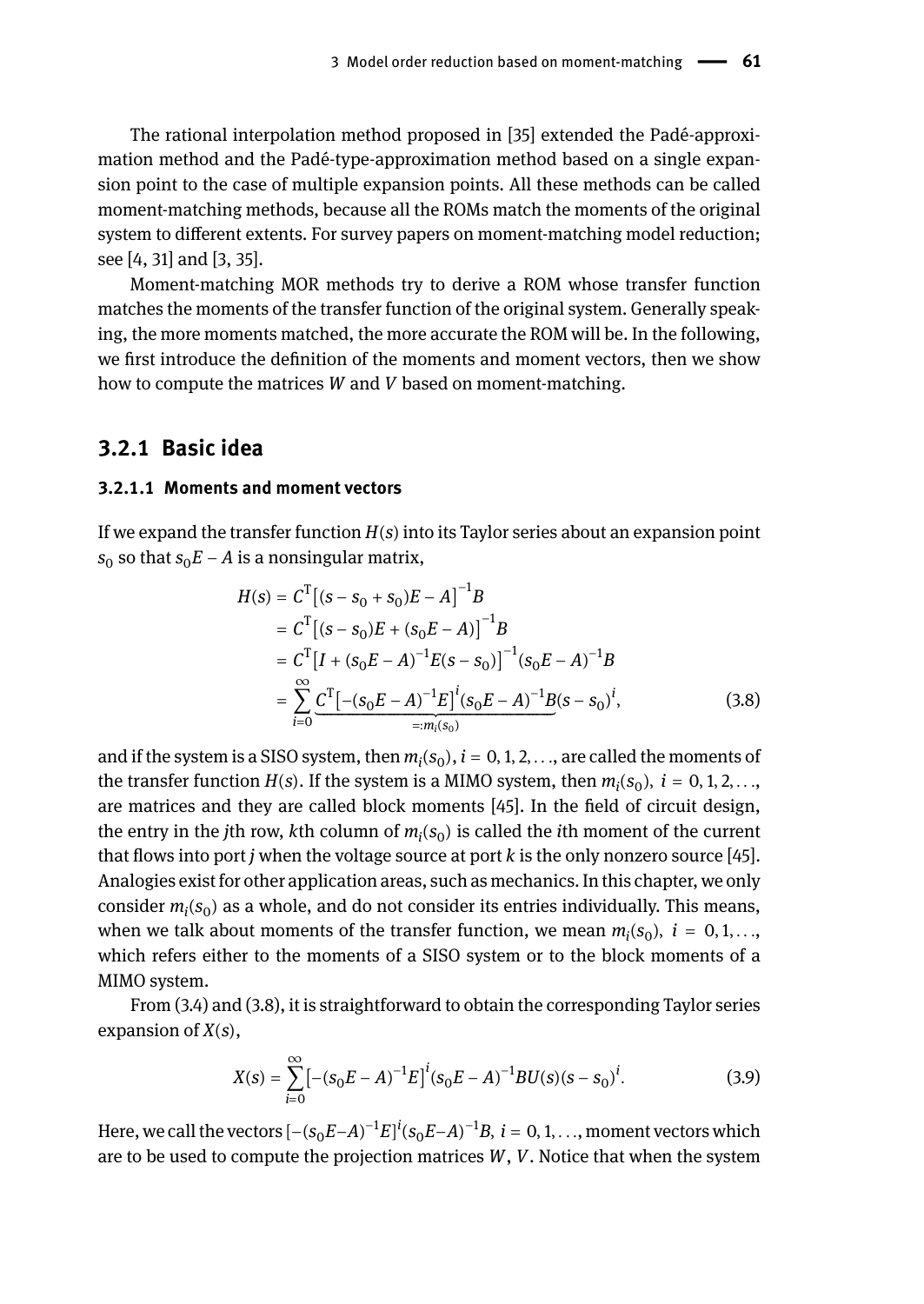in (3.1) has multiple inputs, i. e. *n*<sub>*I*</sub> > 1, then  $[-(s_0E - A)^{-1}E]^i(s_0E - A)^{-1}B$ , *i* = 0, 1, ..., are matrices rather than vectors. For simplicity, we still call them moment vectors.

#### **3.2.1.2 Computation of the projection matrices** *W* **and** *V*

#### **Computation of** *V*

Approximating *X*(*s*) by the truncated series in (3.9) means that *X*(*s*)  $\approx$  *VZ*(*s*). The columns of  $V \in \mathbb{R}^{n \times r}$  constitute an orthonormal basis of  $S_1$ , which is a subspace spanned by the moment vectors in the truncated series. After inverse Laplace transform, we obtain the corresponding approximation of  $\mathbf{x}(t)$  in  $S_1$ , i. e.  $\mathbf{x}(t) \approx V\mathbf{z}(t)$ , where  $z(t)$  is the inverse Laplace transform of  $Z(s)$ . This means that  $x(t)$  in the time domain can be approximated by  $V$ **z**( $t$ ). Usually, the more moment vectors included in  $S_1$ , the more accurate the approximation  $Vz(t)$  will be. However, in order to keep the ROM small, we usually choose a small number of moment vectors starting from  $i = 0$ , *i.e.* the columns of the orthonormal matrix *V* span the subspace

range{*V*} = span{
$$
\tilde{B}(s_0)
$$
,  $\tilde{A}(s_0)\tilde{B}(s_0)$ , ...,  $\tilde{A}^{q-1}(s_0)\tilde{B}(s_0)$ }, (3.10)

where  $\tilde{A}(s_0) = (s_0 E - A)^{-1} E$ ,  $\tilde{B}(s_0) = (s_0 E - A)^{-1} B$  and  $q \ll n$ .

#### **Computation of** *W*

To obtain the ROM, we also need to compute the (Petrov-)Galerkin projection matrix *W*. The columns of the matrix *W* span the subspace below, i. e.

range
$$
\{W\}
$$
 = span $\{\tilde{C}(s_0), \tilde{A}_c(s_0)\tilde{C}(s_0), \dots, \tilde{A}_c^{q-1}(s_0)\tilde{C}(s_0)\},$  (3.11)

where  $\tilde{A}_c(s_0) = (s_0 E - A)^{-T} E^T$ ,  $\tilde{C}(s_0) = (s_0 E - A)^{-T} C^T$ . Note that the two subspaces in (3.10) and (3.11) are actually two Krylov subspaces  $K_q(\tilde{A}(s_0),\tilde{B}(s_0))$  and  $K_q(\tilde{A}_c(s_0),\tilde{C}(s_0))$ , respectively. Moment-matching methods based on computing *W*, *V* from Krylov subspaces are often called *Krylov-based methods*. If the above two matrices *W* and *V* are used to obtain the ROM (3.3), the transfer function of the ROM matches the first 2*q* moments of the transfer function of the original model [35]. We summarize this in the following theorem.

**Theorem 3.1.** *If V and W span the subspaces in* (3.10) *and* (3.11)*, respectively, then the transfer function*  $\hat{H}(\textbf{s})=\hat{C}(\textbf{s}\hat{E}+\hat{A})^{-1}\hat{B}$  *of the ROM (3.3) matches the first 2q moments of the transfer function of the original system, i. e.*

 $m_i(s_0) = \hat{m}_i(s_0), \quad i = 0, 1, \dots, 2q - 1,$ 

 $where \hat{m}_i(s_0) = \hat{C}[-(s_0\hat{E} - \hat{A})\hat{E}]^{-i}(s_0\hat{E} - \hat{A})^{-1}\hat{B}, i = 0, 1, ..., 2q - 1, are the ith-order$ *moments of H.*̂

Note that in order to ensure the projector property of  $VW^T$ , one also needs to enforce the bi-orthogonality condition  $W^T V = I$  (assuming here that the subspace basis ma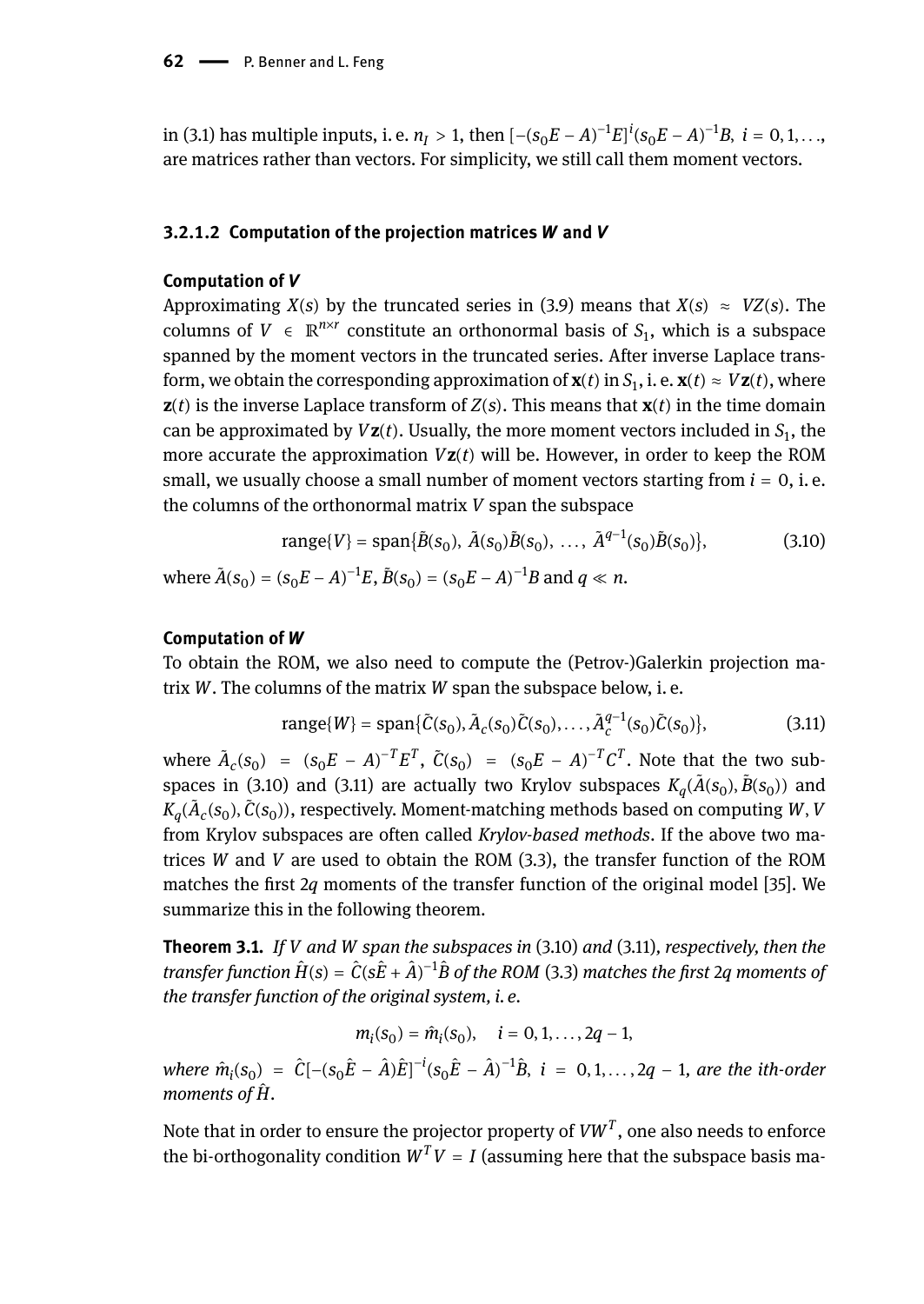trices *V*, *W* are formed over ℝ). The moment-matching MOR method PRIMA [45] uses  $W = V$ . In this case, only *q* moments of the transfer function are matched.

The orthonormal matrices *W* and *V* in (3.10), (3.11) can be computed by rational Krylov subspace algorithms (rational Lanczos algorithm, rational Arnoldi algorithm) [35]. Only (sparse) matrix factorizations, (sparse) forward/backward solves, and matrix-vector multiplications are used in these algorithms, such that the complexity of the moment-matching MOR is in  $O(nq^2)$  for sparse matrices  $E, A$ .

### **3.2.2 Stability**

In general, the moment-matching methods do not preserve stability of the original system. Only for systems with special structures, there exist several approaches based on Galerkin projection where the ROM are guaranteed to be stable and passive; see, e. g., [45]. For details on passivity of LTI systems, we refer to Chapter 5 of this volume. The passivity preservation of the moment-matching method for RLC circuits can be mathematically described as follows [45].

**Theorem 3.2.** *If the system matrices E and A satisfy*  $E^T + E \ge 0$  *and*  $A^T + A \le 0$ *, respectively, and if C* = *B, then the ROM obtained by Galerkin projection, i. e., W* = *V preserves the passivity of the original system in* (3.1)*.*

Stability is naturally guaranteed by passivity, therefore the ROM obtained by moment-matching with Galerkin projection preserves stability as well. Benefiting from the preservation of passivity and low computational complexity, the momentmatching method is very popular in circuit simulation and in micro-electro-mechanical systems (MEMS) simulation as well.

### **3.2.3 Multiple expansion points**

The accuracy of the moment-matching methods depends not only on the number of moments matched, but also on the expansion points. Since the Taylor expansion in (3.8) is only accurate within a certain radius around the expansion point  $s_0$ , the ROM becomes inaccurate beyond this radius.

To increase the accuracy of a single-point expansion, one may use more than one expansion point. Moment-matching by multi-point expansion is also known as rational interpolation [35]. For example, if using a set of *q* distinct expansion points  $\{s_1, \ldots, s_q\}$ , the ROM obtained by, e. g.,

$$
range{V} = span{\tilde{B}(s_1), \ldots, \tilde{B}(s_l)},
$$
  

$$
range{W} = span{\tilde{C}(s_1), \ldots, \tilde{C}(s_l)},
$$

matches the first two moments  $m_0(s_i)$ ,  $m_1(s_i)$  at each  $s_i$ ,  $i = 1, \ldots, l$  [35]. Here,  $\tilde{B}(s_i) =$  $(s_iE - A)^{-1}B$ ,  $\tilde{C}(s_i) = (s_iE - A)^{-T}C^T$ ,  $i = 1, ..., l$ .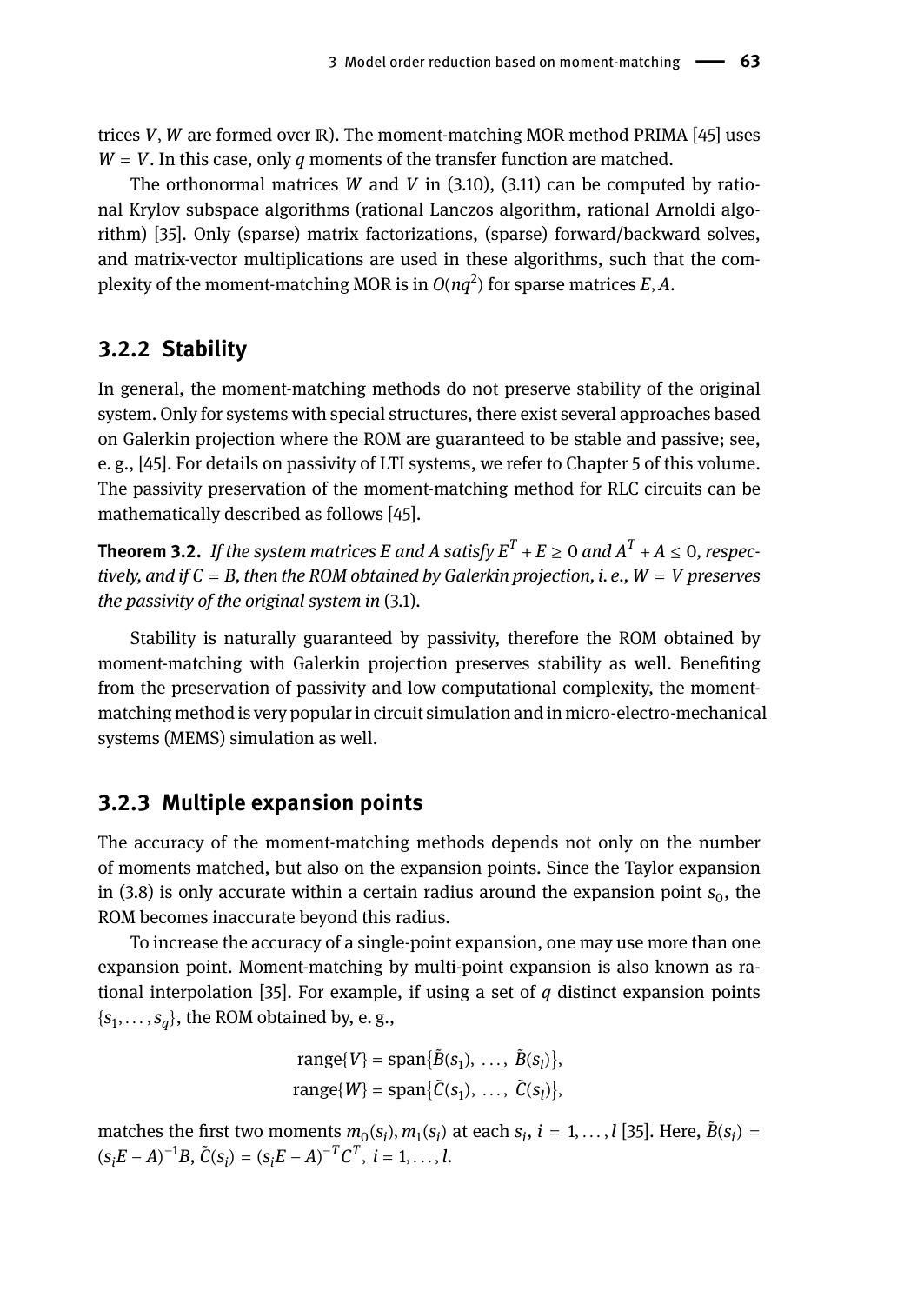64 - P. Benner and L. Feng

More generally, if we use

range{*V*} = span{
$$
\tilde{B}(s_1), \ldots, \tilde{A}^{q_1-1}(s_1)\tilde{B}(s_1), \ldots, \tilde{B}(s_l), \ldots, \tilde{A}^{q_l-1}(s_l)\tilde{B}(s_l)
$$
}, (3.12)

range{*W*} = span{
$$
\tilde{C}(s_1), \ldots, \tilde{A}_c^{q_1-1}(s_1)\tilde{C}(s_1), \ldots, \tilde{C}(s_l), \ldots, \tilde{A}_c^{q_1-1}(s_l)\tilde{C}(s_l)
$$
}, (3.13)

where  $\tilde{A}(s_k) = (s_k E - A)^{-1} E$ ,  $\tilde{A}_c(s_k) = (s_k E - A)^{-T} E^T$ ,  $k = 1, ..., l$ , then we have the following moment-matching property.

**Theorem 3.3** ([35]). *If*

$$
range{V} \supseteq span{\tilde{B}(s_1),\ldots,\tilde{A}^{q_1-1}(s_1)\tilde{B}(s_1),\ldots,\tilde{B}(s_l),\ldots,\tilde{A}^{q_l-1}(s_l)\tilde{B}(s_l)},
$$

*and*

$$
\text{range}\{W\} \supseteq \text{span}\{\tilde{C}(s_1),\ldots,\tilde{A}_c^{q_1-1}(s_1)\tilde{C}(s_1),\ldots,\tilde{C}(s_l),\ldots,\tilde{A}_c^{q_l-1}(s_l)\tilde{C}(s_l)\},
$$

*then the transfer function*  $\hat{H}(s) = \hat{C}(s\hat{E} + \hat{A})^{-1}\hat{B}$  *of the ROM (3.3) matches the first 2* $q_k$ *moments of the transfer function of the original system at each expansion point s<sup>k</sup> , i. e.*

$$
m_i(s_k) = \hat{m}_i(s_k), i = 0, 1, ..., 2q_k - 1, , k = 1, ..., l,
$$

where  $\hat{m}_i(s_k) = \hat{C}[-(s_k\hat{E} - \hat{A})\hat{E}]^{-i}(s_k\hat{E} - \hat{A})^{-1}\hat{B}$ ,  $i = 0, 1, ..., 2q_k - 1$ , are the ith-order *moments of*  $\hat{H}$  *at s<sub>k</sub>.* 

Given expansion points  $s_1, \ldots, s_l$ , Algorithm 3.1 presents a procedure for computing the projection matrix *V* in (3.12).

The matrix  $W$  can also be computed using Algorithm 3.1, only by replacing  $\tilde{B}(s_k)$ with  $\tilde{C}(s_k)$ , and  $\tilde{A}(s_k)$  with  $\tilde{A}_c(s_k)$ . Algorithm 3.1 is also applicable to SISO systems, as we can see from Step 7. However, for SISO systems, the algorithm can be further simplified, and the two matrices *W*, *V* can be easily computed in parallel. Algorithm 3.2 is a version for SISO systems. In fact, the computed *V*,  $W \in \mathbb{R}^{n \times r}$  from either Algorithm 3.1, or Algorithm 3.2, are not bi-orthogonal, which is not required by the moment-matching Theorem 3.3. However, for systems with  $E = I$ , the identity matrix, it is preferred that the reduced matrix  $\hat{E} = I_r$ , the identity matrix of dimension of *r*. Then we can use the transform  $W \leftarrow W(V^TW)^{-1}$  to obtain a new W, so that  $\hat{E} = W^TEV = W^TV = I_r$ . In the final steps of both algorithms, we need to orthogonalize the columns of the intermediate matrices using the modified Gram–Schmidt process, which is an algorithm for orthogonalizing any given group of vectors. The details of the algorithm are given in Algorithm 3.3. The finally obtained orthogonal vectors are actually orthonormal, i. e., their norms are all 1. The number of orthogonal vectors are  $\tilde{l} \leq l$ , because once deflation ( $||a_k||_2 \leq \varepsilon$ ) in Step 7 occurs,  $\tilde{l}$  will not be increased.

**Remark 3.1.** Let *size*(*M*, 2) be the MATLAB notation for the number of columns in a matrix *M*. Then it could happen that  $size(V, 2) \neq size(W, 2)$ . In this situation, more computations should be done as follows. Denote  $r_W = size(V, 2)$ ,  $r_W = size(W, 2)$ , if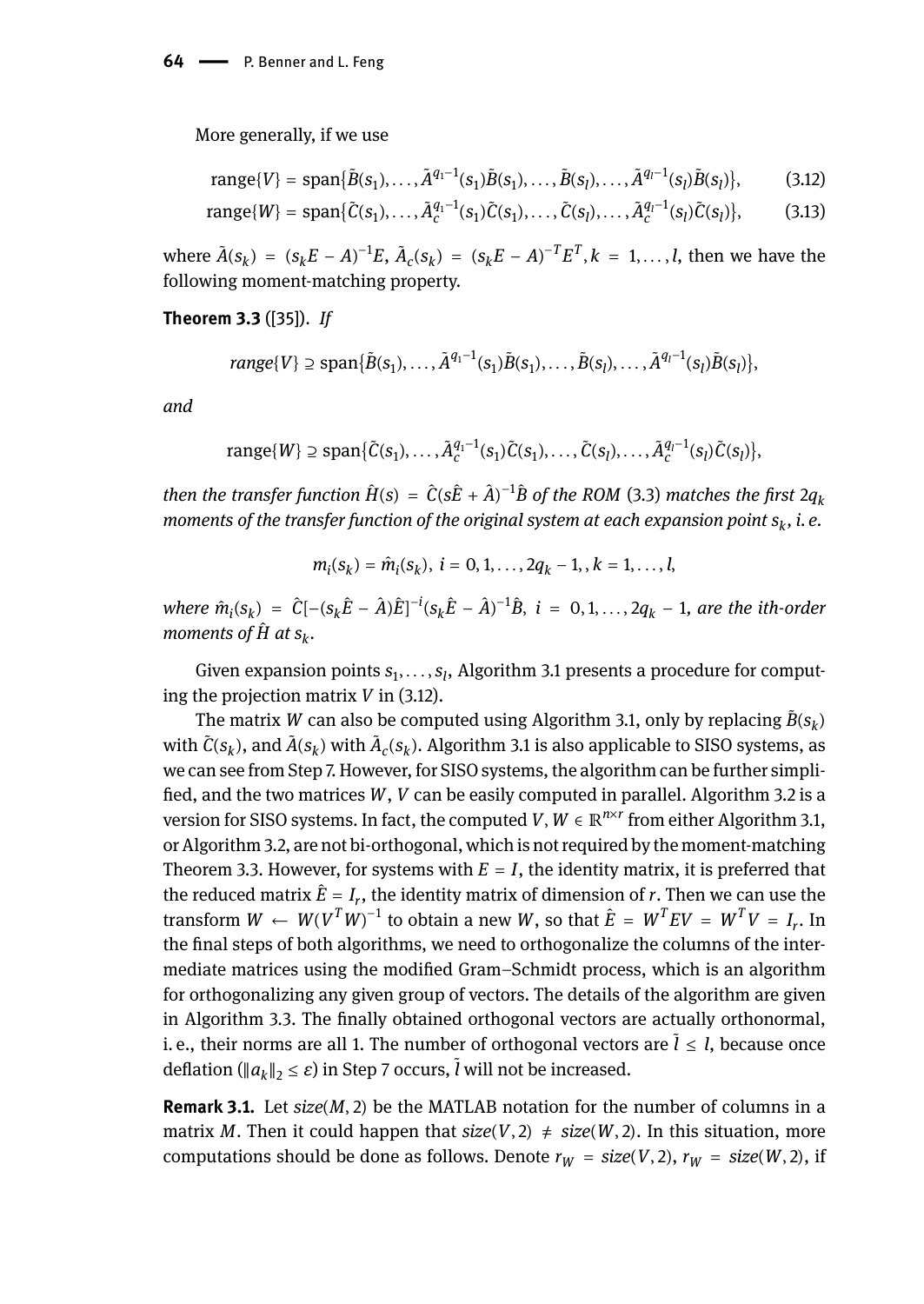**Algorithm 3.1:** Compute *V* in (3.12) for a non-parametric MIMO system (3.1). **Input:** System matrices  $E$ ,  $A$ ,  $B$ ,  $C$ , expansion points  $s_1, \ldots, s_l$ . **Output:** Projection matrix *V*. 1: Initialize  $a_1 = 0$ ,  $a_2 = 0$ , *sum* = 0, *col* = 0. 2: **for**  $k = 1, ..., l$  **do** 3: **if** (multiple input) **then** 4: Orthogonalize the columns in  $\tilde{B}(s_k)$  using the modified Gram–Schmidt process:  $[v_1, v_2, ..., v_{m_k}] = \text{orth}\{\tilde{B}(s_k)\},\$ 5:  $sum = m_k$ .  $(m_k$  is the number of remaining columns after deflation.) 6: **else** 7: Compute the first column in V:  $v_1 = \tilde{B}(s_k)/||\tilde{B}(s_k)||_2$ , 8:  $sum = 1$ . 9: **end if** 10: Orthogonalize the columns in  $\tilde{A}(s_k)\tilde{B}(s_k), \ldots, \tilde{A}(s_k)^{q_k-1}\tilde{B}(s_k)$  iteratively as follows: 11: **for**  $i = 1, 2, ..., q_k - 1$  **do** 12:  $a_2 = sum.$ 13: **if**  $a_1 = a_2$  **then** 14: *break*; go to Step 2 15: **else** 16: **for**  $j = a_1 + 1, \ldots, a_2$  **do** 17:  $w = \tilde{A}(s_k)v_j$ ,  $col = sum + 1$ . 18: **for** *d* = 1, 2, . . . , *col* − 1 **do** 19:  $h = v_d^T w, w = w - h v_d^T$ . 20: **end for** 21: **if**  $\|w\|_2$  >  $\varepsilon$  ( $\varepsilon$  > 0 is a small value indicating deflation,

```
e. g., \varepsilon = 10^{-7}) then
22: V_{col} = \frac{w}{\|w\|}\frac{w}{\|w\|_2}, sum = col.
23: end if
```
24: **end for** (*j*)

```
25: end if
26: a_1 = a_2.
27: end for (i)
28: V_k = [v_1, \ldots, v_{sum}],29: end for (k)
30: Orthogonalize the columns in [V_1, \ldots, V_l] by the modified Gram–Schmidt process
    to obtain V, i. e. V := \text{orth}\{V_1, \ldots, V_l\}.
```
 $r_V < r_W$ , then add  $r_W$  –  $r_V$  random orthogonal columns to  $V$ , and vice versa. This way, the moment-matching property of the ROM remains unchanged due to the definitions of *V*, *W* in Theorem 3.3.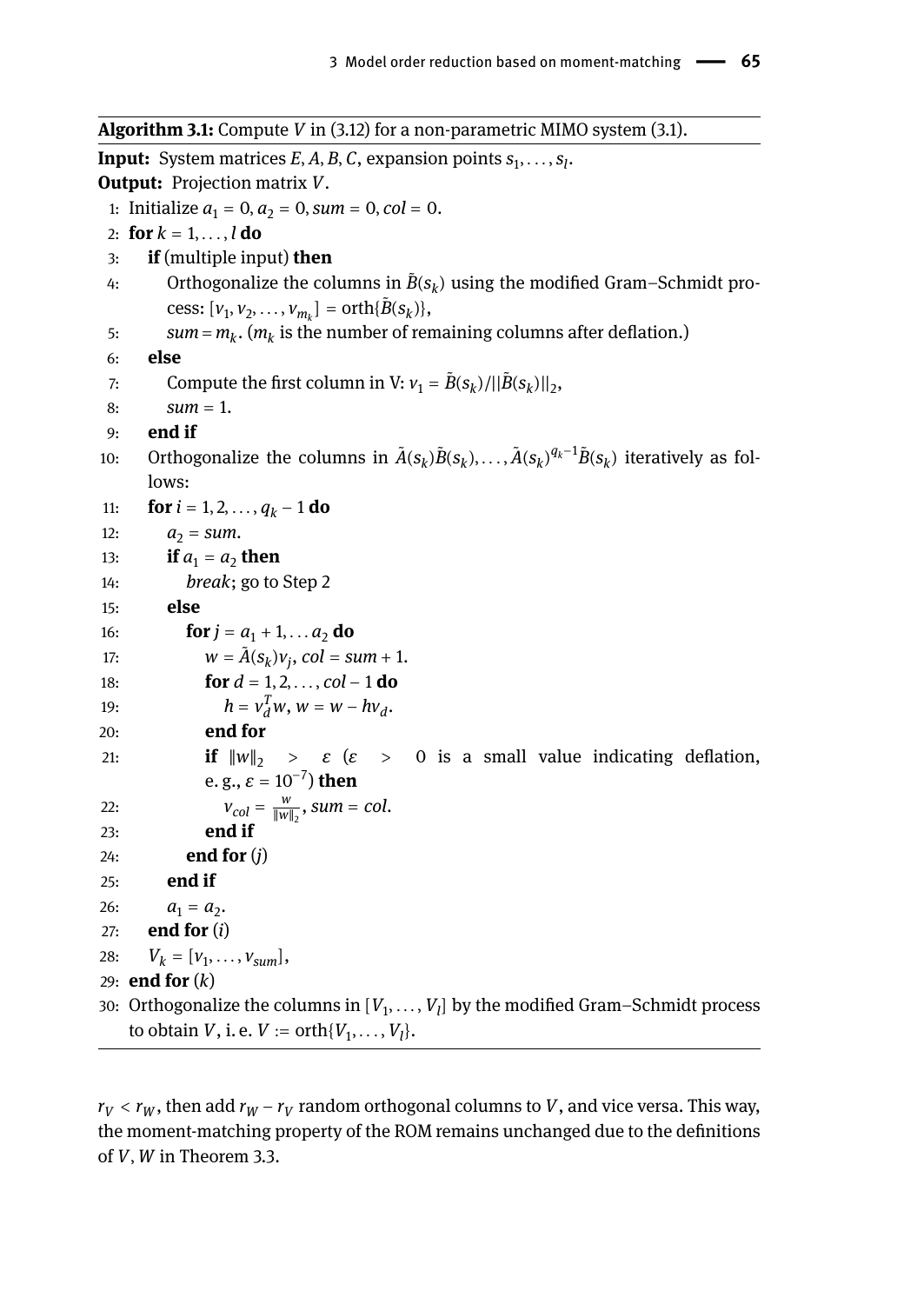**Algorithm 3.2:** Compute *V* in (3.12) and *W* in (3.13) for a non-parametric SISO system (3.1).

**Input:** System matrices  $E$ ,  $A$ ,  $B$ ,  $C$ , expansion points  $s_1, \ldots, s_l$ . **Output:** Projection matrices *V*, *W*. 1: Initialize *col* = 0, *col*<sub>*v*</sub> = 0, *col*<sub>*w*</sub> = 0. 2: **for**  $k = 1, ..., l$  **do** 3: Compute the first column of  $V_k: v_1 = \tilde{B}(s_k)/||\tilde{B}(s_k)||_2$ . 4: Compute the first column of  $W_k$ :  $w_1 = \tilde{C}(s_k)/||\tilde{C}(s_k)||_2$ . 5:  $col = col + 1$ . 6: Orthogonalize the vectors  $\tilde{A}(s_k)\tilde{B}(s_k), \ldots, \tilde{A}(s_k)^{q_k-1}\tilde{B}(s_k)$  against  $v_1$  iteratively, orthogonalize the  $\tilde{C}(s_k) \tilde{C}(s_k), \ldots, \tilde{A}_c(s_k)^{q_k-1} \tilde{C}(s_k)$ against  $w_1$  iteratively, as follows: 7: **for**  $i = 1, 2, ..., q_k - 1$  **do** 8:  $v = \tilde{A}(s_k)v_i$ 9:  $W = \tilde{A}_c(s_k)W_i$ 10: **for**  $j = 1, 2, ..., col$  **do** 11:  $h = v_j^T v, v = v - hv_j.$ 12:  $h = w_j^T w, w = w - hw_j^T.$ 13: **end for** 14:  $col = col + 1$ . 15: **if**  $||v||_2 > \varepsilon$  ( $\varepsilon > 0$  is a small value indicating deflation, e.g.,  $\varepsilon = 10^{-7}$ ) **then** 16:  $V_{col} = \frac{V}{\|V\|}$  $\frac{\nu}{\|\nu\|_2}$ 17: **else** 18:  $col_v = col - 1$ , stop updating  $V_k$ . 19: **end if** 20: **if**  $\|w\|_2 > \varepsilon$  **then** 21:  $W_{col} = \frac{w}{\|w\|}$  $\frac{w}{\|w\|_2}$ 22: **else** 23:  $col_w = col - 1$ , stop updating  $W_k$ . 24: **end if** 25: **end for** 26:  $V_k = [v_1, \ldots, v_{col_v}], W_k = [w_1, \ldots, w_{col_w}].$ 27: **end for** 28:  $\,$  Orthogonalize the columns in  $[V_1,\ldots,V_l]$  by the modified Gram–Schmidt process to obtain *V*, i. e. *V* := orth $\{V_1, ..., V_l\}$ . 29:  $\,$  Orthogonalize the columns in  $[W_1,\ldots,W_l]$  by the modified Gram–Schmidt process to obtain *W*, i. e.  $W := \text{orth}\{W_1, \ldots, W_l\}.$ 

The issue is then how to (adaptively) choose the multiple expansion points. Many adaptive techniques have been proposed during the last years [8, 14, 25, 40, 39, 38, 30, 28, 56], where some are more or less heuristic [8, 14, 25, 40]. Based on system theory, an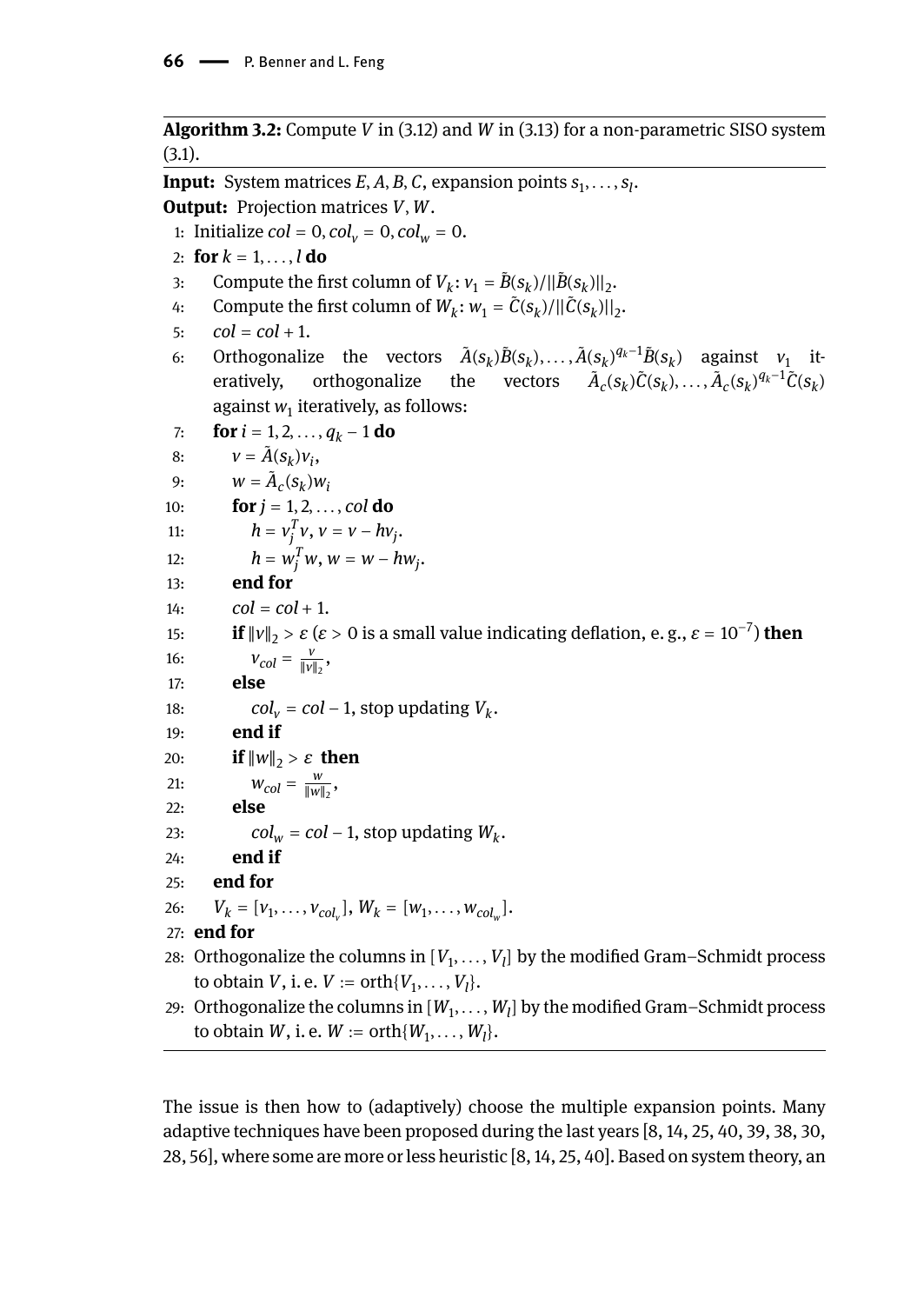**Algorithm 3.3:** Modified Gram–Schmidt process.

**Input:** A group of nonzero vectors  $a_1, \ldots, a_l$ , a deflation tolerance  $\varepsilon > 0$ . **Output:** A group of orthogonalized vectors  $v_1, \ldots, v_{\tilde{l}}, \tilde{l} \leq l$ . 1:  $v_1 = a_1 / ||a_1||_2$ ,  $\tilde{l} = 1$ . 2: **for**  $k = 2, ..., l$  **do** 3: **for** *i* = 1, . . . , ̃ *l* **do** 4:  $h = v_i^T a_k$ , 5:  $a_k = a_k - h v_i$ 6: **end for** 7: **if** ‖*a<sup>k</sup>* ‖<sup>2</sup> > *ε* **then** 8:  $\tilde{l} = \tilde{l} + 1$ , 9:  $V_{\tilde{l}} = \frac{a_k}{\|a_k\|}$  $\frac{a_k}{\|a_k\|_2}$ , 10: **end if** 11: **end for**

error bound is derived in [56], but it faces high computational complexity. The residual of the state vector is simply used in [39] as the error estimator of the ROM. In the next subsection, we introduce several typical techniques of adaptivity [38, 25, 30, 28].

## **3.2.4 Selection of expansion points**

## **3.2.4.1** ℋ**<sup>2</sup> -optimal iterative rational Krylov algorithm**

The iterative rational Krylov algorithm (IRKA) is proposed in [38]. Given a group of initial expansion points, IRKA adaptively updates the expansion points, and upon convergence, IRKA produces a ROM satisfying  $\mathcal{H}_2$ -optimal necessary conditions. (See Equation (5) in Chapter 1 of this volume for the definition of the  $\mathcal{H}_2$ -norm.) The expansion points are selected as the mirror images of the poles of the updated ROM at each iteration. The algorithm is presented as Algorithm 3.4.

### **Moment-matching property**

For single-input single-output (SISO) systems, IRKA leads to the following interpolation property upon convergence:

$$
\hat{H}(-\hat{\lambda}_i) = H(-\hat{\lambda}_i), \n\frac{\partial \hat{H}(-\hat{\lambda}_i)}{\partial s} = \frac{\partial H(-\hat{\lambda}_i)}{\partial s}.
$$
\n(3.14)

Here  $\hat{\lambda}_i$ ,  $i=1,\ldots,r$  , are the eigenvalues of the ROM defined in Step 3(b) of Algorithm 3.4. They are also the poles of the reduced transfer function  $\hat{H}(s)$ .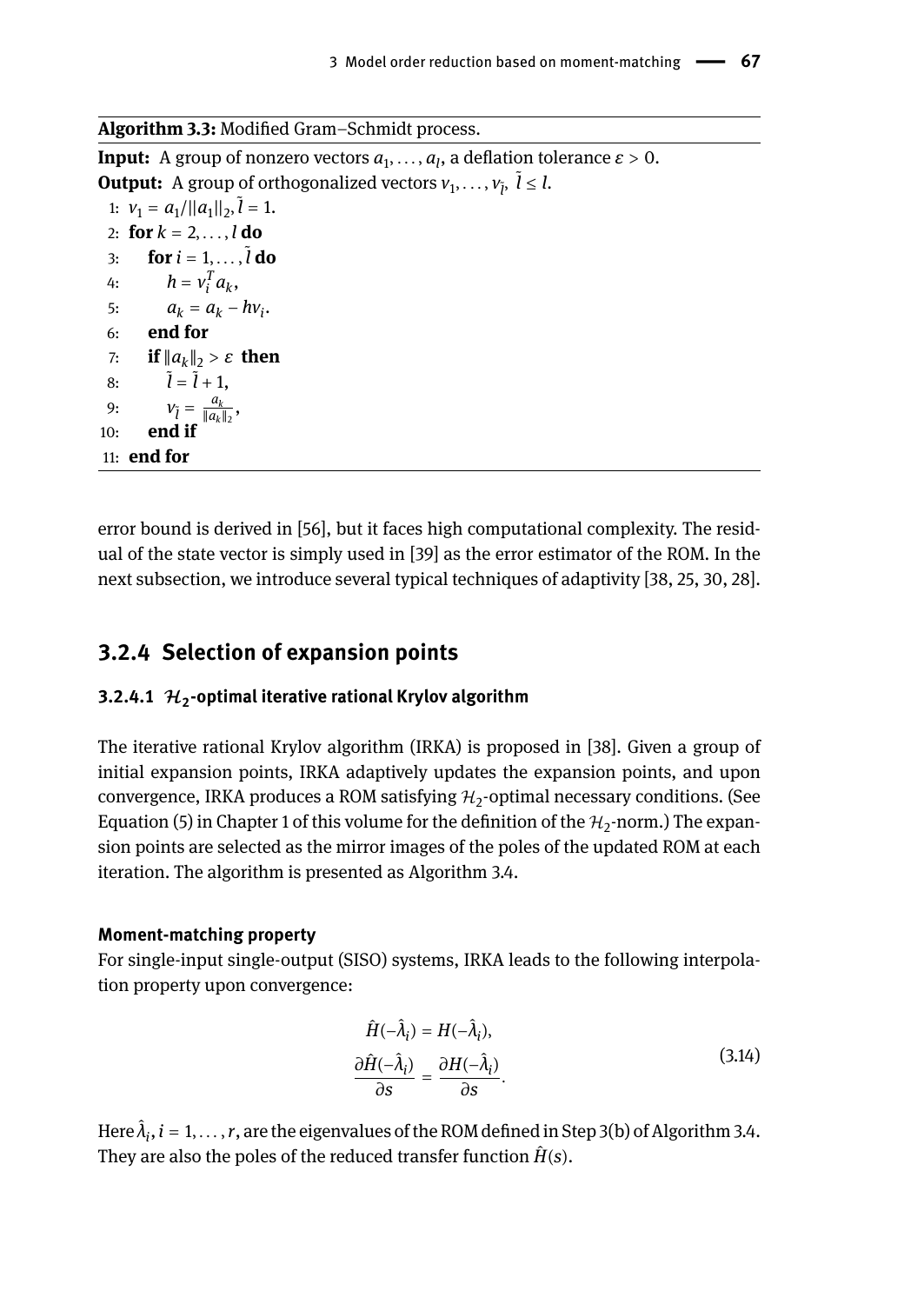### **Algorithm 3.4:** Iterative Rational Krylov Algorithm (IRKA).

- 1: Make an initial selection of the expansion points closed under conjugation, i. e.  $s_1, \ldots, s_i, \bar{s_i}, \ldots, s_r$ , if  $s_i$  is a complex variable. Fix a tolerance  $\epsilon$  for the accuracy of the ROM. Choose initial directions  $\tilde{b}_1, \ldots, \tilde{b}_r, \tilde{c}_1, \ldots, \tilde{c}_r$ .
- 2: Choose  $V_r$ ,  $W_r$  so that

$$
\text{range}(V_r) = \text{span}\{\tilde{B}(s_1)\tilde{b}_1, \dots, \tilde{B}(s_i)\tilde{b}_i, \tilde{B}(\bar{s}_i)\tilde{b}_{i+1}, \dots, \tilde{B}(s_r)\tilde{b}_r\},
$$
\n
$$
\text{range}(W_r) = \text{span}\{\tilde{C}(s_1)\tilde{c}_1, \dots, \tilde{C}(s_i)\tilde{c}_i, \tilde{C}(\bar{s}_i)\tilde{c}_{i+1}, \dots, \tilde{C}(s_r)\tilde{c}_r\},
$$

and  $W_r = W_r(V_r^TW_r)^{-1}$ . Here  $\tilde{B}(s_i) = (s_iE-A)^{-1}B$ ,  $\tilde{C}(s_i) = (s_iE-A)^{-T}C^T$ ,  $i = 1, ..., r$ . 3: While  $(\max_{j=1,...,r} {\frac{s_j - s_j^{old}}{s_j}} > \epsilon)$  $(\mathbf{a}) \hat{E} = W_r^T E V_r, \hat{A} = W_r^T A V_r, \hat{B} = W_r^T B, \hat{C} = C V_r.$ (b) Compute eigenvalues, -vectors of  $\lambda E - A$  so that  $(\lambda_i \hat{E} - \hat{A}) y_i = \lambda_i y_i$ ,  $i = 1, ..., r$ . (c) Assign  $s_i \leftarrow -\lambda_i$  for  $i = 1, \ldots, r$ ,  $Y = (y_1, \ldots, y_r)$ .  $(d) \tilde{B} = \hat{B}^T Y^{-T}, \tilde{C} = \hat{C} Y, (\tilde{b}_1, \dots, \tilde{b}_r) \leftarrow \tilde{B}, (\tilde{c}_1, \dots, \tilde{c}_r) \leftarrow \tilde{C}.$ (e) Update  $V_r$  and  $W_r$ :

$$
range(V_r) = span{\{\tilde{B}(s_1)\tilde{b}_1,\ldots,\tilde{B}(s_r)\tilde{b}_r\}},
$$

 $range(W_r) = span{\tilde{C}(s_1)\tilde{c}_1, \ldots, \tilde{C}(s_r)\tilde{c}_r},$ 

and  $W_r = W_r (V_r^T W_r)^{-1}$ .  $4: \ \hat{E} = W_r^T E V_r, \hat{A} = W_r^T A V_r, \hat{B} = W_r^T B, \hat{C} = C V_r.$ 

It is easy to see that the images of the poles of the ROM are selected as the expansion points, and are updated every time the ROM is updated. In IRKA, *s*̄ *i* is the conjugate of *s<sup>i</sup>* . From the definition of the moments of the transfer function, we know that the first-order derivative of the transfer function at  $s_i$  is the first-order moment  $m_1(s_i).$  The value of the transfer function at  $s_i$  is the zeroth-order moment  $m_0(s_i)$ . Therefore, IRKA generates ROMs matching the first two moments of the transfer function at each expansion point  $s_i$ ,  $i = 1, \ldots, r$ .

### **Optimality property [38]**

The ROM computed by IRKA satisfies the following necessary conditions of optimality.

**Theorem 3.4.** *Let H*(*s*) *be the transfer function of a stable SISO system, and H be a local* ̂ minimizer of dimension r for the optimal  $\mathcal{H}_2$ -model reduction problem

$$
\|H-\hat{H}\|_{\mathcal{H}_2}=\min_{\dim(\tilde{H})=r,\tilde{H}:\text{stable}}\|H-\tilde{H}\|_{\mathcal{H}_2},
$$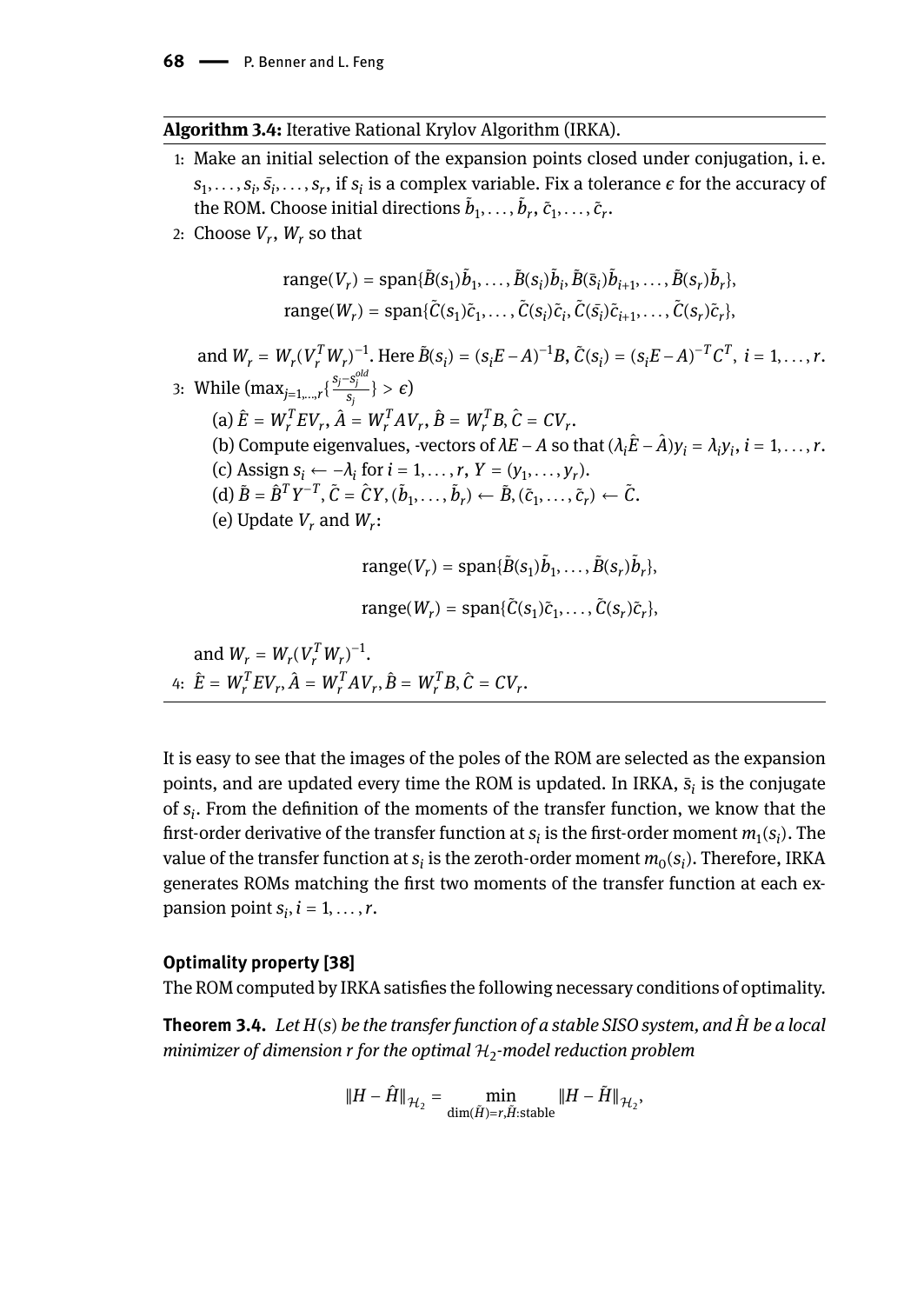$a$ nd suppose that  $\hat{H}$ (s) has simple poles at  $\hat{\lambda}_i$ ,  $i=1,\ldots,r$ , then  $\hat{H}$ (s) interpolates  $H$ (s) and *its first derivative at*  $\hat{\lambda}_i$ ,  $i = 1, \ldots, r$ :

$$
\hat{H}(-\hat{\lambda}_i) = H(-\hat{\lambda}_i), \quad \frac{\partial \hat{H}(-\hat{\lambda}_i)}{\partial s} = \frac{\partial H(-\hat{\lambda}_i)}{\partial s}.
$$

Comparing Theorem 3.4 with the moment-matching property in (3.14), we see that IRKA constructs a ROM that satisfies the necessary condition of the local optimal property in Theorem 3.4.

### **3.2.4.2 A heuristic technique**

In [25], an adaptive scheme for both choosing expansion points and deciding the number of moments is delineated. Generally speaking, the expansion points are chosen based on a binary principle. The number of moments matched at each expansion point is determined by a tested point which is known to cause the largest error in the interval of each pair of neighboring expansion points. Using this technique, the projection matrix *V* in (3.12) is adaptively computed, and the ROM is obtained by Galerkin projection using  $W = V$ . The only inputs of the algorithm are an acceptable dimension of the ROM, say *r*max, as well as the acceptable accuracy of the ROM, *tol*.*r*max will be adjusted to a proper number during the adaptive scheme if it was selected too small. The details of the algorithm can be found in [25]. From the numerical examples in [25], the method shows its success in automatically obtaining ROMs for several circuit examples. It is nevertheless clarified in [25] that the proposed method has difficulty in dealing with multi-input and multi-output (MIMO) models with many resonances in the output responses. The proposed method may obtain good results for a single-input and singleoutput (SISO) system with many resonances in the output, but it will fail when the system is MIMO and possesses multiple resonances in all the output responses of all the I-O ports. For such systems, an efficient error estimation may help to construct more robust and reliable ROMs. In the next subsection, we introduce a greedy-type algorithm which adaptively selects the expansion points using a recently developed *a posteriori* error bound.

#### **3.2.4.3 Scheme based on a posteriori error estimation**

In [28], an *a posteriori* error bound  $\Delta(\tilde{\mu})$  for the transfer function of the ROM is proposed. This will be discussed in Section 3.3.4, where the error bound is defined for linear parametric systems, and can straightforwardly treat linear non-parametric systems as a special case. For linear non-parametric systems, the error bound Δ(*μ*̃) actually depends only on *s*, i.e.  $\tilde{\mu} = s$ .  $\Delta(s)$  can be computed following (3.25) and (3.26), except that  $\tilde{\mu}$  is replaced by *s*.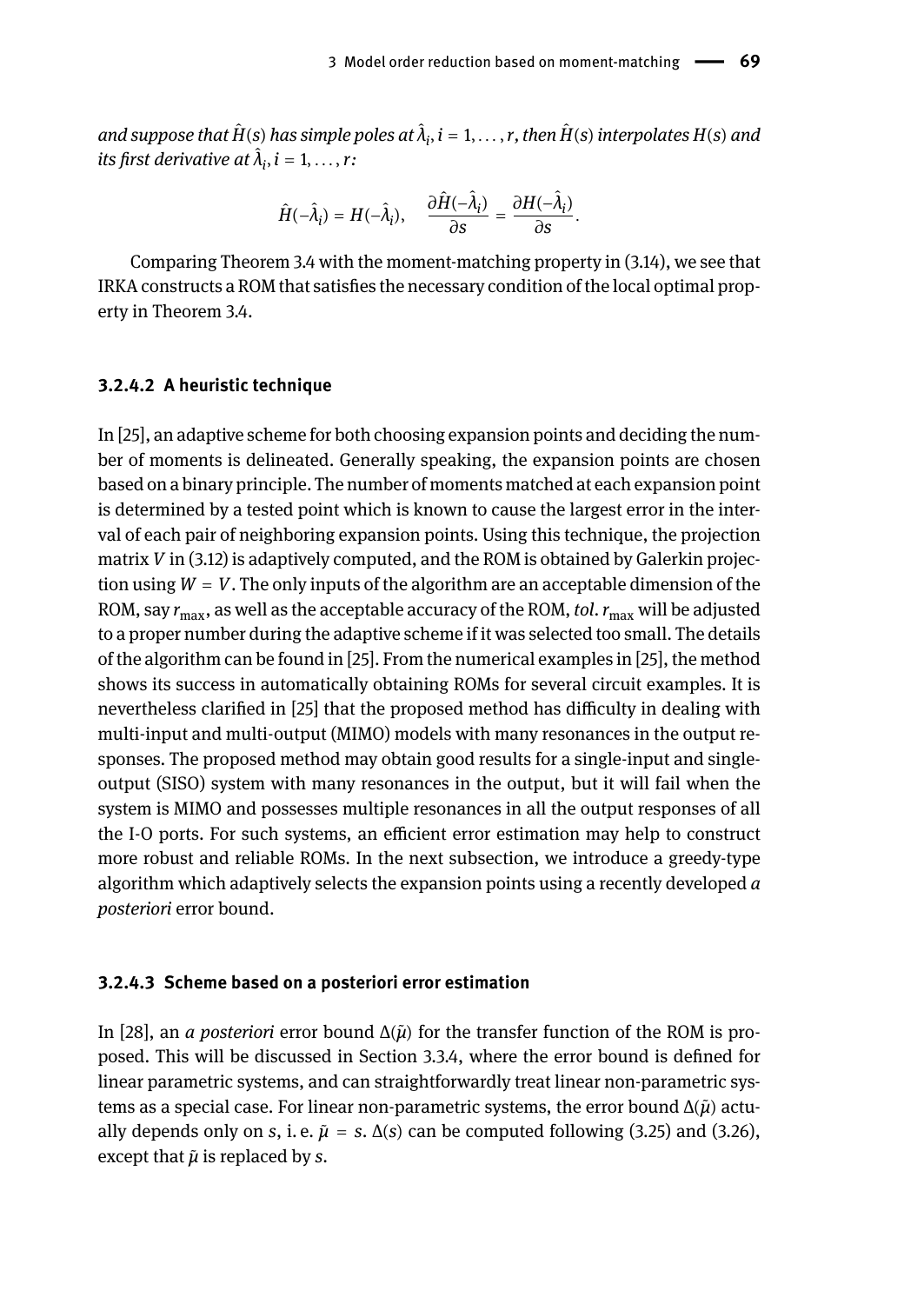Similar to the reduced basis method (see Chapter 4 of Volume 2), the next expan- $\sin p$  point  $s_i$  is iteratively selected as the point at which the error bound is maximized. Using the error bound, the ROM can be automatically generated by Algorithm 3.5. The projection matrices *W* and *V* for constructing the ROM are extended iteratively by the matrices  $W_{\hat{s}}$  and  $V_{\hat{s}}$  generated at the selected expansion point  $\hat{s}$ , until the error bound is below the error tolerance  $\epsilon_{\text{tol}}$ . The so-called training set  $\Xi_{\text{train}}$  is a set of samples of *s*, which is given by the user, and which should cover the interesting range of the frequency axis. The expansion points are selected from  $\Xi_{\text{train}}$ . The matrices  $W^{du}$  and  $V^{du}$ are used to compute the error bound; see (3.25).

**Algorithm 3.5:** Automatic generation of a reduced model by adaptively selecting expansion points *s*̂for non-parametrized LTI systems.

**Input:** System matrices  $E$ ,  $A$ ,  $B$ ,  $C$ ,  $\epsilon_{tol} > 0$ ,  $E_{train}$ : a large set of samples of *s*, taken over the interesting range of the frequency.

**Output:** The projection matrices *W*, *V*.

1:  $W = []$ ,  $V = []$ , set  $\epsilon = \epsilon_{\text{tol}} + 1$ .

- 2: Initial expansion point:  $\hat{s} \in \Xi_{\text{train}}$ .
- 3: **while**  $\epsilon > \epsilon_{\text{tol}}$  **do**
- 4:  $\text{range}(V_{\hat{s}}) = \text{span}\{\tilde{B}(\hat{s}), \tilde{A}(\hat{s})\tilde{B}(\hat{s}), \dots, \tilde{A}^{q-1}(\hat{s})\tilde{B}(\hat{s})\},$
- 5:  $\text{range}(W_{\hat{s}}) = \text{span}\{\tilde{C}(\hat{s}), \tilde{A}_c(\hat{s})\tilde{C}(\hat{s}), \dots, \tilde{A}_c^{q-1}(\hat{s})\tilde{C}(\hat{s})\}.$
- 6:  $V = \text{orth}\{V, V_{\hat{s}}\}, W^{du} = V.$
- 7:  $W = \text{orth}\{W, W_{\hat{s}}\}, V^{du} = W.$
- 8:  $\hat{s} = \arg \max_{s \in \Xi_{\text{train}}} \Delta(s)$ .

```
9: \epsilon = \Delta(\hat{s}).
```
10: **end while**

Either  $V_{\hat{\mathrm{s}}}$  in Step 6 or  $W_{\hat{\mathrm{s}}}$  in Step 7 in Algorithm 3.5 can be computed by Step 1, Steps 3–29 plus Step 31 in Algorithm 3.1. Step 6 or Step 7 of Algorithm 3.5 implements the modified Gram–Schmidt process, Algorithm 3.3.

### **3.2.4.4 Complex expansion points**

Note that the projection matrices *V*, *W* computed by the moment-matching method, as well as the multi-moment-matching method in the next section, could be complex, if the expansion point for the variable *s* is taken as a complex number. The ROM then has complex system matrices, even if the original system matrices are real.

In order to obtain real reduced system matrices, each complex matrix should be separated into its real part and its imaginary part, which should then be combined to obtain a real projection matrix for MOR, i. e. we need to do the following extra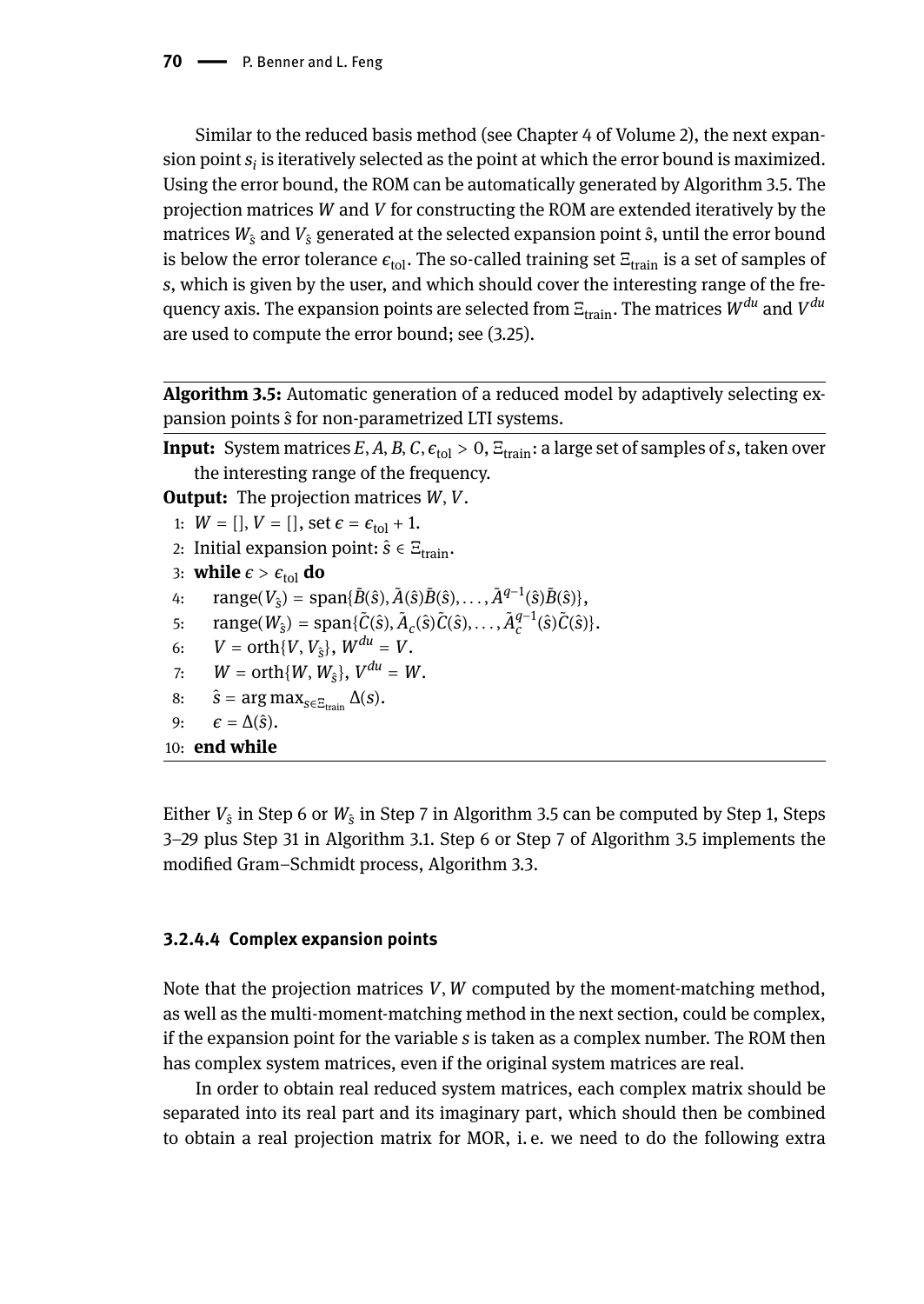step:

```
V \leftarrow \text{orth} \{ \text{Re}(V), \text{Im}(V) \}.W \leftarrow \text{orth} \{ \text{Re}(W), \text{Im}(W) \}.
```
Here and below, Re(⋅) and Im(⋅) is the real and imaginary part of a complex variable, respectively. Since, in  $\mathbb{C}^n$ ,

 $range{V} = colspan{Re(V), Im(V)}, range{W} = colspan{Re(W), Im(W)},$ 

over C, the moment-matching property in Theorem 3.3 remains unchanged.

The algorithm IRKA in Section 3.2.4.1 can also introduce complex interpolation points  $s_i$  and  $\bar{s}_i$ , where  $\bar{s}_i$  is the conjugate of  $s_i$ . If  $s_i$  is complex, then in Step 2 of IRKA,  $(s_iE − A)B\tilde{B}_i$  and  $(\bar{s}_iE − A)B\tilde{B}_{i+1}$  are both complex vectors, which may produce complex  $m$  atrices  $V_r$ ,  $W_r$ . It is nevertheless not difficult to verify that the conjugate of  $(s_iE-A)B\tilde{B}_i$ is ( $\bar{s}$ <sub>*i</sub>E* − *A*) $B\tilde{B}_{i+1}$ , so that they have the same real and imaginary (up to the sign) parts.</sub> Therefore, in Step 2, we can replace ( $s_iE-A$ ) $B\tilde{B}_i$  and ( $\bar{s}_iE-A$ ) $B\tilde{B}_{i+1}$  with Re[( $s_iE-A$ ) $B\tilde{B}_i$ ] and  $Im[(s_iE - A)B\tilde{B}_i]$  for any complex  $s_i$ , without changing the subspace.

# **3.3 Multi-moment-matching for linear parametric systems**

Some parametric model order reduction (PMOR) methods are basically extensions of MOR methods for non-parametric systems. PMOR methods can be used to compute the ROM of the parametric system in (3.1), where the vector of parameters *μ* should be symbolically preserved in the ROM as follows:

$$
\hat{E}(\mu)\frac{d\mathbf{z}(t,\mu)}{dt} = \hat{A}(\mu)\mathbf{z}(t,\mu) + \hat{B}(\mu)\mathbf{u}(t),
$$

$$
\hat{\mathbf{y}}(t,\mu) = \hat{C}(\mu)\mathbf{z}.
$$

Here  $\hat{E}(\mu)=W^TE(\mu)V,$   $\hat{A}(\mu)=W^TA(\mu)V,$   $\hat{B}(\mu)=W^TB(\mu)$  and  $\hat{C}(\mu)=C(\mu)V.$  A survey of PMOR methods can be found in [13].

### **3.3.1 A robust algorithm**

Multi-moment matching PMOR methods are reported in [17, 24], which are generalizations of the moment-matching method [35]. In this section, the robust PMOR algorithm proposed in [24] is reviewed. For ease of notation, we call this method PMOR-MM. Both methods in [17, 24] are based on Galerkin projection, i. e.  $W = V$ . Note that the method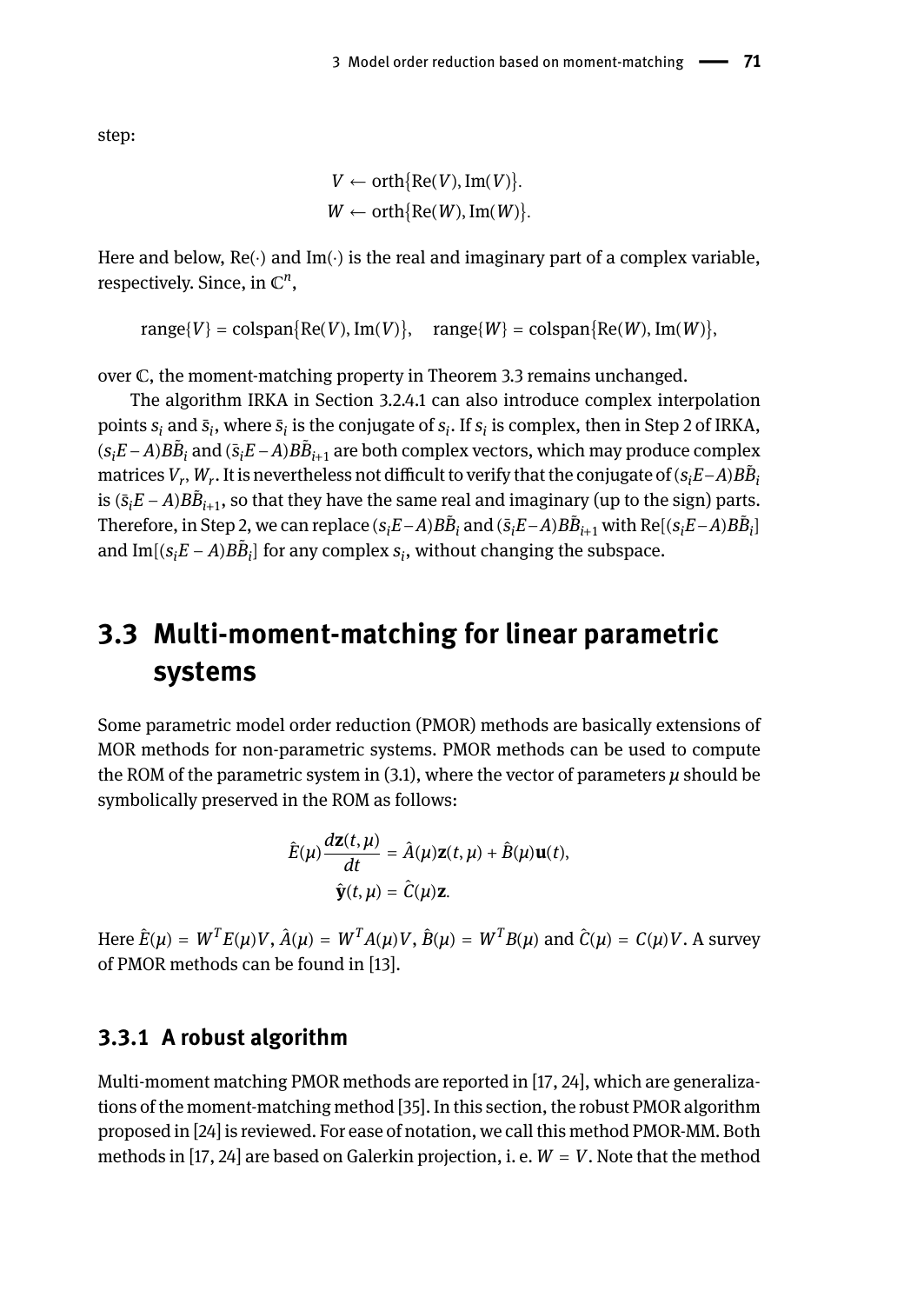in [24] is already extended to Petrov–Galerkin in [2]. For clarity and simplicity, we use Galerkin projection to explain the idea and the algorithm. Assume that  $E(\mu)$ ,  $A(\mu)$  are either in the affine form defined as

$$
E(\mu) = E_0 + E_1\mu_1 + \dots + E_m\mu_m,
$$
  

$$
A(\mu) = A_0 + A_1\mu_1 + \dots + A_m\mu_m,
$$

or can be approximated in the affine form above.

To compute the matrix*V*, a series expansion of the state **x** in the frequency domain is used. After Laplace transform (with zero initial condition), the original parametric system in (3.1) can be written as

$$
G(\tilde{\mu})X(\tilde{\mu}) = B(\tilde{\mu})U(\tilde{\mu}),
$$
  
\n
$$
Y(\tilde{\mu}) = C(\tilde{\mu})X(\tilde{\mu}),
$$
\n(3.15)

where the entries in  $\tilde{\mu} = (\tilde{\mu}_1, \ldots, \tilde{\mu}_p)$  are sufficiently smooth functions of the parameters *μ*1 , . . . , *μ<sup>m</sup>* and the Laplace variable *s*. *U*(*μ*̃) is the Laplace transform of *u*(*t*). Due to the affine form of  $E(\mu)$  and  $A(\mu)$ ,  $G(\tilde{\mu})$  can also be written in affine form as

$$
G(\tilde{\mu})=G_0+G_1\tilde{\mu}_1+\cdots,G_p\tilde{\mu}_p.
$$

As a result, the state vector in the frequency domain can be written as

$$
X(\tilde{\mu}) = [G(\tilde{\mu})]^{-1} B(\tilde{\mu}) U(\tilde{\mu})
$$
  
=  $[G_0 + G_1 \tilde{\mu}_1 + \dots + G_p \tilde{\mu}_p]^{-1} B(\tilde{\mu}) U(\tilde{\mu}).$  (3.16)

Given an expansion point  $\tilde{\mu}^0 = [\tilde{\mu}_1^0, \ldots, \tilde{\mu}_p^0], X(\tilde{\mu})$  in (3.16) can be expanded as

$$
X(\tilde{\mu}) = \left[I - (\sigma_1 M_1 + \dots + \sigma_p M_p)\right]^{-1} \tilde{B}_M U(\tilde{\mu})
$$
  
= 
$$
\sum_{i=0}^{\infty} (\sigma_1 M_1 + \dots + \sigma_p M_p)^i \tilde{B}_M U(\tilde{\mu}),
$$
 (3.17)

where  $\tilde{B}_M = [G(\tilde{\mu}^0)]^{-1}B(\tilde{\mu}), M_i = -[G(\tilde{\mu}^0)]^{-1}G_i, i = 1, 2, ..., p$ , and  $\sigma_i = \tilde{\mu}_i - \tilde{\mu}_i^0, i =$ 1, 2, . . . , *p*. We call the coefficients in the above series expansion the *moment vectors (matrices)* of the parametrized system. The corresponding multi-moments of the transfer function are those moment vectors multiplied by *C* from the left.

To obtain the projection matrix *V*, instead of directly computing the moment vectors [17], a numerically robust method is proposed in [29], and a detailed algorithm is presented in [24]. The method combines the recursions in (3.18), with a repeated modified Gram–Schmidt process so that the moment vectors are computed implicitly. We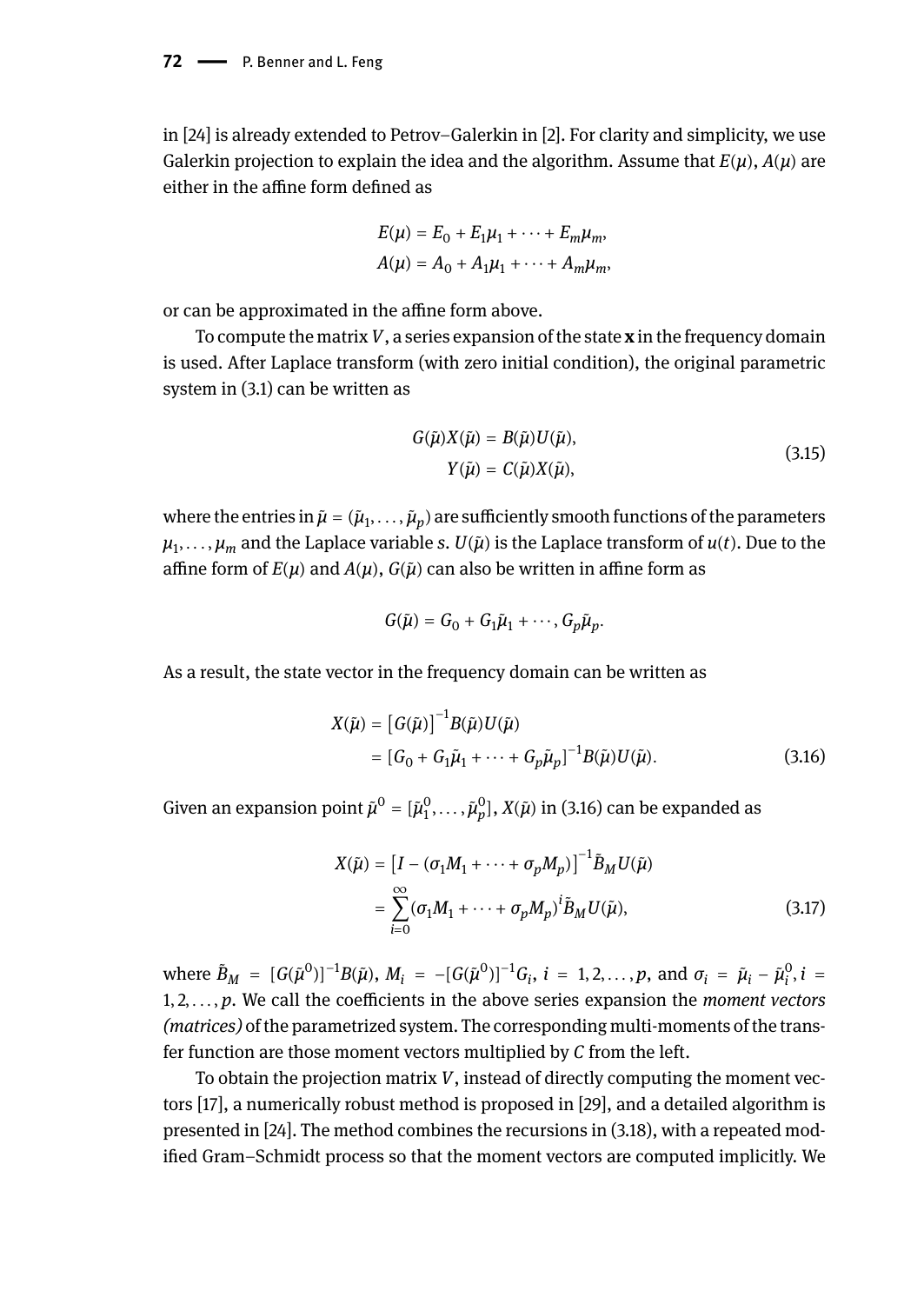have

$$
R_0 = B_M,
$$
  
\n
$$
R_1 = [M_1 R_0, ..., M_p R_0],
$$
  
\n
$$
R_2 = [M_1 R_1, ..., M_p R_1],
$$
  
\n
$$
\vdots
$$
  
\n
$$
R_q = [M_1 R_{q-1}, ..., M_p R_{q-1}],
$$
  
\n
$$
\vdots
$$
  
\n(3.18)

Here,  $B_M$  =  $\tilde{B}_M$ , if  $B(\tilde{\mu})$  does not depend on  $\mu$ , i.e.  $B(\tilde{\mu})$  =  $B$ . Otherwise,  $B_M$  =  $[\tilde{B}_{M_1}, \ldots, \tilde{B}_{M_p}],$   $\tilde{B}_{M_i} = [G(\tilde{\mu}^0)]^{-1}B_i$ ,  $i = 1, \ldots, p$ , if  $B(\tilde{\mu})$  can be approximated in affine form, e. g.,  $B(\tilde{\mu}) \approx B_1 \tilde{\mu}_1 + \cdots + B_p \tilde{\mu}_p$ .

Then  $V\coloneqq V_{\tilde{ \mu}^0}$  is computed as

range
$$
(V_{\tilde{\mu}^0})
$$
 = span $\{R_0, R_1, ..., R_q\}_{\tilde{\mu}^0}$ , (3.19)

with the sub-index denoting the dependance on the expansion point  $\tilde{\mu}^0.$  It is proved in [24] that the leading multi-moments of the original system match those of the ROM. The accuracy of the ROM can be improved by increasing the number of terms in (3.19), whereby more multi-moments can be matched. To be self-contained, we present the method in Algorithm 3.6.

It is noticed that the dimensions of  $R_j, j=1,\ldots,q,$  increase exponentially. If the number *p* of the parameters is larger than 2, it is advantageous to use multiple point expansion, such that only the low order moment matrices, e. g.,  $R_j,$   $j\leq1,$  have to be computed for each expansion point. As a result, the order of the ROM can be kept small. Given a group of expansion points  $\tilde{\mu}^i$ ,  $i=0,\ldots,\ell$ , a matrix  $V_{\tilde{\mu}^i}$  can be computed from (3.19) for each *μ*̃ *i* as

range
$$
(V_{\mu^i})
$$
 = span $\{R_0, R_1, ..., R_q\}_{\bar{\mu}^i}$ , (3.20)

where  $R_j$ ,  $j = 1, \ldots, q$ , are defined as in (3.18), with  $R_0 = B_M$ ,  $B_M = [G(\tilde{\mu}^i)]^{-1}B$ , or  $B_M =$  $[\tilde B_{M_1},\ldots,\tilde B_{M_p}] ,\, \tilde B_{M_j}=[G(\tilde\mu^i)]^{-1}B_j,\, M_j=-[G(\tilde\mu^i)]^{-1}G_j,\, j=1,2,\ldots,p.$  The final projection matrix  $V$  is a combination (orthogonalization) of all the matrices  $V_{\tilde{\mu}^i},$ 

$$
V = \operatorname{orth}\{V_{\mu^0}, \dots, V_{\tilde{\mu}^\ell}\}.
$$
\n(3.21)

The multi-moment-matching PMOR method is very efficient for linear parametric systems, especially for systems with affine matrices  $E(\mu)$ ,  $A(\mu)$  [22]. The method also performs well if the matrices are not affine, but it can be well approximated in affine form [13, 30].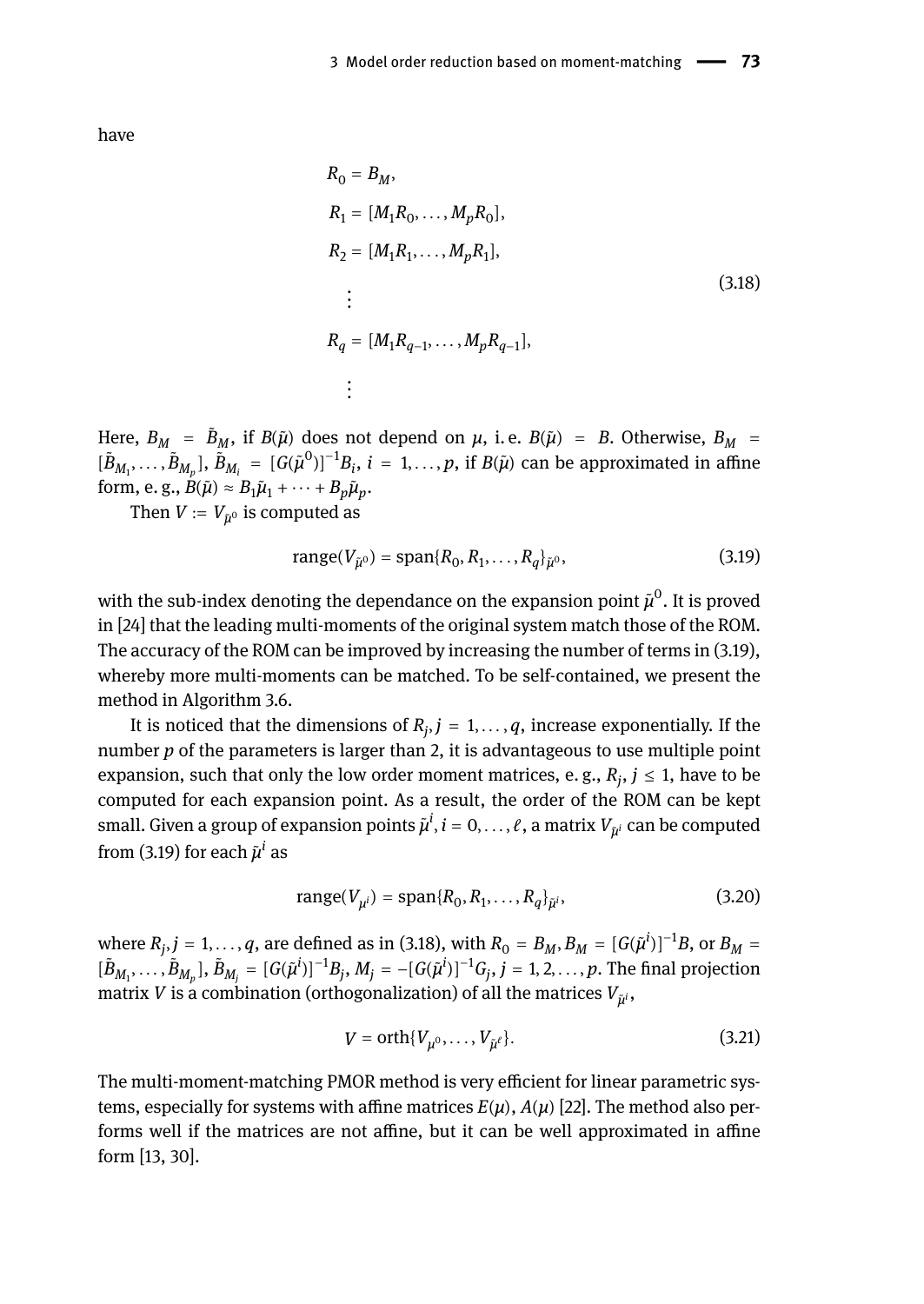**Algorithm 3.6:** Compute  $V = [v_1, v_2, \ldots, v_q]$  for a parametric system (3.1), where  $B(\mu)$ is generally considered as a matrix.

**Input:** Expansion point  $\tilde{\mu}^0$ , moment vectors in  $R_1, R_2, \ldots, R_q$ . **Output:** Projection matrix *V*. 1: Initialize  $a_1 = 0$ ,  $a_2 = 0$ , *sum* = 0. 2: **if** (multiple input) **then** 3: Orthogonalize the columns in  $R_0$  using the modified Gram–Schmidt  $\text{process: } [v_1, v_2, \dots, v_{q_1}] = \text{orth}\{R_0\},\$ 4:  $sum = q_1$ .  $(q_1$  is the number of remaining columns after orthogonalization.) 5: **else** 6: Compute the first column in V:  $v_1 = R_0 / ||R_0||_2$ , sum = 1. 7: **end if** 8: Orthogonalize the columns in  $R_1, R_2, \ldots, R_q$  iteratively as follows: 9: **for**  $i = 1, 2, ..., q$  **do** 10:  $a_2 = sum;$ 11: **for**  $d = 1, 2, ..., p$  **do** 12: **if**  $a_1 = a_2$  **then** 13: *stop* 14: **else** 15: **for**  $j = a_1 + 1, \ldots, a_2$  **do** 16:  $w = \tilde{G}^{-1}(\tilde{\mu}^0)G_d v_j$ ,  $col = sum + 1$ . 17: **for** *k* = 1, 2, . . . , *col* − 1 **do** 18:  $h = v_k^T w, w = w - h v_k^T$ . 19: **end for** 20: **if**  $\|w\|_2 > \varepsilon$  (a small value indicating deflation, e.g.,  $\varepsilon = 10^{-7}$ ) **then** 21:  $V_{col} = \frac{w}{\|w\|}$  $\frac{w}{\|w\|_2}$ , sum = col. 22: **end if** 23: **end for** (*j*) 24: **end if** 25: **end for** (*d*) 26:  $a_1 = a_2;$ 27: **end for** (*i*) 28: Orthogonalize the columns in *V* by the modified Gram–Schmidt process.

## **3.3.2 Applicability to steady systems**

The above PMOR method computes ROMs of the dynamical systems in (3.1). It is easy to see that the method can be naturally applied to steady systems:

$$
(E_0 + E_1\mu_1 + \dots + E_m\mu_m)\mathbf{x}(\mu) = B(\mu)u(\mu),
$$
  

$$
\mathbf{y}(\mu) = C(\mu)\mathbf{x}(\mu).
$$
 (3.22)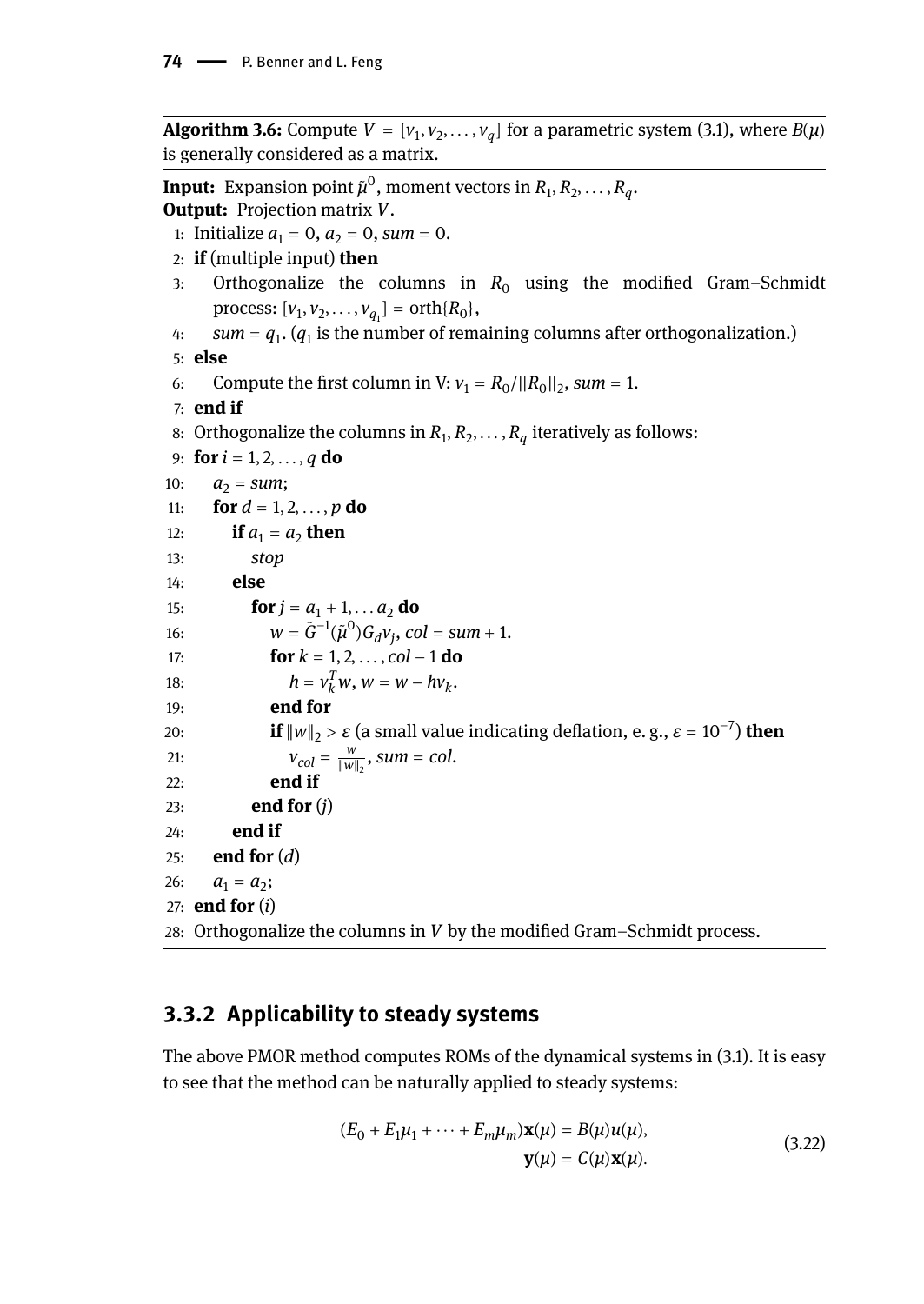Comparing (3.22) with the Laplace transformed system (3.15), we see that they have an identical form. Consequently, the series expansion of **x** in (3.22) can be obtained similarly to (3.17). The corresponding moment vectors can also be defined according to (3.18). Algorithm 3.6 can then be used to compute a projection matrix *V*. Then the ROM of (3.22) is constructed by a Galerkin projection,

$$
(V^T E_0 V + V^T E_1 V \mu_1 + \cdots + V^T E_m V \mu_q) x(\mu) = V^T B(\mu) u(\mu),
$$
  

$$
\hat{\mathbf{y}}(\mu) = C(\mu) V \mathbf{x}(\mu).
$$

### **3.3.3 Structure-preserving (P)MOR for second-order systems**

For the second-order systems

$$
M(\mu) \frac{d^2 \mathbf{x}(t, \mu)}{dt^2} + D(\mu) \frac{d \mathbf{x}(t, \mu)}{dt} + K(\mu) \mathbf{x}(t, \mu) = B(\mu) u(t),
$$
\n(3.23)\n
$$
\mathbf{y}(t, \mu) = C(\mu) \mathbf{x}(t, \mu),
$$

often arising from, e. g., mechanical engineering, it is desired that the ROM preserves the second-order structure, i. e.,

$$
W^{T}M(\mu)V\frac{d^{2}\mathbf{z}(t,\mu)}{dt^{2}} + W^{T}D(\mu)V\frac{d\mathbf{z}(t,\mu)}{dt} + W^{T}K(\mu)V\mathbf{z}(t,\mu) = W^{T}B(\mu)u(t),
$$
\n(3.24)\n
$$
\mathbf{y}(t,\mu) = C(\mu)V\mathbf{z}(t,\mu).
$$

Note that PMOR-MM computes the projection matrix using the series expansion of the state vector **x** in the frequency domain. After a Laplace transformation (assume  $\mathbf{x}(t = 0, \mu) = \mathbf{0}$ , the first equation in (3.23) becomes

$$
s2M(\mu)X(s,\mu) + sD(\mu)X(s,\mu) + K(\mu)X(s,\mu) = B(\mu)U(s),
$$
  
 
$$
Y(s,\mu) = C(\mu)X(s,\mu).
$$

Thus

$$
[s2M(\mu) + sD(\mu) + K(\mu)]X(s,\mu) = B(\mu)U(s),
$$

where  $U(s)$  is the Laplace transform of the input signal  $u(t)$ . Defining  $G(\tilde\mu):= s^2 M(\mu) + \delta$  $sD(\mu) + K(\mu)$ ,  $\tilde{\mu} = (\tilde{\mu}_1, \tilde{\mu}_2, \tilde{\mu}_3) := (s^2, s, \mu)$ , a projection matrix *V* can be computed following (3.15)–(3.21) in Section 3.3.1. Applying a Petrov-Galerkin projection to the second-order system, we can obtain a second-order ROM as in (3.24). Note that with a Galerkin projection, also the symmetry and definiteness properties of the coefficient matrices can be preserved in the ROM.

## **3.3.4 Selecting expansion points based on a posteriori error estimation**

Note that the projection matrix *V* in (3.21) depends on the multiple expansion points  $\tilde{\mu}^i$ ,  $i = 1, \ldots, \ell$ .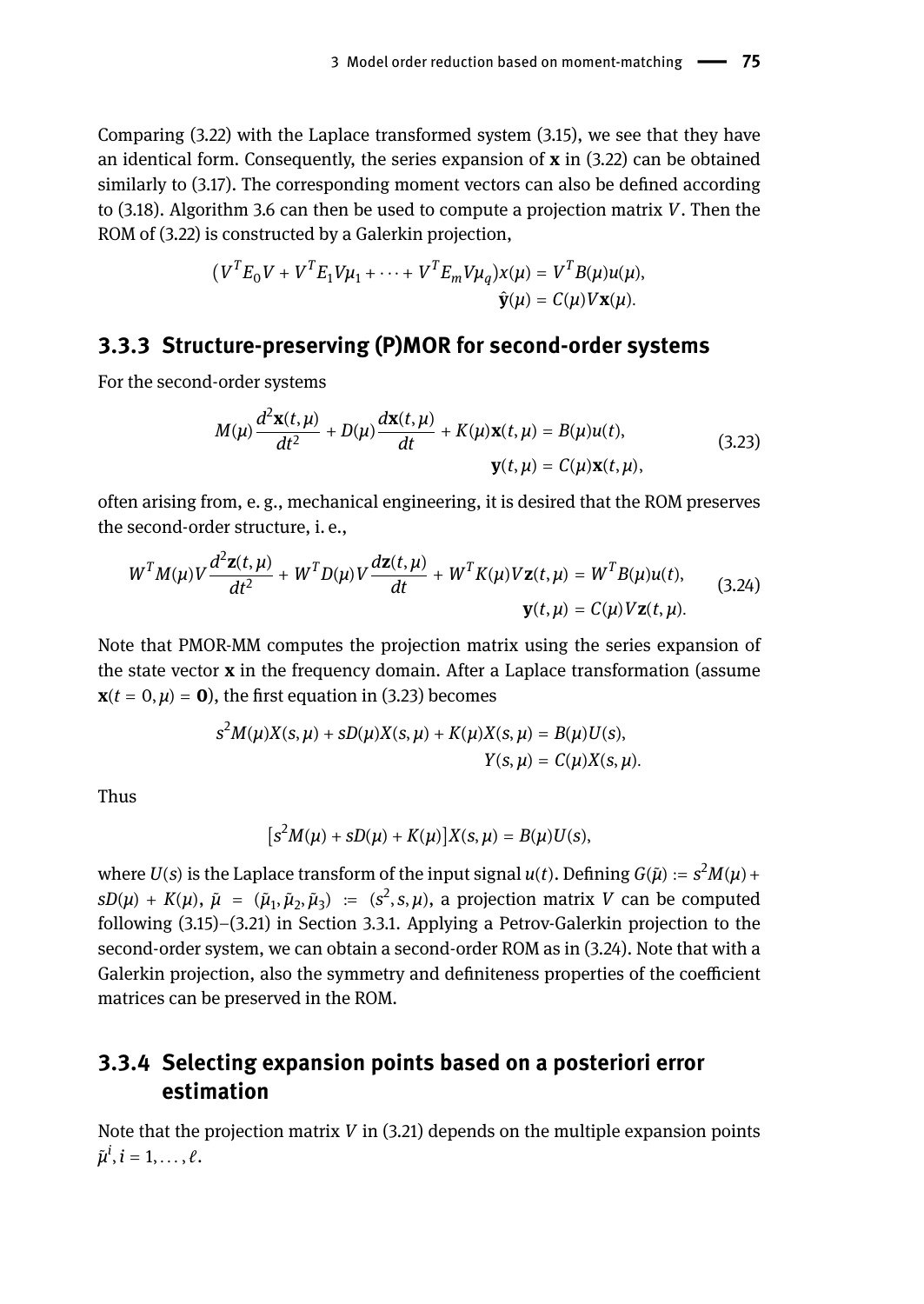In this section, we introduce an *a posteriori* error bound proposed in [28], which is an error bound for the transfer function  $\hat{H}(\tilde{\mu})$  of the ROM. Given the error bound  $\Delta(\tilde{\mu})$ for the ROM, the expansion points *μ*̃ *i* can be adaptively selected, and the projection matrix *V* can be automatically computed as shown in Algorithm 3.7.

**Algorithm 3.7:** Adaptively selecting expansion points  $\tilde{\mu}^i$ , and automatically computing *V*.

**Input:**  $\varepsilon_{\text{tol}}$ , set  $\varepsilon = \varepsilon_{\text{tol}} + 1$ ,  $\Xi_{\text{train}}$ : a set of samples of  $\tilde{\mu}$  covering the interesting domain. **Output:** *V*.

- 1:  $V = []$ ,  $V^{du} = []$ .
- 2: Choose an initial expansion point:  $\tilde{\mu}^0 \in \Xi, i = 0.$
- 3: **while**  $\varepsilon > \varepsilon_{\text{tol}}$  **do**
- 4: range(*Vμ*̃ *<sup>i</sup>*) = span{*R*<sup>0</sup> , *R*<sup>1</sup> , . . . , *R<sup>q</sup>* }*μ*̃ *<sup>i</sup>*. (By applying Algorithm 3.6 at expansion point  $\tilde{\mu}^i$ .)
- 5: range $(V_{\tilde{\mu}^i}^{du}) = {\rm span}\{R_0^{du},R_1^{du},\ldots,R_q^{du}\}_{\tilde{\mu}^i}$ . (By applying Algorithm 3.6 at expansion point  $\tilde{\mu}^i$ , and replacing  $R_0, R_1, \ldots, R_q$  with  $R_0^{du}, R_1^{du}, \ldots, R_q^{du}$  in (3.27).)
- 6:  $V = \text{orth}\{V, V_{\tilde{\mu}^i}\}, W = V.$
- 7:  $V^{du} = \text{orth}\{V^{du}, V^{du}_{\tilde{\mu}^i}\}, W^{du} = V^{du}.$
- 8:  $i = i + 1$ .

9: 
$$
\tilde{\mu}^i = \arg \max_{\tilde{\mu} \in \Xi_{\text{train}}} \Delta(\tilde{\mu}).
$$

$$
10: \qquad \varepsilon = \Delta(\tilde{\mu}^i).
$$

11: **end while**.

For a MIMO system, the error bound Δ(*μ*̃) is defined as

$$
\Delta(\tilde{\mu}) = \max_{ij} \Delta_{ij}(\tilde{\mu}).
$$

Here  $\Delta_{ii}(\tilde{\mu})$  is the error bound for the  $(i, j)$ th entry of the transfer function (it is a matrix for MIMO systems) of the ROM, i. e.,

$$
|H_{ij}(\tilde{\mu}) - \hat{H}_{ij}(\tilde{\mu})| \leq \Delta_{ij}(\tilde{\mu}).
$$

For a SISO system, there is no need to take the maximum. Δ*ij*(*μ*̃) can be computed as

$$
\Delta_{ij}(\tilde{\mu}) = \frac{||\mathbf{r}_{i}^{du}(\tilde{\mu})||_{2}||\mathbf{r}_{j}^{pr}(\tilde{\mu})||_{2}}{\beta(\tilde{\mu})} + |(\hat{\mathbf{x}}^{du})^{*} \mathbf{r}_{j}^{pr}(\tilde{\mu})|.
$$
\n(3.25)

Here and below, (⋅)<sup>∗</sup> is the conjugate transpose of a vector or a matrix. Let **c***<sup>i</sup>* be the *i*th row of  $C(\tilde{\mu})$  and **b**<sub>*j*</sub> be the *j*th column of  $B(\tilde{\mu})$  in (3.15),

$$
\mathbf{r}_{j}^{pr}(\tilde{\mu}) = \mathbf{b}_{j} - G(\tilde{\mu})\hat{\mathbf{x}}_{j}^{pr},
$$
  

$$
\hat{\mathbf{x}}_{j}^{pr} = V[W^{T}G(\tilde{\mu})V]^{-1}W^{T}\mathbf{b}_{j},
$$
\n(3.26)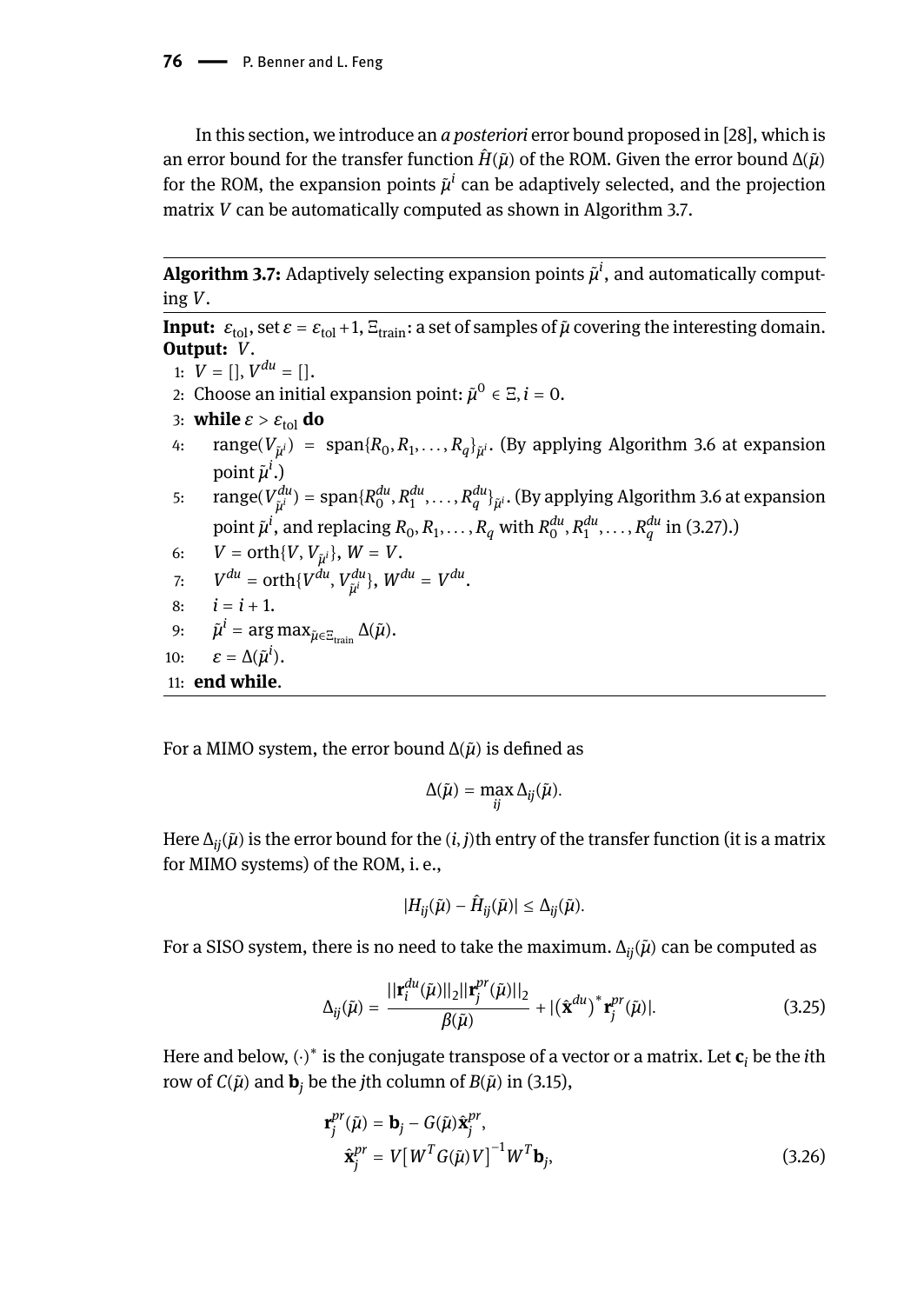$$
\mathbf{r}_i^{du}(\tilde{\mu}) = -\mathbf{c}_i^T - G^*(\tilde{\mu})\hat{\mathbf{x}}_i^{du},
$$
  

$$
\hat{\mathbf{x}}_i^{du} = -V^{du}[(W^{du})^T G^*(\tilde{\mu})V^{du}]^{-1}(W^{du})^T \mathbf{c}_i^T,
$$

where  $\hat{\textbf{x}}^{pr}_{i}$  $j^\nu_j$  is the approximate solution to the primal system

$$
G(\tilde{\mu})\mathbf{x}_{j}^{pr}=\mathbf{b}_{j},
$$

and can be computed from the ROM of the primal system obtained with the projection matrices  $W, V$  .  $\hat{\mathbf{x}}_{i}^{du}$  is the approximate solution to the dual system

$$
G^*(\tilde{\mu})\mathbf{x}_i^{du} = -\mathbf{c}_i^T,
$$

and can be computed from the ROM of the dual system obtained with the projection matrices *W du* , *V du*. The variable *β*(*μ*̃) is the smallest singular value of the matrix *G*(*μ*̃). The matrix *V du* can be computed, for example, using (3.20) and (3.21), by replacing  $R_0,\ldots,R_{qr}$  with  $R_0^{du},R_1^{du},\ldots,R_{qr}^{du},$  where the matrices  $G(\tilde\mu^l)$  in  $R_0,\ldots,R_{qr}$  are substituted by  $G^*(\tilde{\mu}^i)$ , and  $B$  is replaced with  $-C^T.$  More specifically,

$$
R_0^{du} = C_M^{du},
$$
  
\n
$$
R_1^{du} = [M_1^{du} R_0^{du}, \dots, M_p^{du} R_0^{du}],
$$
  
\n
$$
R_2^{du} = [M_1^{du} R_1^{du}, \dots, M_p^{du} R_1^{du}],
$$
  
\n
$$
\vdots
$$
  
\n
$$
R_q^{du} = [M_1^{du} R_{q-1}^{du}, \dots, M_p^{du} R_{q-1}^{du}],
$$
  
\n
$$
\vdots
$$
  
\n(3.27)  
\n(3.28)

 $R_0^{du} = C_M^{du} = -[G^*(\tilde{\mu}^i)]^{-1}C^T$ ,  $M_j = [G^*(\tilde{\mu}^i)]^{-1}G_j^T$ ,  $j = 1, 2, ..., p$ . We can take  $W^{du} = V^{du}$ . The derivation of  $\Delta(\tilde{\mu})$  is detailed in [28].

It is worth pointing out that, although the error bound is dependent on the parameter *μ*̃, many *μ*̃-independent terms constituting the error bound need to be precomputed only once, and they are repeatedly used in Algorithm 3.7 for the many samples of  $\tilde{\mu}$  in  $\Xi_{\text{train}}.$  For example, when computing  $\hat{\textbf{x}}^{pr}_{j}$  $\int_j^{pr}$  in  $\mathbf{r}_j^{pr}$ *j* , *W <sup>T</sup>GkV*, *k* = 1, . . . , *m*, are  $\mu$ -independent, and need to be computed only once,  $\pmb{W}^T\pmb{G}(\tilde{\pmb{\mu}}) \pmb{V}$  is then derived by assembling  $W^T G_k V$  for any value of  $\tilde{\mu}$ .

Algorithm 3.7 is similar to Algorithm 3.5, except that the projection matrix *V* is constructed for system (3.1) in the parametric case using Algorithm 3.6. At the *i*th iteration step, the expansion point  $\tilde{\mu}^i$  is selected as the one maximizing the error bound Δ( $\tilde{\mu}$ ). The projection matrix  $V$  is enriched by the matrix  $V_{\tilde{\mu}^i}$  corresponding to  $\tilde{\mu}^i.$  The matrix *V du* aids in computing the error bound. The most costly part of the error bound is *β*(*μ*̃), since we need to compute the smallest singular value of the matrix *G*(*μ*̃) of full dimension. The smallest singular value of the projected matrix *W <sup>T</sup>G*(*μ*̃)*V* could be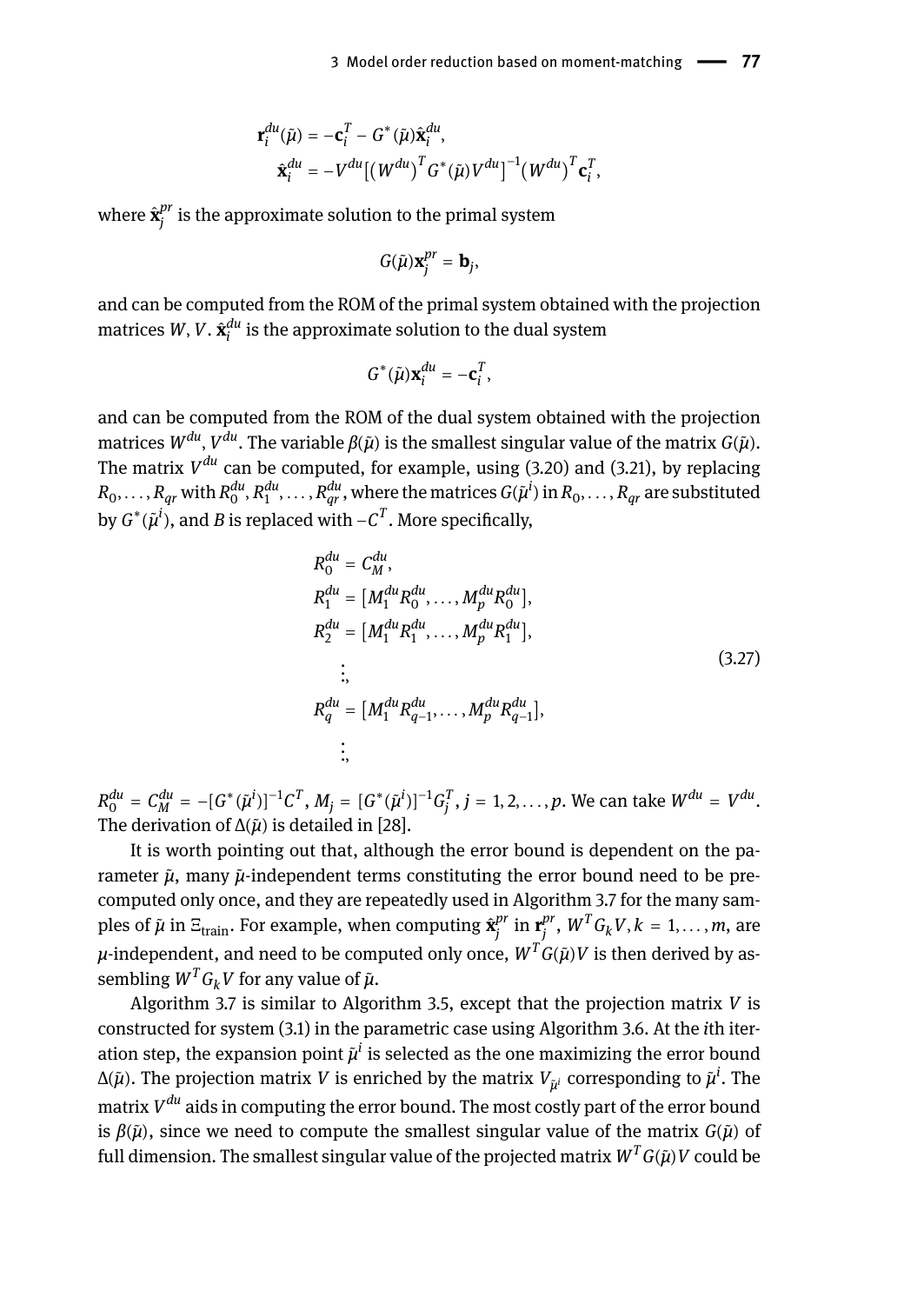heuristically used to approximate *β*(*μ*̃). In [44], a method of interpolation is proposed to compute an approximation of *β*(*μ*̃), which has been shown to be accurate and cheap.

At the end of this section, we mention a method from [9], which deals with linear parametric systems with time-varying parameters. There, it is shown that these parametric systems can be equivalently considered as bilinear systems. Then suitable MOR methods for bilinear systems can be applied. MOR for bilinear systems will be discussed in the next section, where MOR based on multi-moment matching or bilinear IRKA (BIRKA) [9, 10, 12] are introduced.

## **3.4 Moment-matching MOR for nonlinear systems**

In this section we consider mildly nonlinear systems without parameter variations,

$$
E\frac{d\mathbf{x}(t)}{dt} = \mathbf{f}(\mathbf{x}(t)) + Bu(t),
$$
  
 
$$
\mathbf{y}(t) = C\mathbf{x}(t),
$$
 (3.28)

where  $\mathbf{x}(t) \in \mathbb{R}^n$  and  $f(\cdot) \in \mathbb{R}^n$  is a nonlinear, vector-valued function depending on **x**(*t*). These nonlinear systems usually come from spatial discretizations of nonlinear PDEs. The ROM via Petrov–Galerkin projection is obtained as follows:

$$
WTEV\frac{d\mathbf{z}(t)}{dt} = WT\mathbf{f}(V\mathbf{z}(t)) + WTBu(t),
$$

where  $W \in \mathbb{R}^{n \times r}$  and  $V \in \mathbb{R}^{n \times r}$  with  $W^T V = I$ .

In the literature, some MOR methods for nonlinear systems are based on momentmatching. The quadratic method [16] is the simplest one. The bilinearization method [5, 46] is more accurate than the quadratic method. Methods based on variational analysis [11, 27, 37, 47, 52], in general, yield smaller errors than the previous two. A method based on a piece-wise linear approximation of the nonlinear function *f*(⋅) [50] could be used when dealing with strong nonlinearities. These methods are extensions of the moment-matching methods for linear systems.

### **3.4.1 Quadratic method**

We first analyze the quadratic MOR method proposed in [16]. This method approximates the nonlinear function  $f(\cdot)$  by its power series expansion at, e.g.,  $\mathbf{x}(0) = \mathbf{0}$ , which can be rewritten into a Kronecker product formulation of **x**(*t*) [52],

$$
\mathbf{f}(\mathbf{x}(t)) = \mathbf{f}(\mathbf{0}) + A_1 \mathbf{x}(t) + A_2 (\mathbf{x}(t) \otimes \mathbf{x}(t))
$$
  
+  $A_3 (\mathbf{x}(t) \otimes \mathbf{x}(t) \otimes \mathbf{x}(t)) + \cdots,$  (3.29)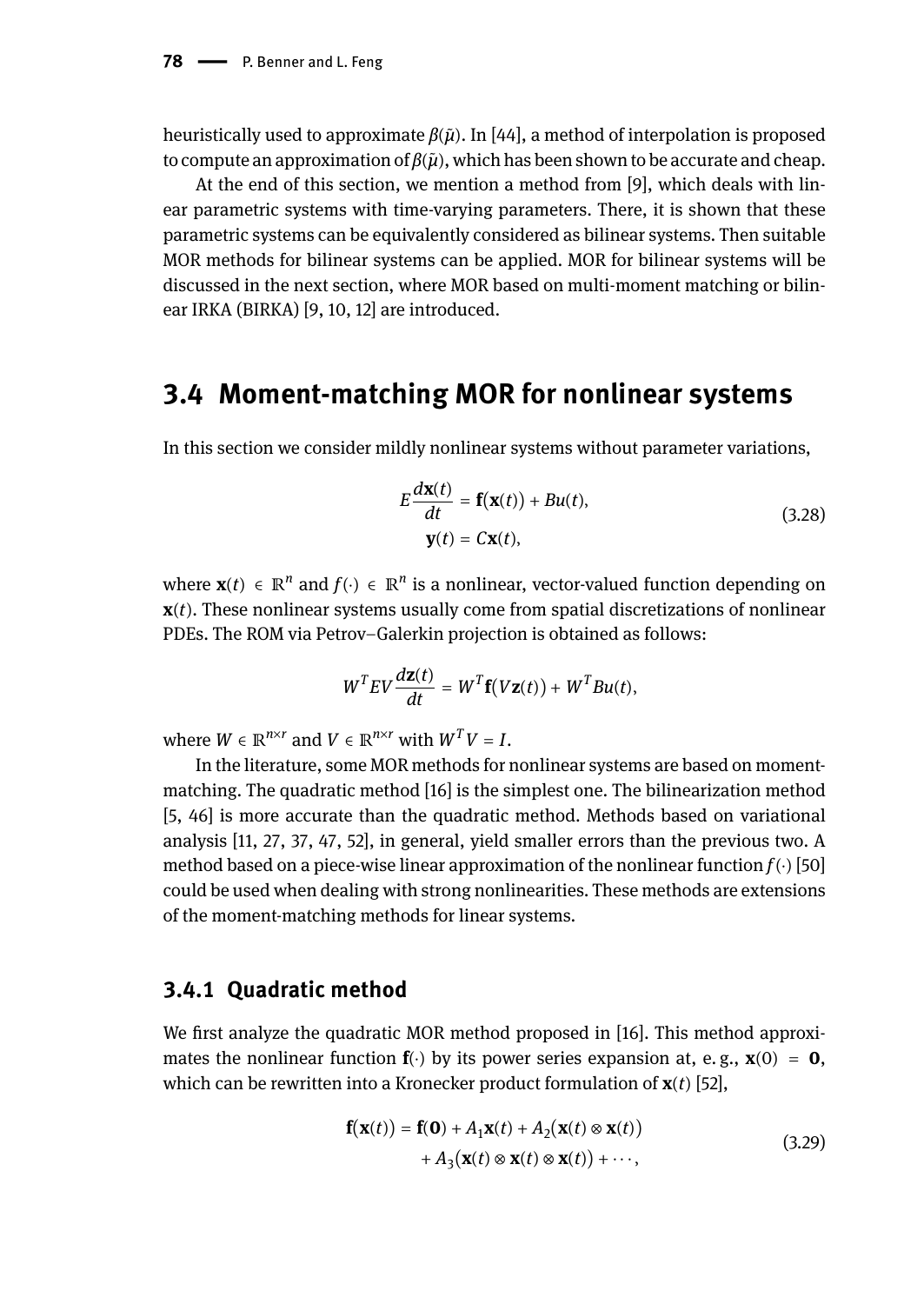where  $A_1 \in \mathbb{R}^{n \times n}$  is the Jacobian of  $\bf f$  and, in general,  $A_j \in \mathbb{R}^{n \times n^j}$  denotes a matrix whose entries correspond to the *j*th-order partial derivatives of  $f_i$  w. r. t.  $x_1, \ldots, x_n$ ,  $1 \le i \le n$ . Here *f i* , *x<sup>k</sup>* are the *i*th and *k*th entry of **f** and **x**(*t*), respectively. A quadratic system can be obtained by a truncation of (3.29),

$$
E\frac{d\mathbf{x}(t)}{dt} = A_1\mathbf{x}(t) + A_2(\mathbf{x}(t) \otimes \mathbf{x}(t)) + Bu(t) + \mathbf{f}(0),
$$
  

$$
\mathbf{y}(t) = C\mathbf{x}(t).
$$
 (3.30)

If  $f(0) = 0$ , the projection matrix *V* is computed as an orthonormal basis of the Krylov subspace  $K_q(A_1^{-1}, A_1^{-1}B)$  as follows:

range(V) = span{
$$
A_1^{-1}B, A_1^{-2}B, ..., A_1^{-q}B
$$
 }.

Note that *V* is constructed only by use of the linear part of the quadratic system. A ROM is derived as

$$
V^T E V \frac{d\mathbf{z}(t)}{dt} = V^T A_1 V \mathbf{z}(t) + V^T A_2 (V \mathbf{z}(t) \otimes V \mathbf{z}(t)) + V^T B u(t),
$$
  

$$
\mathbf{y}(t) = CV \mathbf{z}(t).
$$

It can be seen that the idea of the quadratic method comes from the moment-matching method for linear systems. The projection matrix *V* is computed in the same way as in the previous moment-matching methods, but is applied to the quadratic system.

If  $f(0) \neq 0$ , then the system in (3.30) can be reformulated into

$$
E\frac{d\mathbf{x}(t)}{dt} = A_1\mathbf{x}(t) + A_2(\mathbf{x}(t) \otimes \mathbf{x}(t)) + [B, \mathbf{f}(\mathbf{0})][u(t), 1]^T,
$$
  

$$
\mathbf{y}(t) = C\mathbf{x}(t).
$$

The input matrix *B* in (3.30) is replaced by the matrix [*B*,**f**(**0**)], which means **f**(**0**) can always be treated as a part of the input matrix of the system, therefore, for simplicity, we assume below that  $f(0) = 0$ .

### **3.4.2 Bilinearization method**

For a nonlinear system with  $E = I$ , and with single input, i.e. *B* is a vector **b**, a bilinear system can be obtained by applying the Carleman linearization process to the nonlinear system (3.28) [52]. In [5, 46], the bilinear system is derived by approximating **f**(**x**(*t*)) with a degree-2 polynomial in the Carleman linearization process. More specifically, by use of the first three terms in (3.29), we obtain the following approximation of  $f(x(t))$ :

$$
\mathbf{f}(\mathbf{x}(t)) \approx A_1 \mathbf{x}(t) + A_2(\mathbf{x}(t) \otimes \mathbf{x}(t)).
$$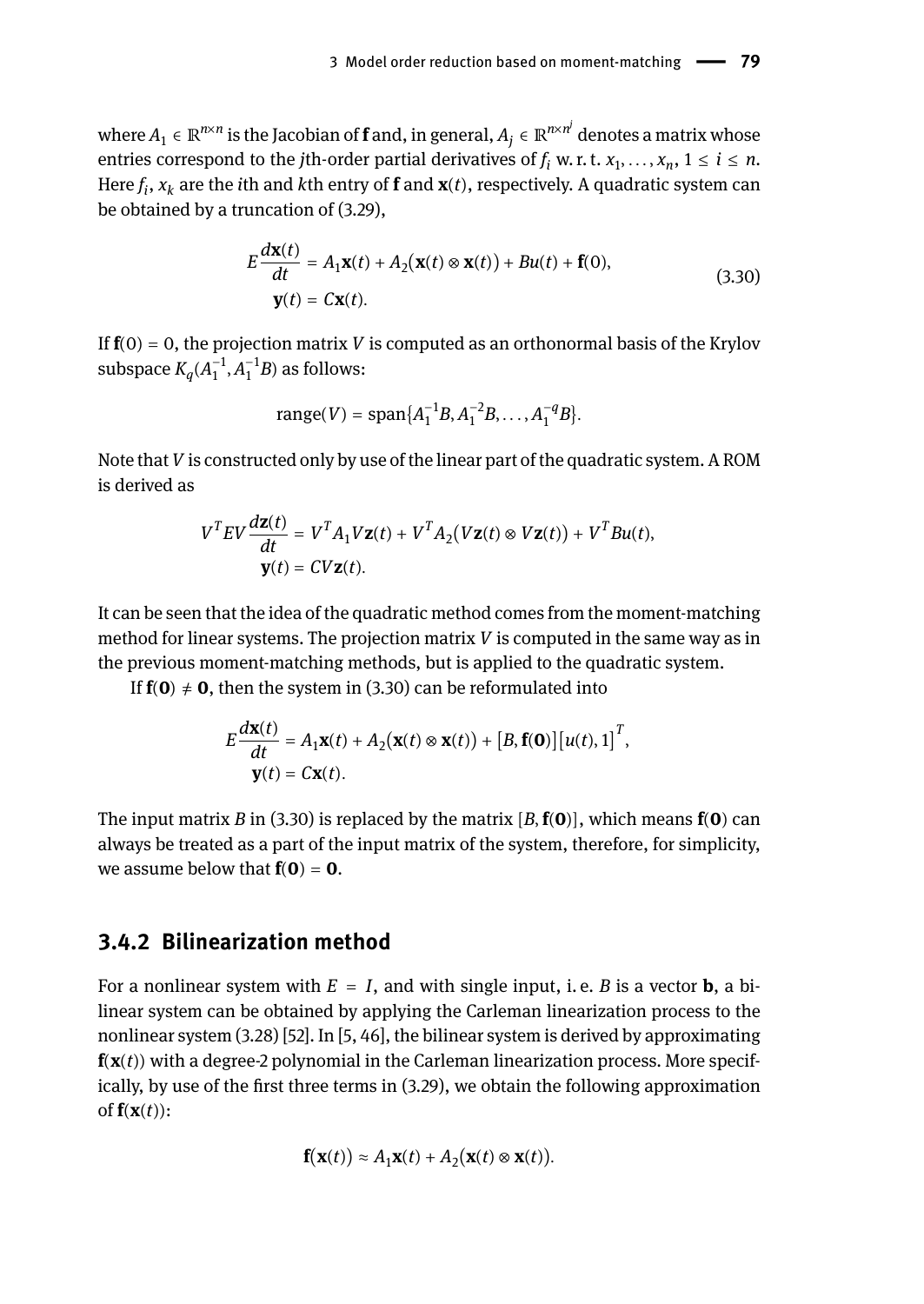With the definitions

$$
\mathbf{x}_{\otimes} = \begin{pmatrix} \mathbf{x}(t) \\ \mathbf{x}(t) \otimes \mathbf{x}(t) \end{pmatrix}, \quad B_{\otimes} = \begin{pmatrix} \mathbf{b} \\ \mathbf{0} \end{pmatrix}, \quad C_{\otimes} = (C, \mathbf{0}),
$$

$$
A_{\otimes} = \begin{pmatrix} A_1 & A_2 \\ 0 & A_1 \otimes I + I \otimes A_1 \end{pmatrix},
$$

$$
N_{\otimes} = \begin{pmatrix} 0 & 0 \\ \mathbf{b} \otimes I + I \otimes \mathbf{b} & 0 \end{pmatrix},
$$

the nonlinear system (3.28)  $(E = I)$  can be approximated by the following bilinear system:

$$
\frac{d\mathbf{x}_{\odot}}{dt} = A_{\odot}\mathbf{x}_{\odot} + N_{\odot}\mathbf{x}_{\odot}u(t) + B_{\odot}u(t),
$$
\n
$$
\mathbf{y}(t) = C_{\odot}\mathbf{x}_{\odot}.
$$
\n(3.31)

The derivation can be easily extended to multi-input systems with  $B \in \mathbb{R}^{n \times n_I}$  being a matrix. After a few more calculations, the following bilinear system with multiple inputs can be obtained:

$$
\frac{d\mathbf{x}_{\otimes}}{dt} = A_{\otimes}\mathbf{x}_{\otimes} + \sum_{i=1}^{n_I} N_{\otimes}^{(i)} \mathbf{x}_{\otimes} u_i(t) + B_{\otimes} u(t),
$$
\n
$$
\mathbf{y}(t) = C_{\otimes} \mathbf{x}_{\otimes},
$$
\n(3.32)

where  $u(t) := (u_1(t), ..., u_{n_I}(t))^T$ ,  $B := (\mathbf{b}_1, ..., \mathbf{b}_{n_I})$  and

$$
B_{\otimes}=\left(\begin{array}{c} B \\ \mathbf{0} \end{array}\right),\quad N_{\otimes}^{(i)}=\left(\begin{array}{cc} 0 & 0 \\ \mathbf{b}_i\otimes I+I\otimes \mathbf{b}_i & 0 \end{array}\right).
$$

Given a bilinear system with *E* singular, several modified MOR schemes are proposed in [1, 12, 33, 34], but will not be discussed in this chapter due to space limitations. We can see that the above bilinear system is of much larger state-space dimension than the original nonlinear system (3.28). In the following we will introduce the process of constructing the projection matrix *V* for MOR.

Once the nonlinear system is approximated by the bilinear system (3.31) or (3.32), there are several choices for applying MOR. Multi-moment-matching methods extend the moment-matching methods for linear systems to bilinear systems by studying the transfer function of the bilinear system. Gramian-based bilinear MOR methods construct the matrices *W* and*V* by exploring the Gramian matrices of the bilinear systems. We focus on multi-moment-matching methods in this chapter.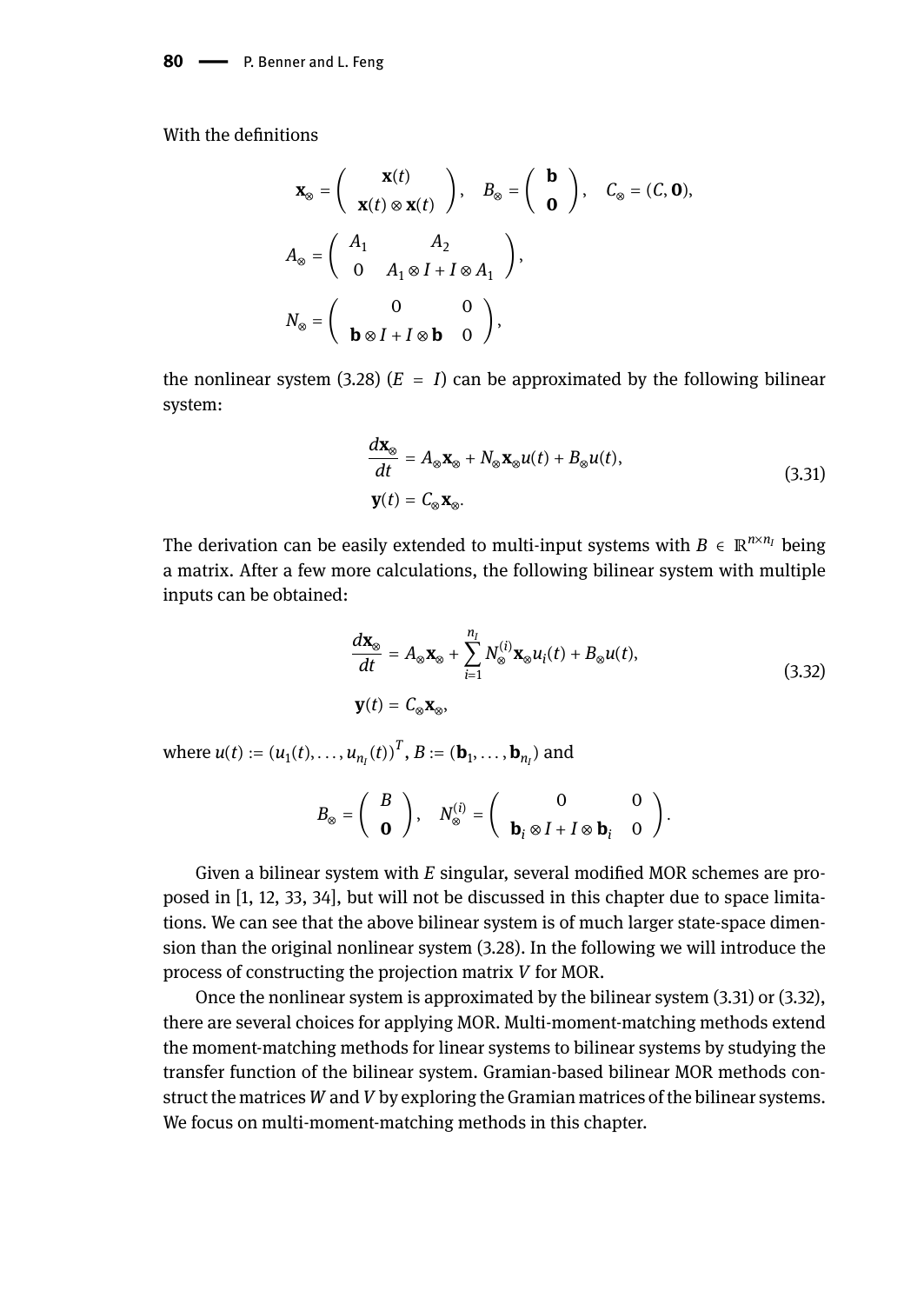#### **3.4.2.1 Constructing** *W* **and** *V*

#### **Multivariate transfer functions and multi-moment-matching**

The bilinearization MOR methods in [5, 46, 23] construct the matrices  $W, V, W = V$  by approximating the transfer function of the bilinear system. Note that only SISO systems are considered in [5, 46]. For MIMO systems, the expression of the transfer function will be different; see [43]. In [43], a method similar to that in [46] was extended to MIMO systems. In the following description, we consider only SISO bilinear systems.

Under the assumption  $E = I$ , the identity matrix, the output response of the bilinear system (3.31) can be expressed by a Volterra series [52],

$$
y(t)=\sum_{k=1}^{\infty}y_k(t),
$$

where  $y_k(t)$  is described in (3.33) and (3.34). In (3.34),  $h_k^{\rm (reg)}$ *k* is called the *regular kernel of degree k*. The multivariate Laplace transform of this kernel defines the *k*th multivariate transfer function  $H_k^{\rm (reg)}$  $\binom{n}{k}$  in (3.35). We have

$$
y_k(t) = \int_0^t \int_0^{t_1} \ldots \int_0^{t_k} h_k^{(\text{reg})}(t_1, \ldots, t_k) u(t - t_1 - \cdots - t_k) \cdots u(t - t_k) dt_k \ldots dt_1,
$$
\n(3.33)

$$
h_k^{\text{(reg)}}(t_1,\ldots,t_k) = C_{\otimes}e^{A_{\otimes}t_k}N_{\otimes}e^{A_{\otimes}t_{k-1}}\cdots N_{\otimes}e^{A_{\otimes}t_1}B_{\otimes},\tag{3.34}
$$

$$
H_k^{(\text{reg})}(s_1, \dots, s_k) = C_{\otimes}(s_k I - A_{\otimes})^{-1} N_{\otimes}(s_{k-1} I - A_{\otimes})^{-1} \dots N_{\otimes}(s_1 I - A_{\otimes})^{-1} B_{\otimes}.
$$
 (3.35)

By using the Neumann expansion,

 $(I - sA_{\otimes}^{-1})^{-1} = I + sA_{\otimes}^{-1} + s^2A_{\otimes}^{-2} + s^3A_{\otimes}^{-3} + \cdots,$ 

 $H_{k}^{\left( \text{reg} \right)}$  $\binom{n_{\rm CS}}{k}(s_1, s_2, \ldots, s_k)$  can be expanded into a multivariable Maclaurin series in (3.36), with the so-called *k*th-order multi-moments  $m(l_1, \ldots, l_k)$  being defined in (3.37). We have

$$
H_k^{(\text{reg})}(s_1, \ldots, s_k) = \sum_{l_k=1}^{\infty} \ldots \sum_{l_1=1}^{\infty} m(l_1, \ldots, l_k) s_1^{l_1-1} s_2^{l_2-1} \cdots s_k^{l_k-1},
$$
\n(3.36)

$$
m(l_1, \ldots, l_k) = (-1)^k C_{\otimes} A_{\otimes}^{-l_k} N_{\otimes} \cdots A_{\otimes}^{-l_2} N_{\otimes} A_{\otimes}^{-l_1} B_{\otimes}, \quad l_1, \ldots, l_k = 1, 2, \ldots
$$
 (3.37)

#### **Deriving** *W* **and** *V*

In [23, 7], the BICOMB method constructs the projection matrix *V* from a series of Krylov subspaces in the following steps:

range
$$
(V^{(1)}) = K_{q_1}(A_{\otimes}^{-1}, A_{\otimes}^{-1}B_{\otimes}),
$$
 (3.38)

and for  $j > 1$ 

range
$$
(V^{(j)}) = K_{q_j}(A_{\otimes}^{-1}, A_{\otimes}^{-1}N_{\otimes}V^{(j-1)}).
$$
 (3.39)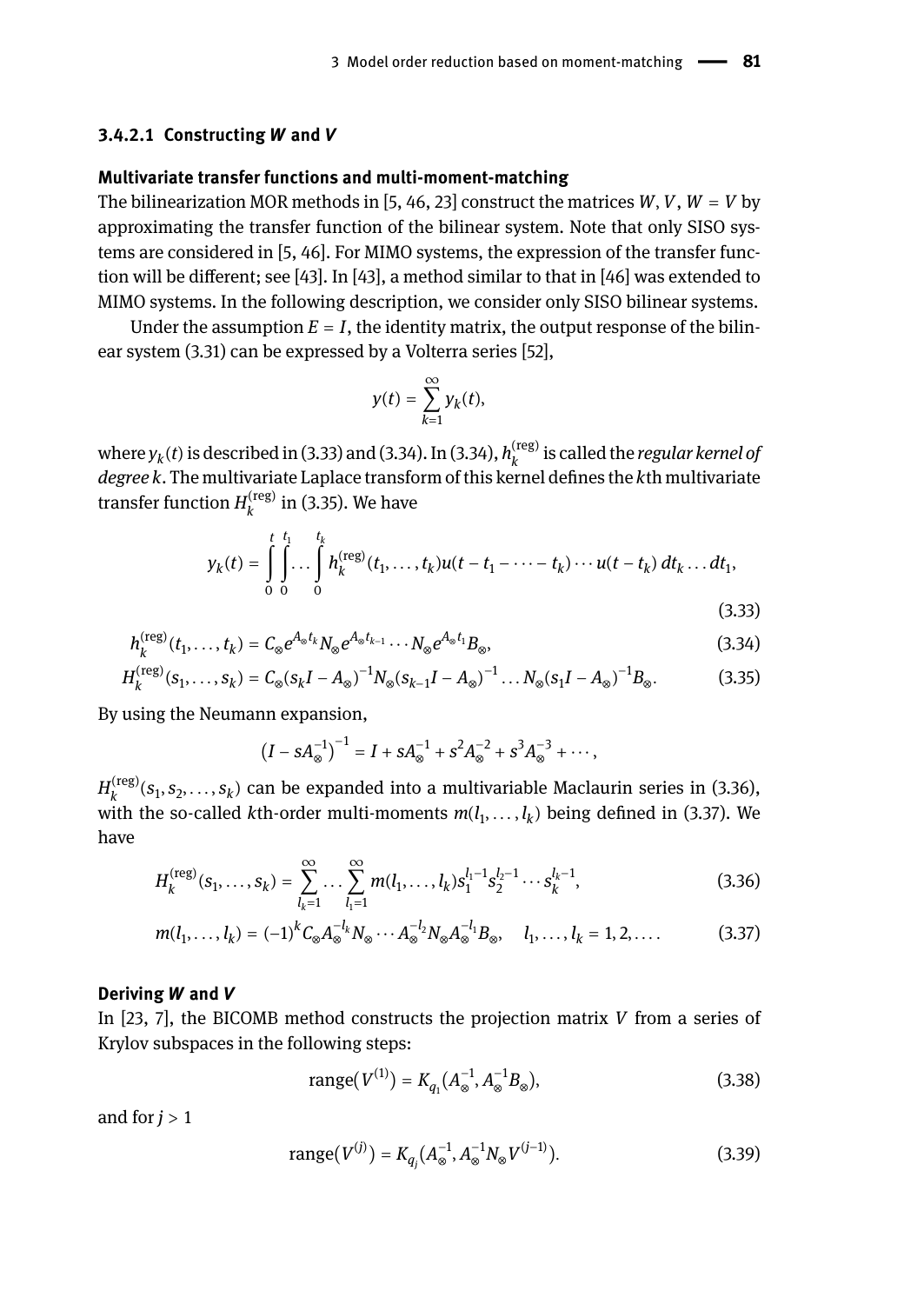The final projection matrix *V* is

range(V) = orth{
$$
V^{(1)}, \ldots, V^{(J)}
$$
}. (3.40)

Here,

$$
K_{q_j}(A^{-1},R):=\{R,A^{-1}R,\ldots,A^{-q_j+1}R\}
$$

is a block Krylov subspace generated by  $R = A_{\otimes}^{-1}B_{\otimes}, j = 1$ , or  $R = A_{\otimes}^{-1}N_{\otimes}V^{(j-1)}, j > 1$ 1. Note that each *V* (*k*) actually tries to match the multi-moments of the *k*th transfer function  $H_k^{(\mathrm{reg})}$ ; the multi-moment-matching property of the ROM can be found in, e. g., [23]. Applying  $x_{\otimes} \approx Vz_{\otimes}$  to (3.31), the ROM of the nonlinear system (3.28) is given by

$$
\frac{dz_{\otimes}}{dt} = \hat{A}_{\otimes} z_{\otimes} + \hat{N}_{\otimes} z_{\otimes} u(t) + \hat{B}_{\otimes} u(t),
$$
  

$$
\hat{\mathbf{y}}(t) = \hat{C}_{\otimes} z_{\otimes},
$$
 (3.41)

where  $\hat{A}_{\otimes} = V^{\mathsf{T}}A_{\otimes}V$ ,  $\hat{N}_{\otimes} = V^{\mathsf{T}}N_{\otimes}V$ ,  $\hat{B}_{\otimes} = V^{\mathsf{T}}B_{\otimes}$ ,  $\hat{C}_{\otimes} = C_{\otimes}V$ . For simulation results of the BICOMB method, we refer to [7]. Algorithm 3.1 can be mildly modified to Algorithm 3.8 to compute *V* (*j*) in (3.38)–(3.40). Algorithm 3.8 computes a matrix *V* from the block Krylov subspaces defined as follows:

range
$$
(V^{(j)}) = K_{q_j}(M^{-1}, R_j), j = 1, ..., J.
$$
 (3.42)

The final projection matrix *V* is computed as in (3.40). Let  $M = A_{\otimes}, R_1 = A_{\otimes}^{-1}B_{\otimes}$  and  $R_j = A_{\otimes}^{-1} N_{\otimes} V^{(j-1)}$  for  $j > 1$ , Algorithm 3.8 can be used to compute the matrix *V* in (3.40) for the ROM (3.41) of the bilinear system.

### **3.4.3 Variational analysis method**

The third set of nonlinear MOR methods [11, 27, 37, 42, 47] originates from variational analysis of nonlinear system theory [52].

### **3.4.3.1 Methods using polynomial approximation**

In [27, 42, 47], the original nonlinear system is first approximated by a polynomial system, then variational analysis is applied to the polynomial system to obtain a reduced polynomial system. In the following, we describe the method developed in [27]. Its main difference from the method in [47] is the construction of the projection matrices  $V_2$  and  $V_3$ , and will be explained later.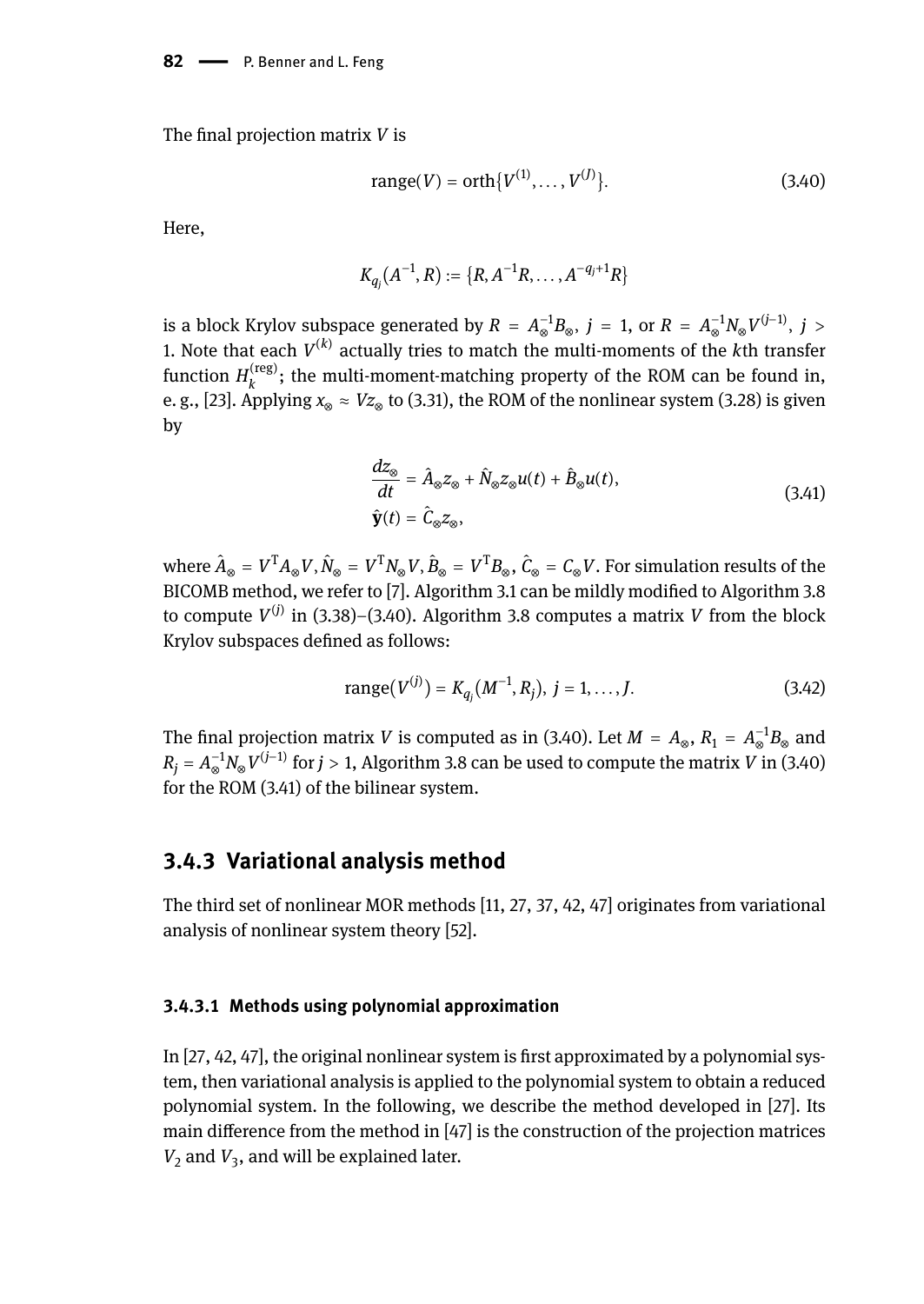**Algorithm 3.8:** Compute *V* in (3.40).

**Input:** Matrices of the block Krylov subspace in (3.42): *M*, *R<sup>j</sup>* , *j* = 1, 2, . . . ,*J*. **Output:** Matrix *V* in (3.40) with orthonormal columns. 1: Initialize  $a_1 = 0, a_2 = 0, \text{ sum} = 0$ . 2: **for**  $j = 1, ..., J$  **do** 3: **if** *R<sup>j</sup>* is a matrix **then** 4: Orthogonalize the columns in *R<sup>j</sup>* using a modified Gram–Schmidt  $\text{process: } [\nu_1, \nu_2, \dots, \nu_{m_j}] = \text{orth}\{R_j\}.$ 5: *sum* = *m<sup>j</sup>* . (*m<sup>j</sup>* is the number of remaining columns after deflation.) 6: **else** 7: Compute the first column in  $V_j: v_1 = R_j \|R_j\|_2$ .  $(R_j$  is a vector.) 8:  $sum = 1$ . 9: **end if** 10: **for**  $i = 1, 2, ..., q_i - 1$  **do** 11:  $a_2 = sum.$ 12: **if**  $a_1 = a_2$  **then** 13: *break*, go to 2. 14: **else** 15: **for**  $d = a_1 + 1, ..., a_2$  **do** 16:  $w = Mv_d$ ,  $col = sum + 1$ . 17: **for**  $k = 1, 2, ..., col - 1$  **do** 18:  $h = v_k^T w, w = w - h v_k^T$ . 19: **end for** 20: **if**  $\|w\|_2 > \varepsilon$  (a small value indicating deflation, e.g.,  $\varepsilon = 10^{-7}$ ) **then** 21:  $V_{col} = \frac{w}{\|w\|}$  $\frac{w}{\|w\|_2}$ , sum = col. 22: **end if** 23: **end for** (*d*) 24: **end if** 25:  $a_1 = a_2$ . 26: **end for** (*i*) 27:  $V_j = [v_1, \ldots, v_{sum}],$ 28: **end for** (*j*) 29:  $\,$  Orthogonalize the columns in  $[V_1,\ldots,V_J]$  by the modified Gram–Schmidt process to obtain  $V$ , i. e.  $V := \operatorname{orth}\{V_1, \ldots, V_J\}.$ 

With the power series expansion of  $f(x(t))$  in (3.29), the original nonlinear system (3.28) is first approximated by a degree-2 polynomial system

$$
\frac{d\mathbf{x}(t)}{dt} = A_1 \mathbf{x}(t) + A_2(\mathbf{x}(t) \otimes \mathbf{x}(t)) + Bu(t),
$$
  
\n
$$
\mathbf{y}(t) = C\mathbf{x}(t),
$$
\n(3.43)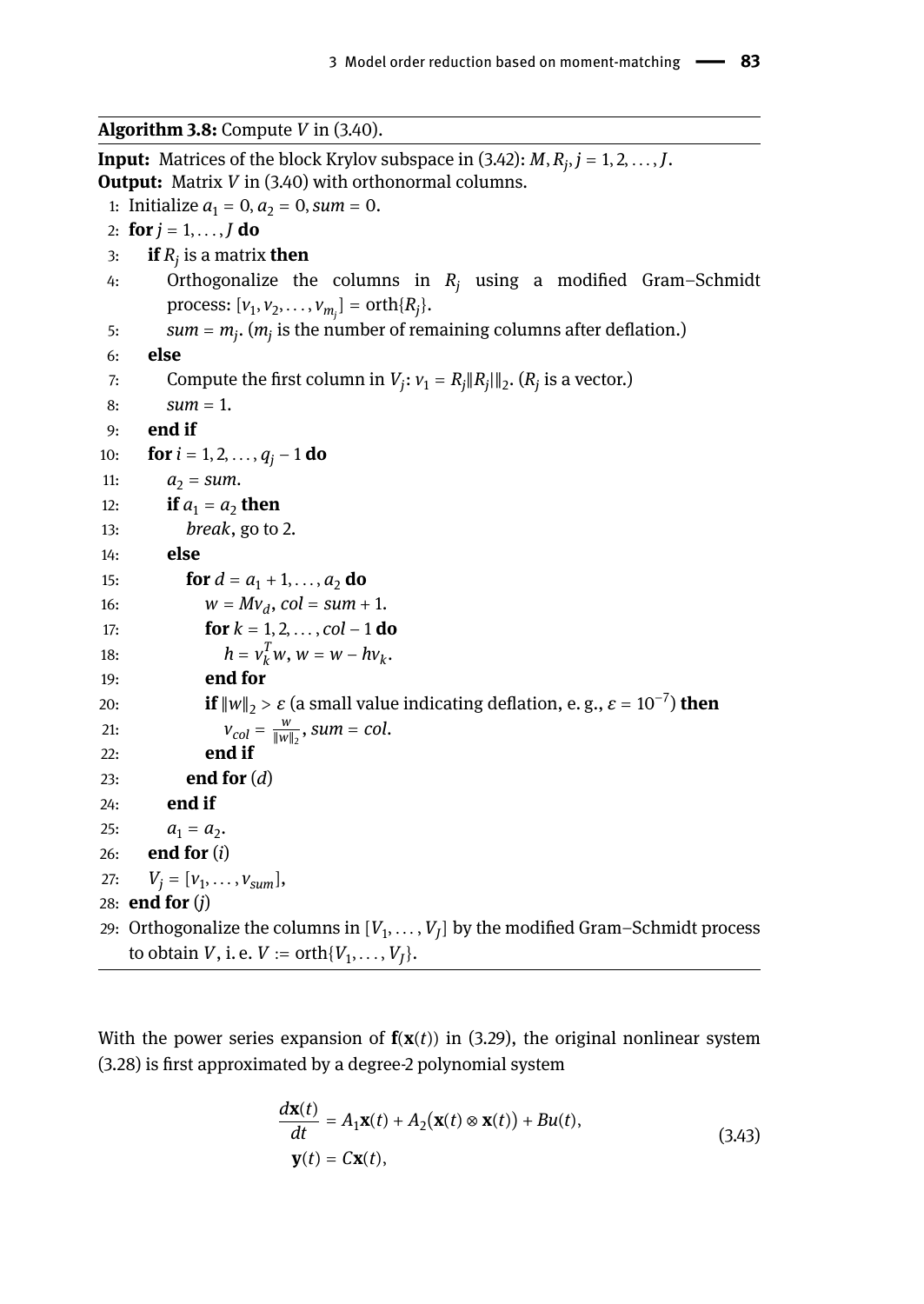or by a degree-3 polynomial system

$$
\frac{d\mathbf{x}(t)}{dt} = A_1 \mathbf{x}(t) + A_2 (\mathbf{x}(t) \otimes \mathbf{x}(t))
$$
  
+  $A_3 (\mathbf{x}(t) \otimes \mathbf{x}(t) \otimes \mathbf{x}(t)) + Bu(t),$  (3.44)  

$$
\mathbf{y}(t) = C\mathbf{x}(t).
$$

Consider the response of (3.28) to a variation of the input *αu*(*t*),

$$
\frac{d\mathbf{x}(t)}{dt} = f(\mathbf{x}(t)) + B(\alpha u(t)),
$$
\n
$$
\mathbf{y}(t) = C\mathbf{x}(t),
$$
\n(3.45)

where  $\alpha$  is an arbitrarily small-valued variable. Assuming that the response to  $u(t) = 0$ is **x**(*t*) = **0** (in [52], it is called a forced response), then **x**(*t*), as a function of *α*, can be expanded into a power series of  $\alpha$  around  $\alpha_0 = 0$ ,

$$
\mathbf{x}(t) = \alpha \mathbf{x}_1(t) + \alpha^2 \mathbf{x}_2(t) + \alpha^3 \mathbf{x}_3(t) + \cdots,
$$
 (3.46)

where the first term of the series is  $\mathbf{x}_0(t) = \mathbf{x}(t, \alpha_0 = 0) = \mathbf{0}$ , since when  $\alpha_0 = 0$ ,  $\alpha_0 u(t) = 0$ . The corresponding response  $\mathbf{x}(t, \alpha_0 = 0) = \mathbf{0}$  is then removed from the above expansion. Substituting both (3.46) and (3.29) into the right hand side and (3.46) into the left hand side of (3.45), we get

$$
\alpha \frac{d\mathbf{x}_1(t)}{dt} + \alpha^2 \frac{d\mathbf{x}_2(t)}{dt} + \alpha^3 \frac{d\mathbf{x}_3(t)}{dt} + \cdots = \alpha A_1 \mathbf{x}_1(t) + \alpha^2 [A_1 \mathbf{x}_2(t) + A_2(\mathbf{x}_1(t) \otimes \mathbf{x}_1(t))] + \cdots + B(\alpha u(t)).
$$

Since this equation holds for all *α*, coefficients of powers of *α* can be equated. This gives the variational equations:

$$
\frac{d\mathbf{x}_1(t)}{dt} = A_1 \mathbf{x}_1(t) + Bu(t),\tag{3.47}
$$

$$
\frac{d\mathbf{x}_2(t)}{dt} = A_1 \mathbf{x}_2(t) + A_2(\mathbf{x}_1(t) \otimes \mathbf{x}_1(t)),
$$
\n(3.48)

$$
\frac{d\mathbf{x}_3(t)}{dt} = A_1\mathbf{x}_3(t) + A_2(\mathbf{x}_1(t) \otimes \mathbf{x}_2(t) + \mathbf{x}_2(t) \otimes \mathbf{x}_1(t))
$$
  
+  $A_3(\mathbf{x}_1(t) \otimes \mathbf{x}_1(t) \otimes \mathbf{x}_1(t)),$  (3.49)

It is worth pointing out that the assumptions on the forced response can be relaxed, and similar variational equations of  $\mathbf{x}_{\delta} = \mathbf{x}(t) - \hat{\mathbf{x}}(t)$  can be derived. Here,  $\hat{\mathbf{x}}(t)$  is the response to a certain input  $\hat{u}(t)$  for a fixed initial state  $\mathbf{x}(t = 0) = \mathbf{x}_0^*$ . For a detailed discussion; see Section 3.4 in [52].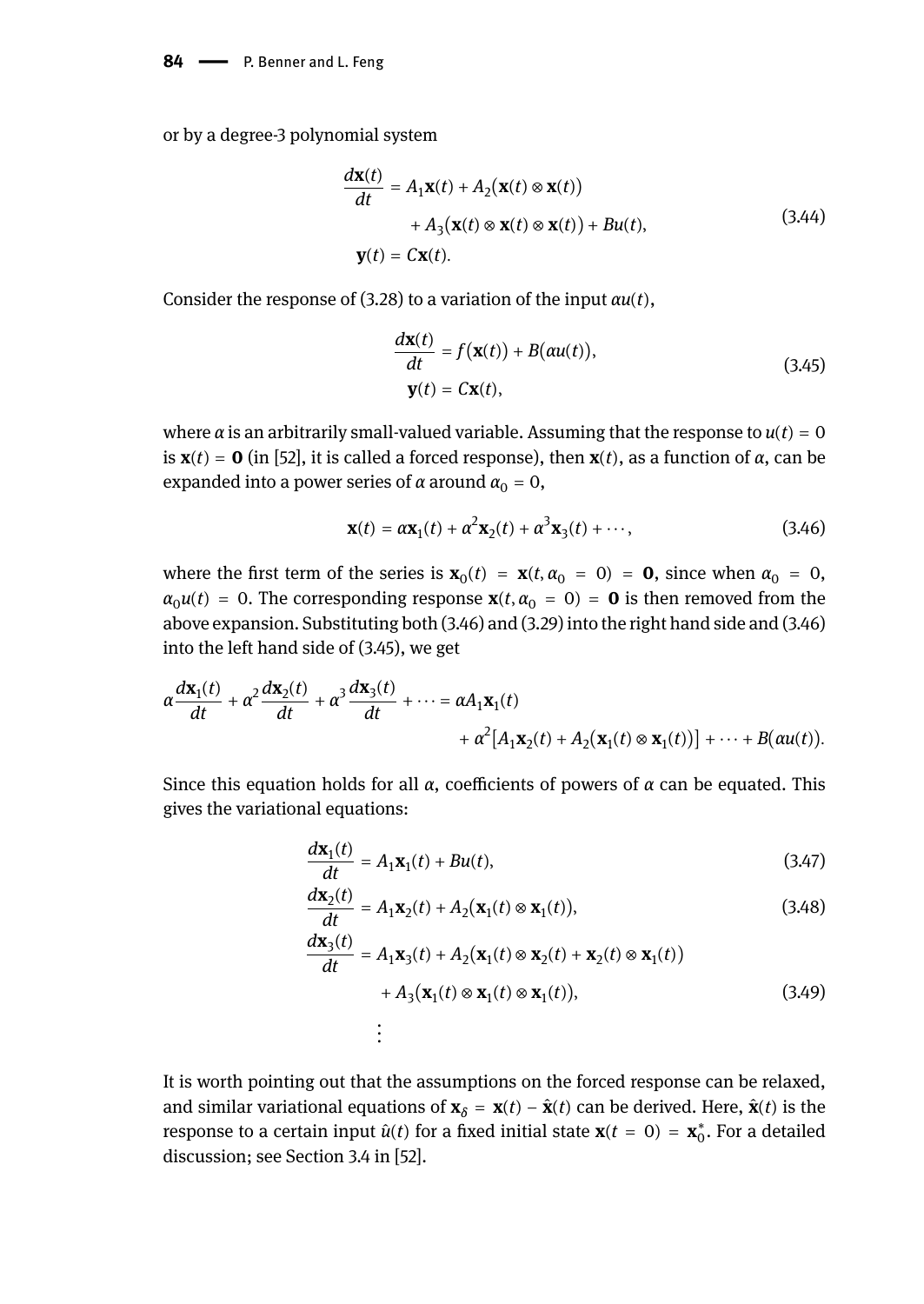#### **Deriving** *W* **and** *V*

We notice that all of these variational equations are linear systems of order *n* for the  ${\bf v}$ ectors of the unknowns  ${\bf x}_1(t),{\bf x}_2(t),\ldots$ , respectively. Since  ${\bf x}(t)$  is a linear combination of  $\mathbf{x}_1(t)$ ,  $\mathbf{x}_2(t)$ , ... (see (3.46)), it is in the subspace spanned by  $\mathbf{x}_1(t)$ ,  $\mathbf{x}_2(t)$ , .... The projection matrix  $V$  can be computed from the subspace containing  $\mathbf{x}_1(t),\mathbf{x}_2(t),...$ 

Building upon this observation, the method in [27] constructs *V* based on the linear variational equations (3.47)–(3.49) rather than from the nonlinear system. From the moment-matching MOR for linear systems, a projection matrix  $V_1$  for  $\mathbf{x}_1(t)$  of the first linear system (3.47) is constructed as

range
$$
(V_1)
$$
 = span $\{A_1^{-1}B, A_1^{-2}B, ..., A_1^{-q_1}B\}$ . (3.50)

Then  $\mathbf{x}_1(t)$  can be approximated by  $\mathbf{x}_1(t) \approx V_1 \mathbf{z}_1(t)$ . A projection matrix  $V_2$  for  $\mathbf{x}_2(t)$  of the second linear system (3.48) is similarly constructed by

range
$$
(V_2)
$$
 = span $\{A_1^{-1}A_2, A_1^{-2}A_2, ..., A_1^{-q_2}A_2\}$ , (3.51)

such that  $\mathbf{x}_2(t) \approx V_2 \mathbf{z}_2(t)$ . A projection matrix  $V_3$  for  $\mathbf{x}_3(t)$  in (3.49) can be derived in a similar way. From (3.46), we have

$$
\mathbf{x}(t) \approx \alpha V_1 \mathbf{z}_1(t) + \alpha^2 V_2 \mathbf{z}_2(t),
$$

or

$$
\mathbf{x}(t) \approx \alpha V_1 \mathbf{z}_1(t) + \alpha^2 V_2 \mathbf{z}_2(t) + \alpha^3 V_3 \mathbf{z}_3(t),
$$

which indicates that the solution  $\mathbf{x}(t)$  to (3.43) or (3.44) can be approximated by a linear combination of the columns of  $V_1$ ,  $V_2$  or  $V_1$ ,  $V_2$ ,  $V_3$ . Therefore the final projection matrix *V* can be computed as

range(V) = orth{V<sub>1</sub>,...,V<sub>J</sub>}, 
$$
J = 2
$$
 or 3. (3.52)

The ROM is thus derived from the polynomial system (3.43) or (3.44) as follows:

$$
\frac{d\mathbf{z}(t)}{dt} = V^{\mathrm{T}}A_1 V \mathbf{z}(t) + V^{\mathrm{T}}A_2 (V\mathbf{z}(t) \otimes V\mathbf{z}(t)) + V^{\mathrm{T}}Bu(t),
$$
\n
$$
y(t) = CV\mathbf{z}(t),
$$
\n(3.53)

or

$$
\frac{d\mathbf{z}(t)}{dt} = V^{\mathrm{T}} A_1 V \mathbf{z}(t) + V^{\mathrm{T}} A_2 (V \mathbf{z}(t) \otimes V \mathbf{z}(t)) \n+ V^{\mathrm{T}} A_3 (V \mathbf{z}(t) \otimes V \mathbf{z}(t) \otimes V \mathbf{z}(t)) + V^{\mathrm{T}} B u(t),
$$
\n(3.54)\n  
\n
$$
y(t) = CV \mathbf{z}(t).
$$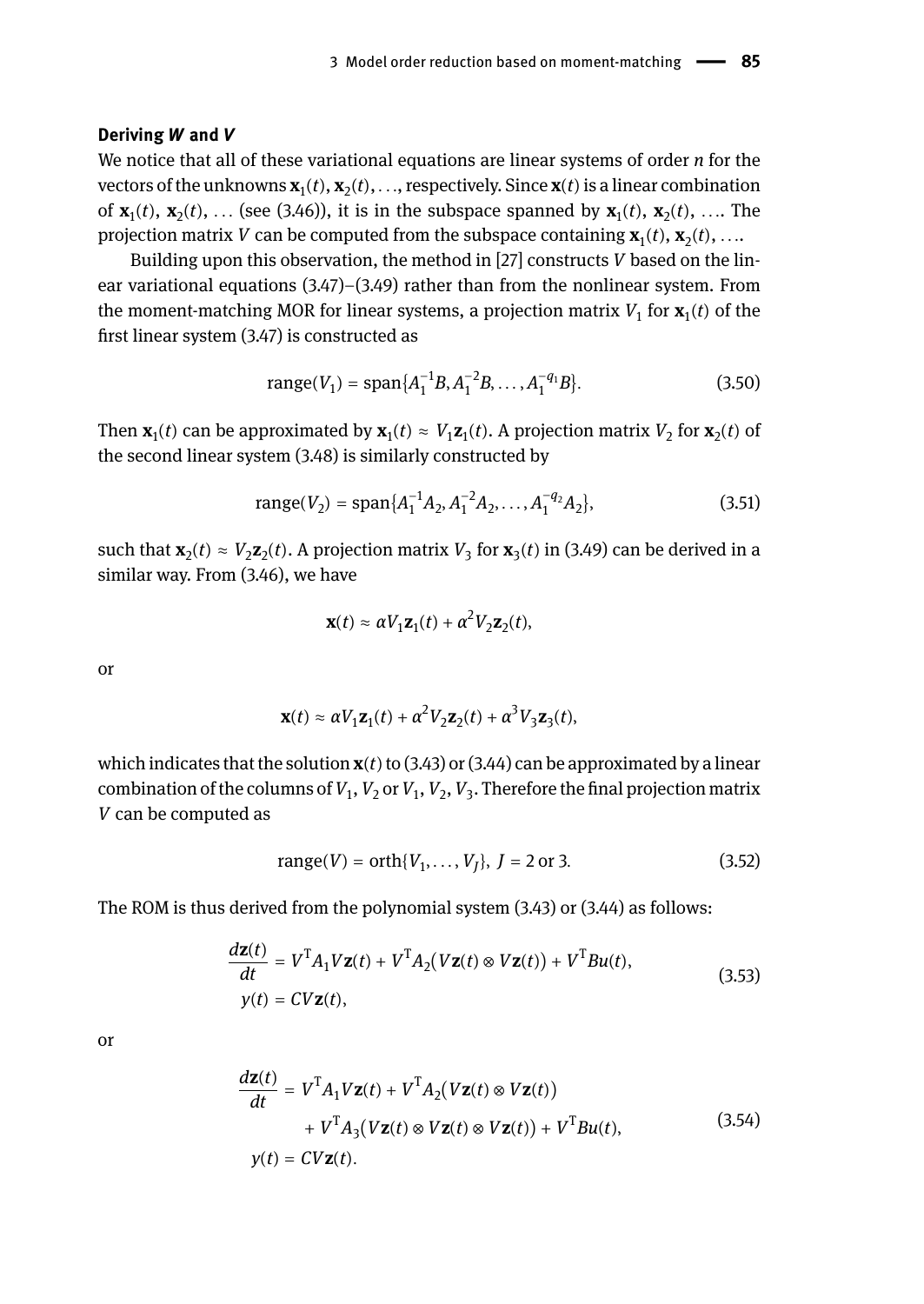The advantage of this method is that it has the flexibility of using a more accurate polynomial system (3.44) to approximate the original nonlinear system. It is possible that for the quadratic method, the system (3.30) can also be replaced by a more accurate polynomial system. However, the projection matrix *V* computed by the quadratic method might be less accurate than the matrix*V* in (3.52), because it is computed using only the linear part of the nonlinear system. For an approximation of the original nonlinear system (3.28), the bilinear system is less accurate than the polynomial system (3.44). Moreover, since the bilinear system is derived by approximating the nonlinear function **f**(**x**) by its power series expansion up to second order, the projection matrix *V* also only uses the information of the series expansion of **f**(**x**) at most to the second order, which is less accurate than the matrix *V* computed by the variational analysis method.

Again, let  $M = A_1$ ,  $R_1 = A_1^{-1}B$ ,  $R_2 = A_1^{-1}A_2$  in (3.50), (3.51), then Algorithm 3.8 can be used to compute *V* in (3.52). Since there are many columns in  $A_2$ , it is not possible to use all the columns. Instead, one may take only the first several columns, e. g.,  $R_2 =$  $A_1^{-1}A_2(:, 1:q), q \ll n$ , where MATLAB notation is used.

In [47], the second projection matrix  $\tilde{V}_2$  is constructed from the approximate system by replacing  $\mathbf{x}_1$  with  $V_1\mathbf{z}_1$  in (3.48) to get

$$
\frac{d\mathbf{x}_2(t)}{dt} = A_1 \mathbf{x}_2(t) + A_2 (V_1 \mathbf{z}_1(t) \otimes V_1 \mathbf{z}_1(t)).
$$

Then

range(
$$
\tilde{V}_2
$$
) = span{ $A_1^{-1}A_2(V_1 \otimes V_1), A_1^{-2}A_2(V_1 \otimes V_1), \dots, A_1^{-q_2}A_2(V_1 \otimes V_1)$ }. (3.55)

The advantage of this approach is that there are much fewer columns in  $A_2 (V_1 \otimes V_1)$ than in  $A_2$  in (3.51). Thus,  $\tilde{V}_2$  matches more moments than  $V_2$  in (3.51) if the matrices have the same number of columns. However,  $\tilde{V}_2$  only matches approximate moments because the input matrix  $A_2$  in (3.48) is approximated by  $A_2(V_1 \otimes V_1)$  in (3.55). Therefore, although  $\tilde{V}_2$  matches more moments, its accuracy is impaired by the approximate moments. The accuracy of the two methods is compared in [7].

At the end of this subsection, we would like to mention another method [42] which is based on both the Volterra series expansion of the output response and variational analysis. In  $[42]$ , the original system  $(3.28)$  is approximated by the polynomial system in (3.44). Then the Volterra series representation of the output response of the polynomial system is employed to introduce the nonlinear transfer functions of (3.44). The *k*th-order nonlinear transfer function is similar to the *k*th transfer function  $H_k^{(\text{reg})}$  $\mathbf{f}_k^{(\text{reg})}(\mathbf{s}_1, \mathbf{s}_2, \dots, \mathbf{s}_k)$  for the bilinear system. The projection matrix *V* is constructed based on the moments of the nonlinear transfer functions. Instead of performing the Laplace transform of the Volterra kernels as in (3.35), the nonlinear transfer functions are computed from the variational linear systems  $(3.47)$ – $(3.49)$ , whose transfer functions are equivalent with the first-order, second-order and third-order nonlinear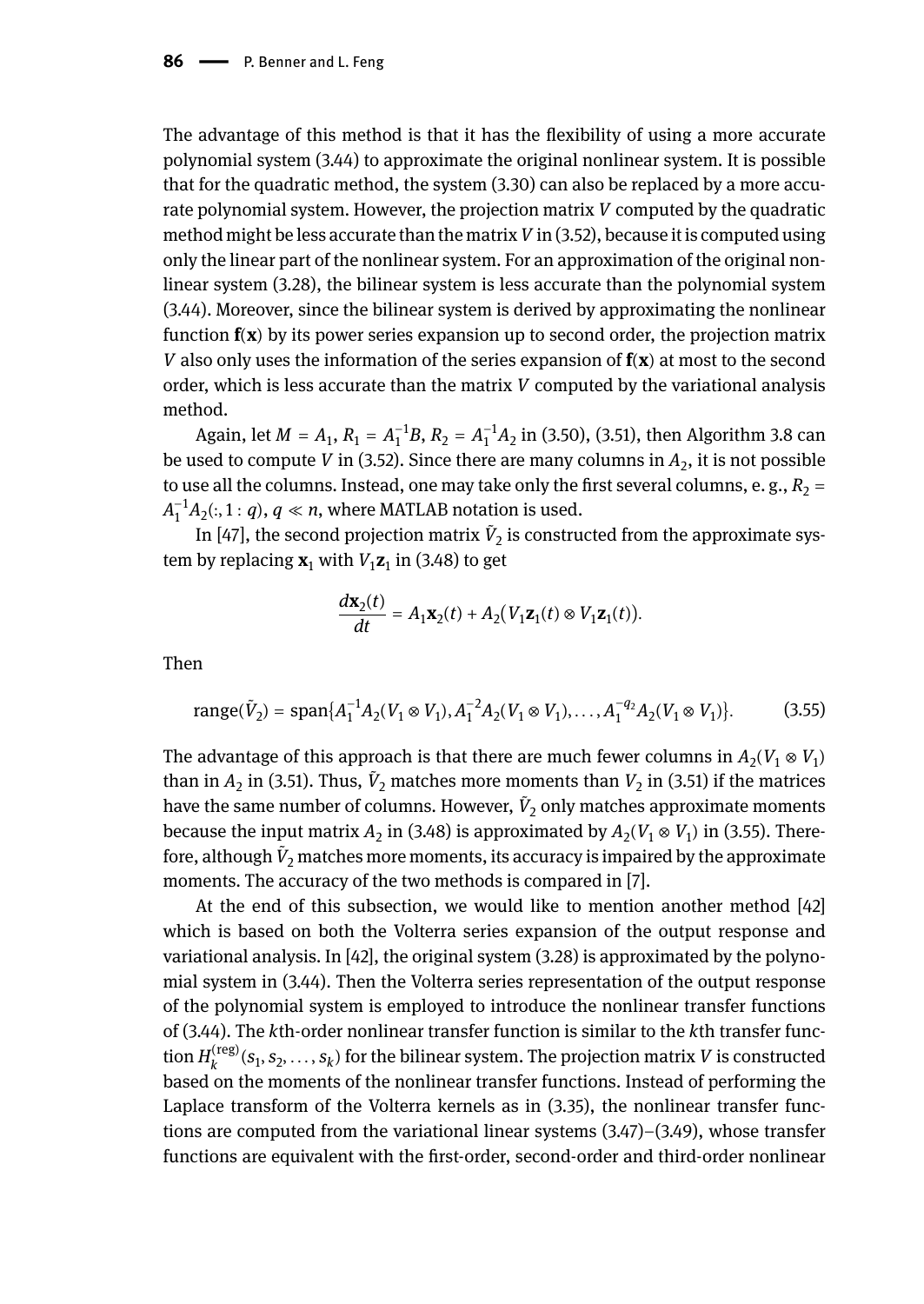transfer functions, respectively. The basic idea of [42] is quite similar to the methods in [5] and [46]. The main difference is that [5] and [46] are based on a bilinear approximation of the original nonlinear system, whereas [42] is based on the more accurate approximation (3.44).

#### **3.4.3.2 Methods based on quadratic–bilinearization**

All those previous nonlinear model reduction methods first approximate the nonlinear function  $f(x(t))$  by a polynomial, then reduce the approximate polynomial system to a small dimension. When the function  $f(x(t))$  is weakly nonlinear, it is usually sufficient to approximate it by a degree-2 polynomial or degree-3 polynomial. Meanwhile, when  $f(x(t))$  is strongly nonlinear, the low-degree polynomial approximation is not accurate. It is possible to employ higher order polynomials to improve the accuracy, but with much more complexity. Furthermore, the storage requirement for higher order polynomials is prohibitive if the matrix dimension is very large. Therefore, these methods are more suitable for weakly nonlinear systems.

The methods based on quadratic–bilinearization provide a solution to the above issues of polynomial approximation. Instead of approximating the nonlinear part **f**(**x**) by a polynomial function, equivalent transformations are applied to the nonlinear system in (3.28). The nonlinear system is first "lifted" to a polynomial system by adding polynomial algebraic equations or by taking Lie derivatives and adding more differential equations. The polynomial system is then transformed into a quadratic–bilinear system by either adding quadratic algebraic equations or taking Lie derivatives again. No accuracy is lost during the transformations. The detailed explanation can be found in [36, 37].

The equivalent quadratic–bilinear system is

$$
G_0\tilde{\mathbf{x}} = G_1\tilde{\mathbf{x}} + G_2(\tilde{\mathbf{x}} \otimes \tilde{\mathbf{x}}) + D_1\tilde{\mathbf{x}}u + D_2(\tilde{\mathbf{x}} \otimes \tilde{\mathbf{x}})u + \tilde{B}u(t),
$$
\n(3.56)

where **x**̃is the lifted state vector after more state variables are added to the state vector **x**. Notice that in [36, 37], the system (3.56) is called quadratic-linear differential algebraic equation (QLDAE). However, the system above obviously includes the bilinear term  $D_1\tilde{\mathbf{x}}$ *u* and the quadratic–bilinear term  $D_2(\tilde{\mathbf{x}}\otimes \tilde{\mathbf{x}})$ *u*. Therefore, the notion quadratic–bilinear differential algebraic equations (QBDAEs) introduced in [11] is used in this paper.

Once the QBDAEs are derived after several steps of transformations, the variational analysis (3.45)–(3.49) in the previous subsection can be applied to the QBDAEs. The projection matrix *V* can also be computed likewise. Then a Galerkin projection can be applied to (3.56) to get the reduced QBDAEs, which is considered as the ROM for the original nonlinear system in (3.28).

Recall that, from the second variational equation (3.48), the input matrix has many vectors, which makes the computation of the projection matrix  $V_2$  tricky.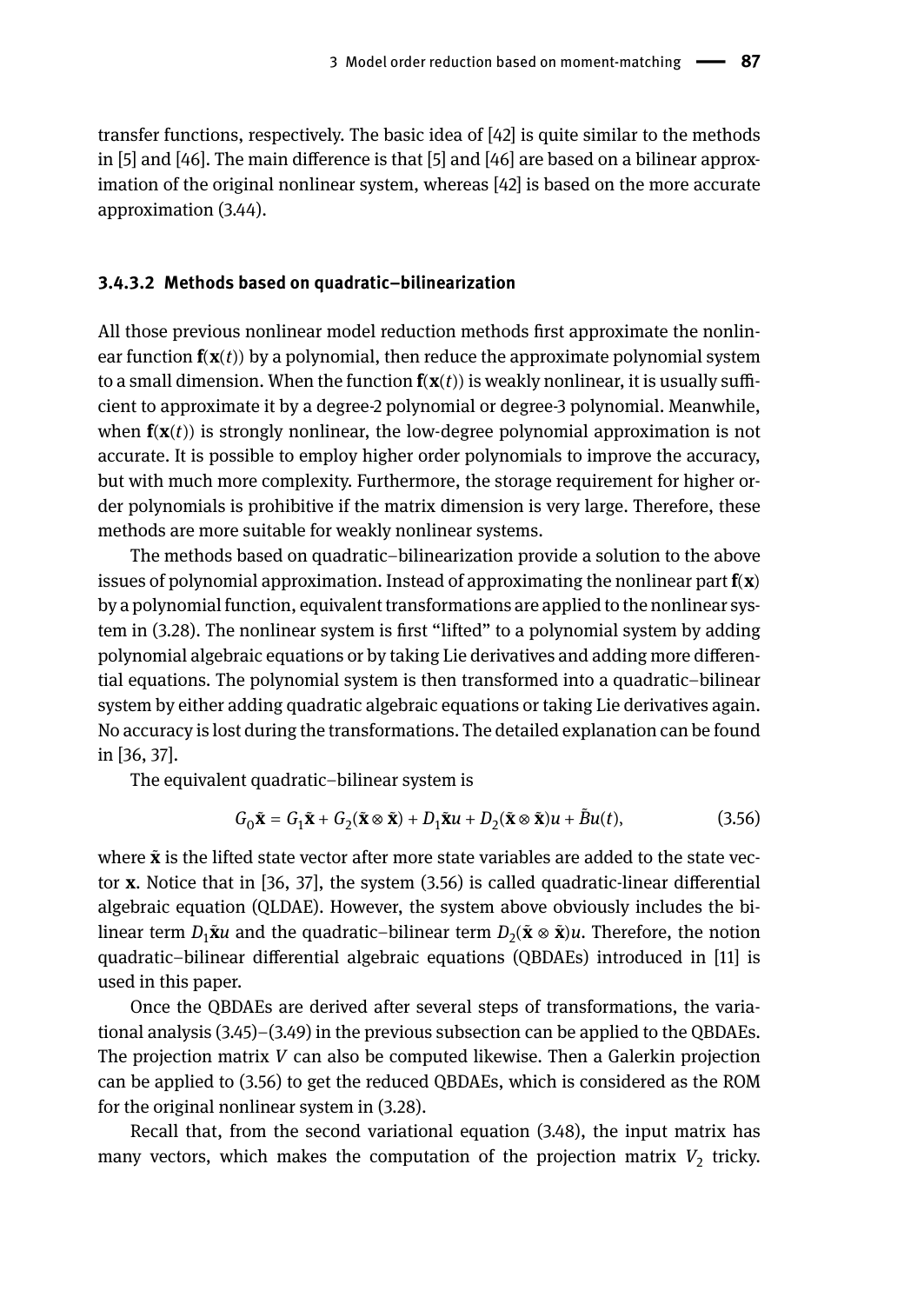In [36, 37], a different way of computing the projection matrix *V* is proposed based on the transfer functions of the QBDAEs (3.56). The expression of the transfer functions of the QBDAEs can be originally found in [52]. For example, assuming for simplicity  $G<sub>0</sub> = I$ , the first two transfer functions are

$$
H_1(s) = L^T(sI - G_1)^{-1}B,
$$
  
\n
$$
H_2(s_1, s_2) = \frac{1}{2!}L^T[(s_1 + s_2)I - G_1]^{-1}
$$
  
\n
$$
\times \{G_2[H_1(s_1) \otimes H_1(s_2) + H_1(s_2) \otimes H_1(s_1)] + D_1[H_1(s_1) + H_2(s_2)]\}.
$$
\n(3.57)

Using Taylor series expansions of the transfer functions, the matrix *V* can be recursively computed from the coefficients of the series expansions. The series expansions of  $H_1$  and  $H_2$  about zero (adaptation to nonzero expansion points is straightforward) are given as

$$
H_{1}(s) = L^{T} \sum_{k=0}^{\infty} A^{k} \tilde{B} s^{k},
$$
  
\n
$$
H_{2}(s_{1}, s_{2}) = \frac{1}{2!} L^{T} \sum_{i=0}^{k} A^{k+1} (s_{1} + s_{2})^{k} \left\{ G_{2} \left[ \left( \sum_{k=0}^{\infty} A^{k} \tilde{B} s_{1}^{k} \right) \otimes \left( \sum_{k=0}^{\infty} A^{k} \tilde{B} s_{2}^{k} \right) + \left( \sum_{k=0}^{\infty} A^{k} \tilde{B} s_{2}^{k} \right) \otimes \left( \sum_{k=0}^{\infty} A^{k} \tilde{B} s_{1}^{k} \right) \right] + D_{1} \left[ \sum_{k=0}^{\infty} A^{k} \tilde{B} s_{1}^{k} + \sum_{k=0}^{\infty} A^{k} B s_{2}^{k} \right] \right\},
$$

where  $A = G_1^{-1}$ ,  $\tilde{B} = -G_1^{-1}B$ . In [36, 37], the projection matrix *V* is constructed as

range(
$$
V_1
$$
) = span{ $A^i \tilde{B}, i \le q$ },  
\nrange( $V_2$ ) = span{ $A^{i+1}D_1A^j\tilde{B}, i + j \le q$ },  
\nrange( $V_3$ ) = span{ $A^{i+1}G_2(A^j\tilde{B}) \otimes (A^k\tilde{B}), i + j + k \le q, k \le j$ },  
\nrange( $V$ ) = span{ $V_1, V_2, V_3$ }. (3.58)

It can be seen that, if the system matrix *B* is a vector, the Kronecker product  $(A^j\tilde{B})$  ⊗  $(A<sup>k</sup>B)$  is also a vector so that the construction of  $V_3$  is easy. In general, if *B* has *m* columns,  $(A^j\tilde{B}) \otimes (A^k\tilde{B})$  has  $m^2$  columns. The number of columns in  $(A^j\tilde{B}) \otimes (A^k\tilde{B})$  is still moderate if *m* is small. This is an advantage over the way of computing *V* through variational analysis.

Algorithm 3.8 can also be used to compute  $V$  in (3.58), where we need to let  $M = G_{1},$  $R_1 = \tilde{B}$ ,  $R_2 = D_1 V_1$ ,  $R_3 = G_2 A^j V_2 \otimes V_2$ . Note that in order to compute  $V_2$ , we use  $V_1$ instead of  $A^j\tilde{B}$  in  $R_2$ , since  $V_1$  is already the basis of the subspace spanned by  $A^j\tilde{B}, j\leq q.$ Similarly, we use  $V_2 \otimes V_2$  rather than  $A^j \tilde{B} \otimes A^k \tilde{B}$ . This way, we avoid the issues of how to choose proper values of *j*, *k*. When  $A^j \tilde{B}$  is replaced by  $V_1$  in  $R_2$ ,  $V_1$  is a matrix instead of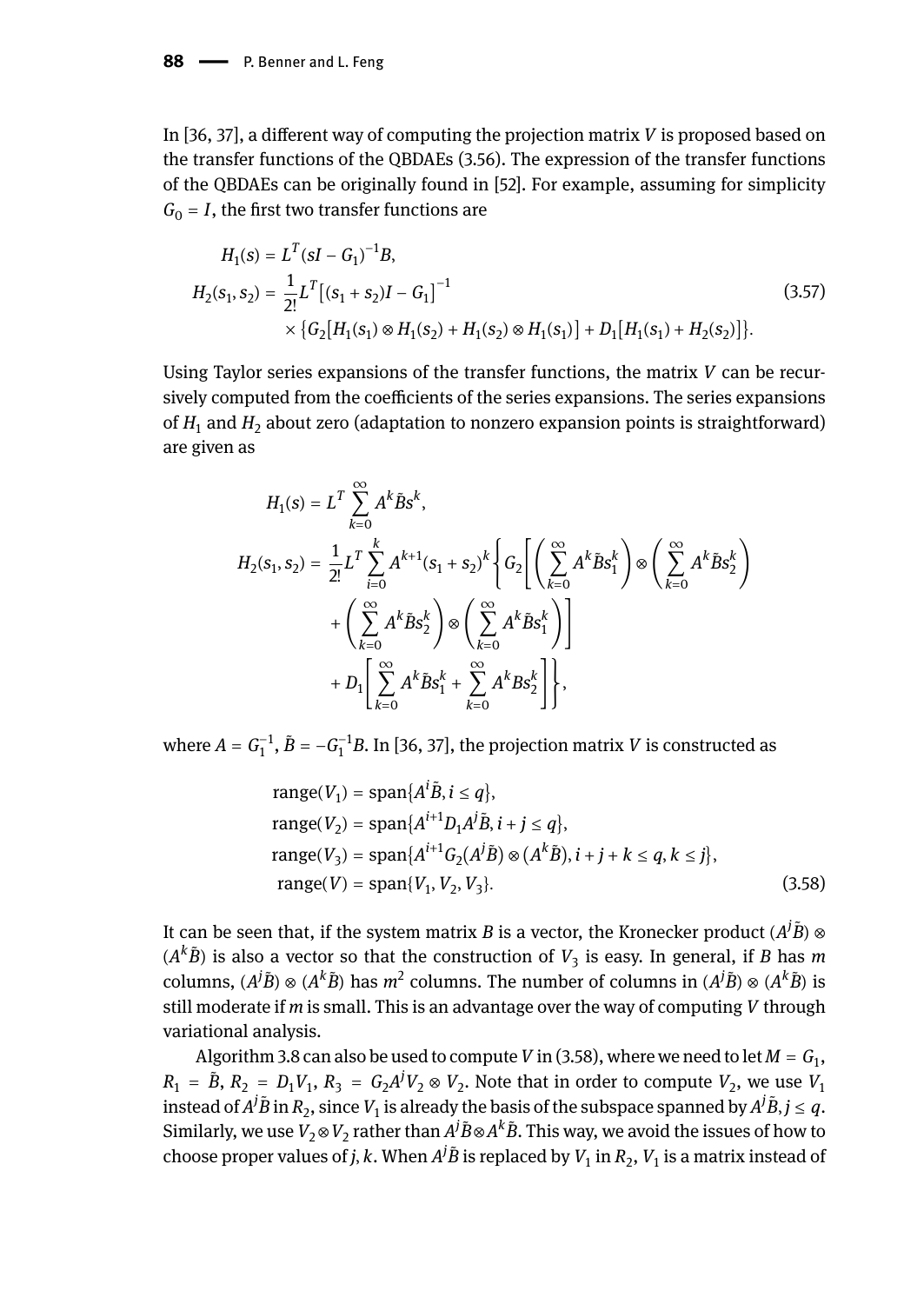a vector. However, usually there are a few columns in  $V_1,$  which still keeps the column dimensions of  $R_2, R_3$  moderate.

In [11], the method is extended to two-sided projection based on the transfer functions (3.57) of the QBDAEs. It is proved that by using two-sided projection, the reduced transfer function matches almost twice as many moments of the original transfer functions as with the one-sided projection used in [36, 37]. Simulation results also show better accuracy than the one-sided projection. However, the two-sided projection sometimes causes numerical instability, which may produce unstable reduced models [11].

Note that the subspace dimension in (3.58) will grow exponentially if the coefficients of the series expansion of the higher order transfer functions, e. g.  $H_3(s_1,s_2,s_3)$ , are also included to compute the projection matrix *V*. This easily leads to a ROM with no reduced number of equations. In [58], the higher order multivariate transfer functions  $H_2(s_1, s_2)$ ,  $H_3(s_1, s_2, s_3)$ ,..., are transformed to single-s transfer functions  $H_2(s)$ , *H*3 (*s*), . . . by association of variables without losing accuracy. The series expansion of  $H_2$ (s) or  $H_3$ (s) only depends on the single variable  $s$ , such that the exponential growth of the subspace dimension can be avoided. Compared with the method in [37], a more compact ROM with the same accuracy can be obtained. The theory on association of variables can be found in [52].

Recall that, if the original nonlinear system is a system of ODEs, the QBDAEs usually constitute a system of differential-algebraic equations after quadratic–bilinearization, i. e.,  $\mathit{G_{0}}$  could be singular. In general, it is still unclear how to determine the index of the QBDAEs which may cause problems when the ROM is solved.

### **3.4.3.3 Other variants**

Algorithm IRKA has been extended to the *bilinear iterative rational Krylov algorithm (BIRKA)* in [10] to compute the ROMs of bilinear systems, which iteratively updates a set of interpolation points such that the ROM satisfies the necessary conditions of  $\mathcal{H}_2$ -optimality. Upon convergence, the BIRKA method produces a ROM whose Volterra series interpolates that of the original bilinear system at the mirror images of the poles of the ROM. However, the computational cost of BIRKA for large-scale systems is high and it is also not possible to match higher-order derivatives. Regarding computational cost of BIRKA, efforts have been done in [12] to reduce the computational cost for some special systems.

### **3.4.4 Trajectory piece-wise linear method**

The trajectory piece-wise linear method in [49, 50] is proposed to deal with strongly nonlinear systems. An error bound for this method is proposed in [51], where the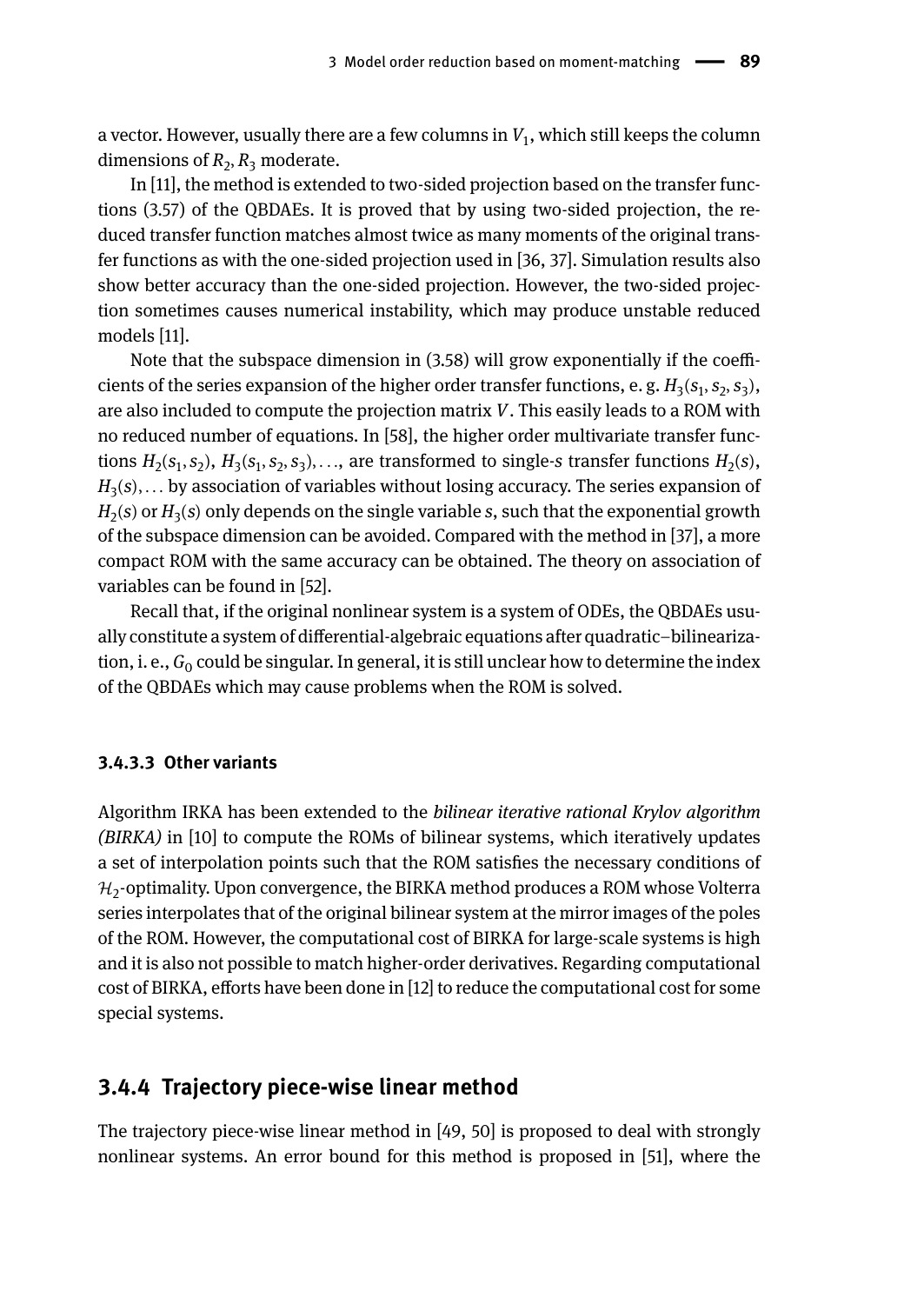stability and passivity of the ROM are also discussed. The trajectory piece-wise linear method first linearizes the nonlinear function  $f(x(t))$  at a number of linearization points  $\mathbf{x}_i$ ,  $i = 0, 1, 2, \ldots, k$ , then approximates  $\mathbf{f}(\mathbf{x}(t))$  by the weighted sum of these linearizations,  $\mathbf{f}(\mathbf{x}_i) + \mathbf{A}_i(\mathbf{x} - \mathbf{x}_i)$ . Finally, the original nonlinear system is approximated by the following weighted sum of linear systems:

$$
\begin{aligned} \frac{d\mathbf{x}(t)}{dt} &= \sum_{i=0}^{s-1} \tilde{w}_i(\mathbf{x}) \mathbf{f}(\mathbf{x}_i) + \sum_{i=0}^{s-1} \tilde{w}_i(\mathbf{x}) \mathbf{A}_i(\mathbf{x} - \mathbf{x}_i) + Bu(t), \\ \mathbf{y}(t) &= C\mathbf{x}(t). \end{aligned}
$$

Once a projection matrix *V* is obtained, the ROM can be obtained using a Galerkin projection. In [49, 50], *V* is obtained by applying the moment-matching method to each linearized system.

The linearization points are chosen by selecting a training input and simulating the original nonlinear system. The procedure is simply as follows: (1) A linearized model around state **x***<sup>i</sup>* (initially *i* = 0) is generated. (2) The original nonlinear system is simulated while  $\min_{0\leq j\leq i}\|\mathbf{x}-\mathbf{x}_i\|<\delta,$  i.e. while the current state  $\mathbf x$  is close enough to any of the previous linearization points. (3) A new linearization point **x***i*+<sup>1</sup> is taken as the first state violating ‖**x** − **x***<sup>i</sup>* ‖ < *δ*, then return to step (1). Note that in order to get the linearization points, the original full system has to be simulated. Instead of simulating the full system, a fast algorithm for computing an approximate trajectory is also proposed in the paper.

The weak point of this method is that training inputs have to be chosen. In genereal, it is unclear how to choose the optimal training inputs so that the trajectory represents the behavior of the state vector  $\mathbf{x}(t)$ . If the training inputs are chosen far away from the actual inputs, then the computed trajectory of the unknown vector will depart from the real behavior of the state vector **x**(*t*) and the ROM will lose accuracy. Computation of the weight functions *w*̃ *i* in the above linear system is also more or less heuristic. Some related papers based on piece-wise linear ideas are [15, 18, 19, 20, 53, 54, 55].

## **3.5 Extension to parametric nonlinear systems**

Some of the above nonlinear MOR methods could be extended to deal with parametric nonlinear systems, though little relevant work has been done. Often the nonlinear system also involves parameter variations, i. e.,

$$
E(\mu) \frac{d\mathbf{x}(t,\mu)}{dt} = \mathbf{f}(\mathbf{x}(t,\mu),\mu) + B(\mu)u(t),
$$
  

$$
\mathbf{y}(t,\mu) = C(\mu)\mathbf{x}(t,\mu),
$$
 (3.59)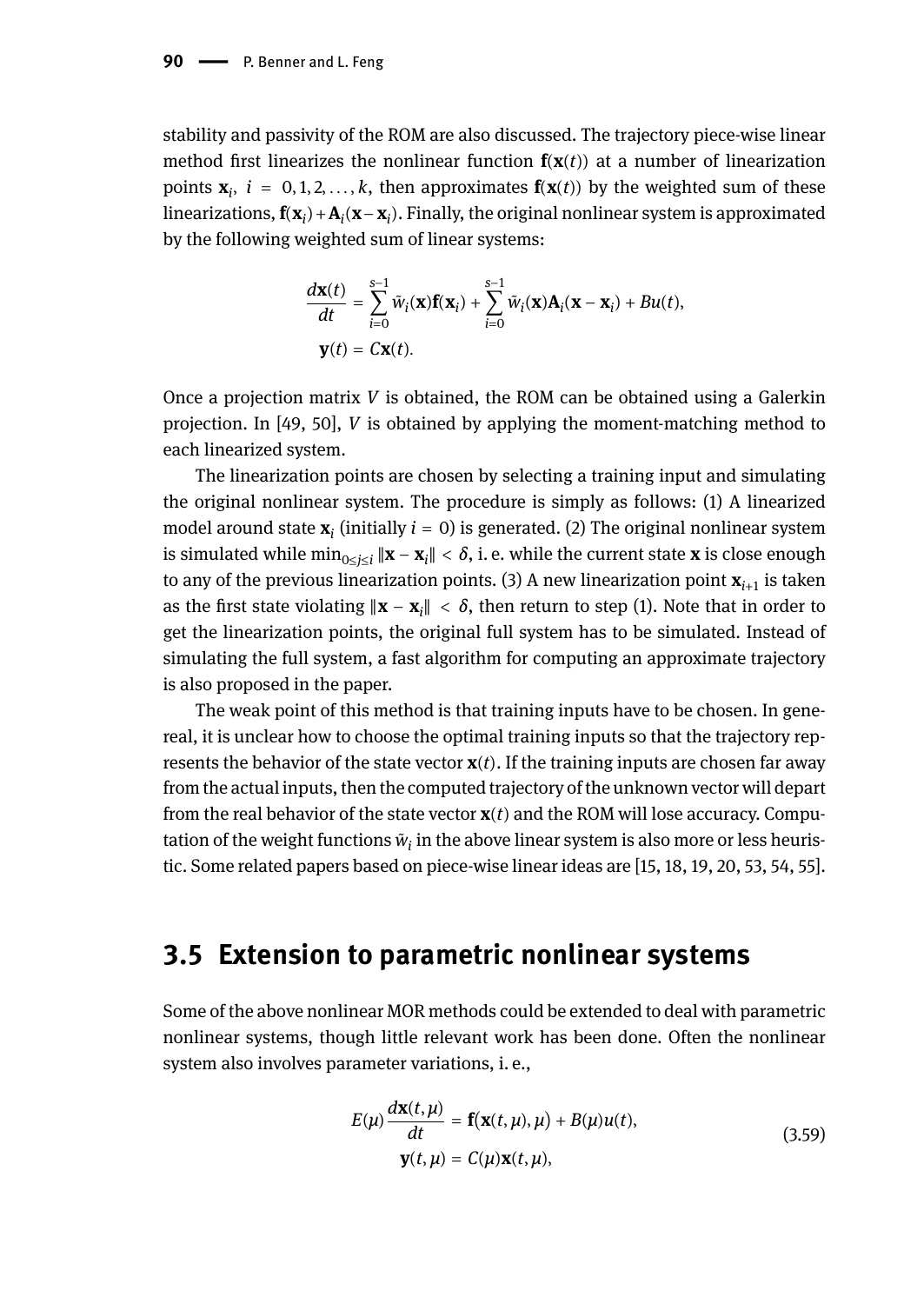where  $\mu \in \mathbb{R}^p$  is the vector of geometrical or physical parameters. When  $\mathbf{f}(\mathbf{x}(t,\mu),\mu)$ is mildly nonlinear, many of the above introduced methods can be extended to solving (3.59).

The nonlinear system in (3.59) can be transformed to a parametric bilinear system using the same technique as introduced in Section 3.4.2, so the resulting system could be considered as a linear parametric system, where the input  $u(t)$  could be taken as an extra parameter. The PMOR-MM method can then be applied to obtain the ROM. Extension of both the quadratic method and the variational analysis approach introduced in Section 3.4.1 and Section 3.4.3 is straightforward. In the following, we discuss these extensions in more detail.

### **3.5.1 Quadratic PMOR**

The quadratic method in Section 3.4.1 depends on the power series expansion of the nonlinear function  $f(x(t))$ . For parameter dependent  $f(x(t, \mu), \mu)$ , the corresponding power series expansion may be written as

$$
\mathbf{f}(\mathbf{x}(t,\mu),\mu) = \mathbf{f}(\mathbf{0}) + A_1(\mu)\mathbf{x}(t,\mu) + A_2(\mu)(\mathbf{x}(t,\mu) \otimes \mathbf{x}(t,\mu)) + A_3(\mu)(\mathbf{x}(t,\mu) \otimes \mathbf{x}(t,\mu) \otimes \mathbf{x}(t,\mu)) + \cdots
$$
(3.60)

The approximated quadratic system is

$$
E(\mu)\frac{d\mathbf{x}(t,\mu)}{dt} = A_1(\mu)\mathbf{x}(t,\mu) + A_2(\mu)(\mathbf{x}(t,\mu) \otimes \mathbf{x}(t,\mu)) + \tilde{B}(\mu)\tilde{u}(t),
$$
  

$$
\mathbf{y}(t,\mu) = C(\mu)\mathbf{x}(t,\mu),
$$
 (3.61)

where  $\tilde{B}(\mu) = [B(\mu), \mathbf{f(0)}], \tilde{u}(t) = (u(t)^T, 1)^T$ . We seek a projection matrix *V*, which is used to reduce the linear parametric system

$$
E(\mu)\frac{d\mathbf{x}(t,\mu)}{dt} = A_1(\mu)\mathbf{x}(t,\mu) + \tilde{B}(\mu)\tilde{u}(t),
$$
  

$$
\mathbf{y}(t,\mu) = C(\mu)\mathbf{x}(t,\mu).
$$
 (3.62)

Once  $V$  is computed from the linear system in  $(3.62)$ , the ROM is then obtained by applying a Galerkin projection with *V* to the *quadratic* system in (3.63), i. e. the ROM of (3.59) is

$$
V^{T}E(\mu)V\frac{d\mathbf{z}(t,\mu)}{dt} = V^{T}A_{1}(\mu)V\mathbf{z}(t,\mu) + V^{T}A_{2}(\mu)V(\mathbf{z}(t,\mu) \otimes \mathbf{z}(t,\mu)) + V^{T}\tilde{B}(\mu)\tilde{u}(t),
$$
\n
$$
y(t,\mu) = C(\mu)V\mathbf{z}(t,\mu).
$$
\n(3.63)

Since *V* is computed from (3.62), the PMOR-MM method can be directly used to compute *V*. PMOR-MM is shown to be accurate for MOR of quadratic parametric systems [6, 26, 57], when the magnitude of the input signal is relatively small. The extension to two-sided (Petrov-Galerkin) projection is straightforward.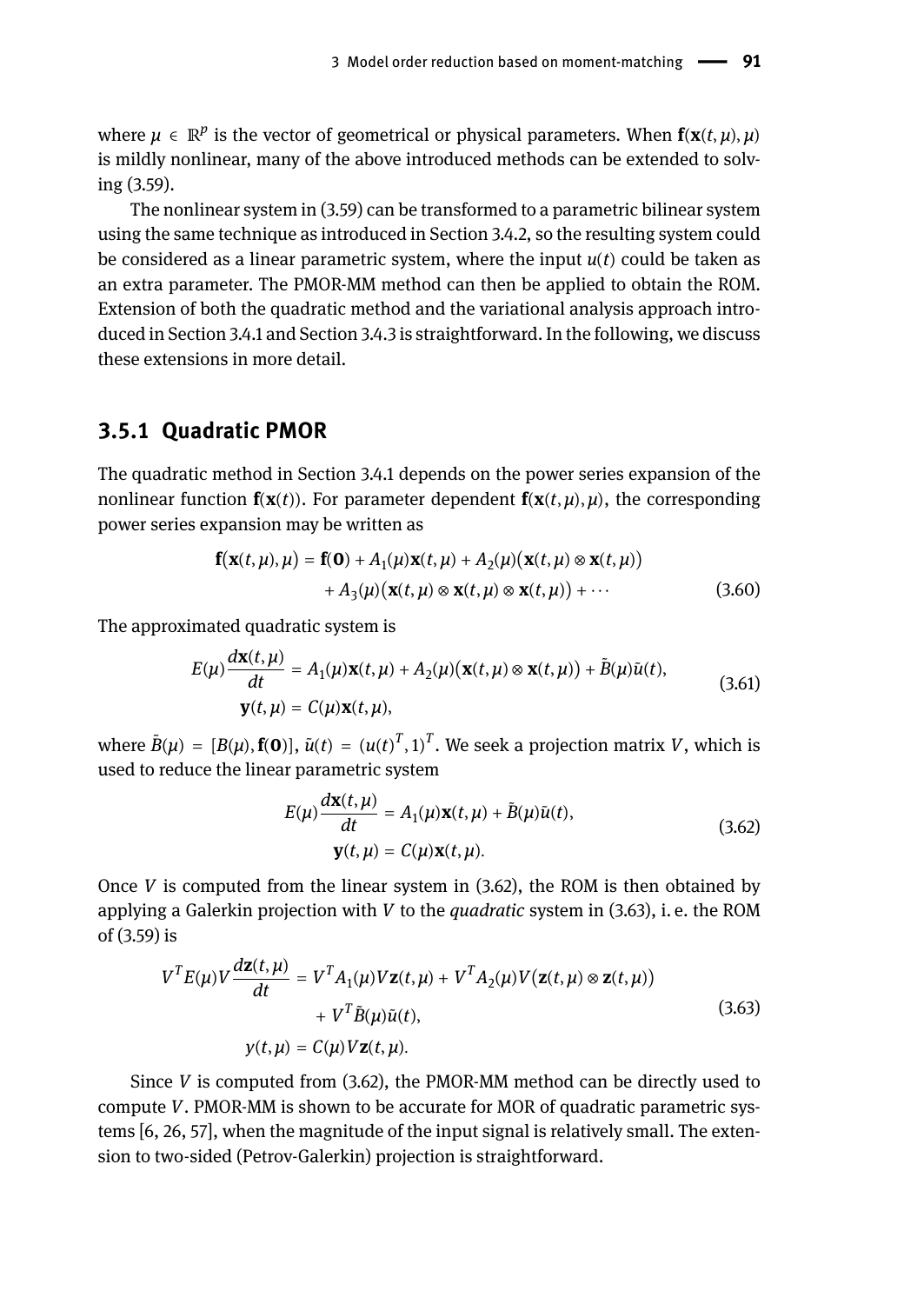### **3.5.2 PMOR after bilinearization**

Following the bilinearization method introduced in Section 3.4.2, the parametric nonlinear system in (3.59) can be approximated by a parametric bilinear system as

$$
\frac{dx_{\otimes}}{dt} = A_{\otimes}(\mu)x_{\otimes} + N_{\otimes}(\mu)x_{\otimes}u(t) + B_{\otimes}(\mu)u(t),
$$
  

$$
\mathbf{y}(t,\mu) = C_{\otimes}(\mu)x_{\otimes}.
$$

By considering *u*(*t*) associated with the bilinear term *N*<sup>⊗</sup> (*μ*)*x*⊗*u*(*t*) to be an extra pa $r$ ameter, say  $u(t) = \mu_{m+1}(t)$ , the above system can be viewed as a linear parametric system,

$$
E_{\otimes}(\mu)\frac{dx_{\otimes}}{dt} = A_{\otimes}(\mu)x_{\otimes} + N_{\otimes}(\mu)x_{\otimes}\mu_{m+1}(t) + B_{\otimes}(\mu)u(t),
$$
  

$$
\mathbf{y}(t,\mu) = C_{\otimes}(\mu)x_{\otimes}.
$$
 (3.64)

Note that the parameter  $\mu_{m+1}(t)$  is time-varying. Strictly speaking, the PMOR-MM method in Section 3.3 cannot be directly used, since the Laplace transform of (3.64) cannot be applied as in (3.15). However, it is found that directly applying PMOR-MM to some systems with time-varying parameters [24, 41] or to the bilinear system [2] may also produce accurate results.

### **3.5.3 PMOR based on variational analysis**

The variational analysis method in Section 3.4.3 can easily be extended to deal with parametric nonlinear systems. It can be seen that from the power series expansion of  $f(x(t, \mu), \mu)$  in (3.60), one can obtain the parametric variational equations

$$
\frac{d\mathbf{x}_1(t,\mu)}{dt} = A_1(\mu)\mathbf{x}_1(t,\mu) + B(\mu)u(t),\tag{3.65}
$$

$$
\frac{d\mathbf{x}_2(t,\mu)}{dt} = A_1(\mu)\mathbf{x}_2(t,\mu) + A_2(\mu)(\mathbf{x}_1(t,\mu) \otimes \mathbf{x}_1(t,\mu)),
$$
\n(3.66)

$$
\frac{d\mathbf{x}_3(t,\mu)}{dt} = A_1(\mu)\mathbf{x}_3(t,\mu) + A_2(\mu)(\mathbf{x}_1(t,\mu) \otimes \mathbf{x}_2(t,\mu) + \mathbf{x}_2(t,\mu) \otimes \mathbf{x}_1(t,\mu))
$$
  
+  $A_3(\mu)(\mathbf{x}_1(t,\mu) \otimes \mathbf{x}_1(t,\mu) \otimes \mathbf{x}_1(t,\mu)),$  (3.67)

For each linear parametric system in (3.65)–(3.67), the PMOR-MM method can be used to compute the projection matrices  $V_1, V_2, V_3$  corresponding to  $(3.65)$ – $(3.67)$ , respectively. The final projection matrix *V* for the parametric nonlinear system is then the combination of  $V_1, V_2, V_3$ , and can be computed following (3.52). The ROM is of a form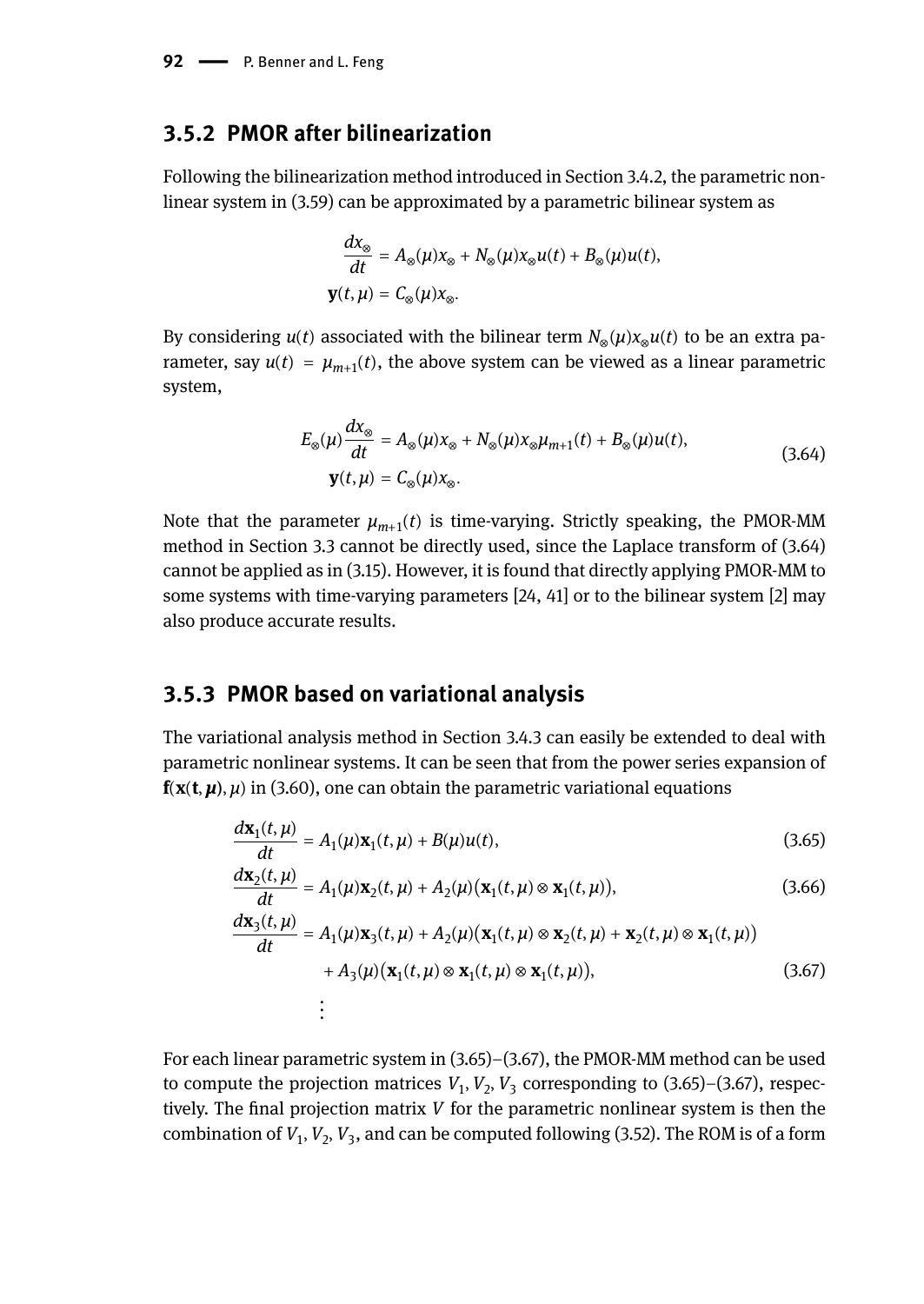similar to (3.54):

$$
\frac{d\mathbf{z}(t,\mu)}{dt} = V^{\mathrm{T}}A_1(\mu)V\mathbf{z}(t,\mu) + V^{\mathrm{T}}A_2(\mu)(V\mathbf{z}(t,\mu) \otimes V\mathbf{z}(t,\mu))
$$

$$
+ V^{\mathrm{T}}A_3(\mu)(V\mathbf{z}(t,\mu) \otimes V\mathbf{z}(t,\mu) \otimes V\mathbf{z}(t,\mu)) + V^{\mathrm{T}}B(\mu)u(t),
$$

$$
\mathbf{y}(t,\mu) = C(\mu)V\mathbf{z}(t,\mu).
$$

# **3.6 Conclusions**

This chapter reviews moment-matching methods for MOR of a wide range of systems, including standard linear time-invariant (LTI) systems, parametric LTI systems, nonlinear non-parametric and nonlinear parametric systems. Sufficient algorithms are provided to enable most of the methods to be realizable and the results in the literature to be reproducible. Some algorithms, e. g., Algorithms 3.1–3.2 and Algorithm 3.8 have not appeared elsewhere. The discussions in some sections, e. g. Sections 3.3.2, 3.3.3, and 3.5 are also new. It has been demonstrated in numerous publications that moment-matching methods are powerful MOR tools for many systems and are useful in many application areas.

# **Bibliography**

- [1] M. I. Ahmad, P. Benner, and P. Goyal. Krylov subspace-based model reduction for a class of bilinear descriptor systems. *J. Comput. Appl. Math.*, 315:303–318, 2017.
- [2] M. I. Ahmad, P. Benner, and L. Feng. Interpolatory model reduction for quadratic–bilinear systems using error estimators. *Eng. Comput.*, 36(1):25–44, 2018.
- [3] A. C. Antoulas. *Approximation of Large-Scale Dynamical Systems*. SIAM Publications, Philadelphia, PA, 2005.
- [4] Z. Bai. Krylov subspace techniques for reduced-order modeling of large-scale dynamical systems. *Appl. Numer. Math.*, 43(1–2):9–44, 2002.
- [5] Z. Bai and D. Skoogh. A projection method for model reduction of bilinear dynamical systems. *Linear Algebra Appl.*, 415(2–3):406–425, 2006.
- [6] N. Banagaaya, P. Benner, and L. Feng. Parametric model order reduction for electro-thermal coupled problems with many inputs. In *Proceedings of European Consortium for Mathematics in Industry ECMI 2016: Progress in Industrial Mathematics at ECMI 2016*, volume 26, pages 263–270. Springer, 2018.
- [7] U. Baur, P. Benner, and L. Feng. Model order reduction for linear and nonlinear systems: a system-theoretic perspective. *Arch. Comput. Methods Eng.*, 21:331–358, 2014.
- [8] T. Bechtold, E. B. Rudnyi, and J. G. Korvink. Error indicators for fully automatic extraction of heat-transfer macromodels for MEMS. *J. Micromech. Microeng.*, 15(3):430–440, 2005.
- [9] P. Benner and T. Breiten. On  $H_2$ -model reduction of linear parameter-varying systems. *Proc*. *Appl. Math. Mech.*, 11(1):805–806, 2011.
- [10]  $\,$  P. Benner and T. Breiten. Interpolation-based  $\mathcal{H}_2$ -model reduction of bilinear control systems. *SIAM J. Matrix Anal. Appl.*, 33(3):859–885, 2012.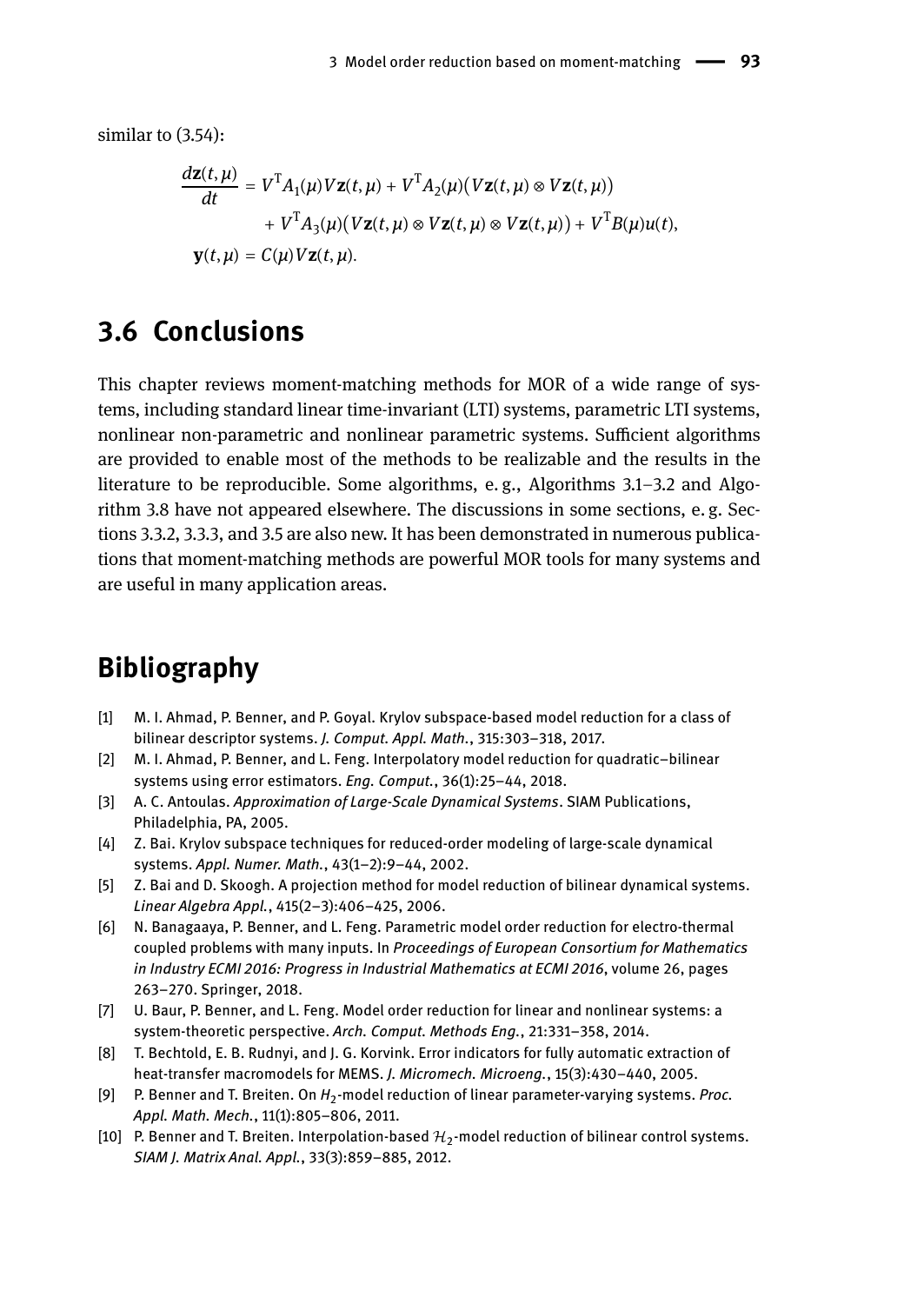- [11] P. Benner and T. Breiten. Two-sided projection methods for nonlinear model order reduction. *SIAM J. Sci. Comput.*, 37(2):B239–B260, 2015.
- [12]  $\:$  P. Benner and P. Goyal. Multipoint interpolation of Volterra series and  $\mathcal{H}_2$ -model reduction for a family of bilinear descriptor systems. *Syst. Control Lett.*, 97:1–11, 2016.
- [13] P. Benner, S. Gugercin, and K. Willcox. A survey of model reduction methods for parametric systems. *SIAM Rev.*, 57(4):483–531, 2015.
- [14] A. Bodendiek and M. Bollhöfer. Adaptive-order rational Arnoldi-type methods in computational electromagnetism. *BIT Numer. Math.*, 54:357–380, 2014.
- [15] B. Bond and L. Daniel. Parameterized model order reduction of nonlinear dynamical systems. In *Proc. IEEE/ACM Conference on Computer-Aided Design, ICCAD-2005, November*, pages 487–494, 2005.
- [16] C.-T. Chen. *Linear System Theory and Design*. Oxford University Press, New York/Oxford, 1999.
- [17] L. Daniel, O. C. Siong, L. S. Chay, K. H. Lee, and J. White. A multiparameter moment-matching model-reduction approach for generating geometrically parameterized interconnect performance models. *IEEE Trans. Comput.-Aided Des. Integr. Circuits Syst.*, 23(5):678–693, 2004.
- [18] N. Dong and J. Roychowdhury. Piecewise polynomial nonlinear model reduction. In *Proc. Design Automation Conference*, pages 484–489, 2003.
- [19] N. Dong and J. Roychowdhury. Automated extraction of broadly applicable nonlinear analog macromodels from SPICE-level descriptions. In *Proc. IEEE Custom Integrated Circuits Conference, 2004*, pages 117–120, 2004.
- [20] N. Dong and J. Roychowdhury. Automated nonlinear macromodelling of output buffers for high-speed digital applications. In *Proc. Design Automation Conference*, pages 51–56, 2005.
- [21] P. Feldmann and R. W. Freund. Efficient linear circuit analysis by Padé approximation via the Lanczos process. *IEEE Trans. Comput.-Aided Des. Integr. Circuits Syst.*, 14(5):639–649, 1995.
- [22] L. Feng, A. C. Antoulas, and P. Benner. Automatic generation of reduced order models for linear parametric systems. In *European Conference on Mathematics for Industry (ECMI)*. *The European Consortium for Mathematics in Industry*, volume 22, 2016.
- [23] L. Feng and P. Benner. A note on projection techniques for model order reduction of bilinear systems. In *Numerical Analysis and Applied Mathematics: International Conference of Numerical Analysis and Applied Mathematics*, pages 208–211, 2007.
- [24] L. Feng and P. Benner. A robust algorithm for parametric model order reduction based on implicit moment matching. In *Reduced Order Methods for Modeling and Computational Reduction*. *MS&A Series*, volume 9, pages 159–186. Springer, Berlin, Heidelberg, New York, 2014.
- [25] L. Feng, J. G. Korvink, and P. Benner. A fully adaptive scheme for model order reduction based on moment-matching. *IEEE Trans. Compon. Packag. Manuf. Technol.*, 5(12):1872–1884, 2015.
- [26] L. Feng, Y. Yue, N. Banagaaya, P. Meuris, W. Schoenmaker, and P. Benner. Parametric modeling and model order reduction for (electro-)thermal analysis of nanoelectronic structures. *J. Math. Ind.*, 6(1):1–10, 2016.
- [27] L. Feng, X. Zeng, C. Chiang, D. Zhou, and Q. Fang. Direct nonlinear order reduction with variational analysis. In *Proc. Design Automation and Test in Europe*, pages 1316–1321, 2004.
- [28] L. Feng, A. C. Antoulas, and P. Benner. Some a posteriori error bounds for reduced order modelling of (non-)parametrized linear systems. *ESAIM: M2AN*, 51(6):2157–2158, 2017.
- [29] L. Feng and P. Benner. A robust algorithm for parametric model order reduction. In *Proceedings in Applied Mathematics and Mechanics (ICIAM)*, volume 7(1), pages 10215.01–10215.02, 2007.
- [30] L. Feng, P. Benner, P. Meuris, and W. Schoenmaker. Parametric and reduced-order modeling for the thermal analysis of nanoelectronic structures. In *Proceedings of SCEE-2014, Scientific Computing in Electrical Engineering*, pages 115–163. Springer, 2015.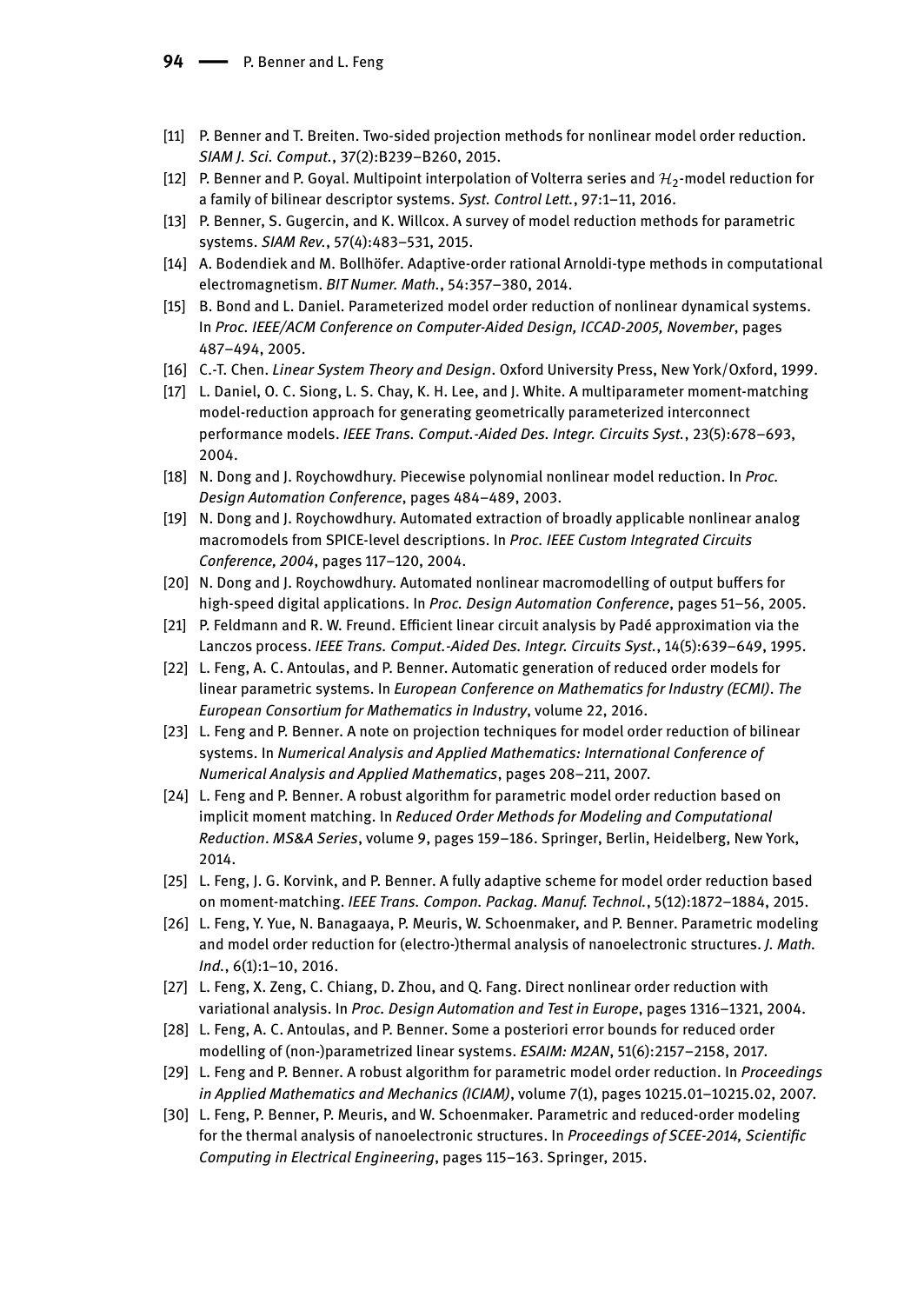- [31] R. W. Freund. Model reduction methods based on Krylov subspaces. *Acta Numer.*, 12:267–319, 2003.
- [32] K. Gallivan, E. Grimme, and P. Van Dooren. Asymptotic waveform evaluation via a Lanczos method. *Appl. Math. Lett.*, 7(5):75–80, 1994.
- [33] P. Goyal, M. I. Ahmad, and P. Benner. Model reduction of quadratic–bilinear descriptor systems via Carleman bilinearization. In *Proc. European Control Conf. 2015, Linz*, pages 1177–1182. IEEE, 2015.
- [34] P. Goyal and P. Benner. An iterative model order reduction scheme for a special class of bilinear descriptor systems appearing in constraint circuit simulation. In *ECCOMAS Congress 2016, VII European Congress on Computational Methods in Applied Sciences and Engineering*, volume 2, pages 4196–4212, 2016.
- [35] E. J. Grimme. Krylov projection methods for model reduction. PhD thesis, Univ. Illinois, Urbana-Champaign 1997.
- [36] C. Gu. QLMOR: A new projection-based approach for nonlinear model order reduction. In Proc. International Conference on Computer-Aided Design, November, pages 389–396, 2009.
- [37] C. Gu. QLMOR: A projection-based nonlinear model order reduction approach using quadratic-linear representation of nonlinear systems. *IEEE Trans. Comput.-Aided Des. Integr. Circuits Syst.*, 30(9):1307–1320, 2011.
- [38] S. Gugercin, A. C. Antoulas, and C. Beattie.  $\mathcal{H}_2$  model reduction for large-scale linear dynamical systems. *SIAM J. Matrix Anal. Appl.*, 30(2):609–638, 2008.
- [39] U. Hetmaniuk, R. Tezaur, and C. Farhat. An adaptive scheme for a class of interpolatory model reduction methods for frequency response problems. *Int. J. Numer. Methods Eng.*, 93:1109–1124, 2013.
- [40] H-J. Lee, C.-Ch. Chu, and W-Sh. Feng. An adaptive-order rational Arnoldi method for model-order reductions of linear time-invariant systems. *Linear Algebra Appl.*, 235–261, 2006.
- [41] L. Feng, D. Koziol, E. B. Rudnyi, and J. G. Korvink. Parametric model reduction for fast simulation of cyclic voltammograms. *Sens. Lett.*, 4:165–173, 2006.
- [42] P. Li and L. T. Pileggi. NORM: Compact model order reduction of weakly nonlinear systems. In *Proc. Design Automation Conference*, pages 472–477, 2003.
- [43] Y. Lin, L. Bao, and Y. Wei. A model-order reduction method based on Krylov subspace for MIMO bilinear dynamical systems. *J. Appl. Math. Comput.*, 25(1–2):293–304, 2007.
- [44] A. Manzoni and F. Negri. Heuristic strategies for the approximation of stability factors in quadratically nonlinear parametrized PDEs. *Adv. Comput. Math.*, 41(5):1255–1288, 2015.
- [45] A. Odabasioglu, M. Celik, and L. T. Pileggi. PRIMA: passive reduced-order interconnect macromodeling algorithm. *IEEE Trans. Comput.-Aided Des. Integr. Circuits Syst.*, 17(8):645–654, 1998.
- [46] J. R. Phillips. Projection frameworks for model reduction of weakly nonlinear systems. In *Proc. Design Automation Conference*, pages 184–189, 2000.
- [47] J. R. Phillips. Projection-based approaches for model reduction of weakly nonlinear time-varying systems. *IEEE Trans. Comput.-Aided Des. Integr. Circuits Syst.*, 22(2):171–187, 2003.
- [48] L. T. Pillage and R. A. Rohrer. Asymptotic waveform evaluation for timing analysis. *IEEE Trans. Comput.-Aided Des.*, 9(4):352–366, 1990.
- [49] M. J. Rewieński. A Trajectory Piecewise-Linear Approach to Model Order Reduction of Nonlinear Dynamical Systems. Ph.D. Thesis, Massachusetts Institute of Technology 2003.
- [50] M. J. Rewieński and J. White. A trajectory piecewise-linear approach to model order reduction and fast simulation of nonlinear circuits and micromachined devices. *IEEE Trans. Comput.-Aided Des. Integr. Circuits Syst.*, 22(2):155–170, 2003.
- [51] M. J. Rewieński and J. White. Model order reduction for nonlinear dynamical systems based on trajectory piecewise-linear approximations. *Linear Algebra Appl.*, 415(2–3):426–454, 2006.